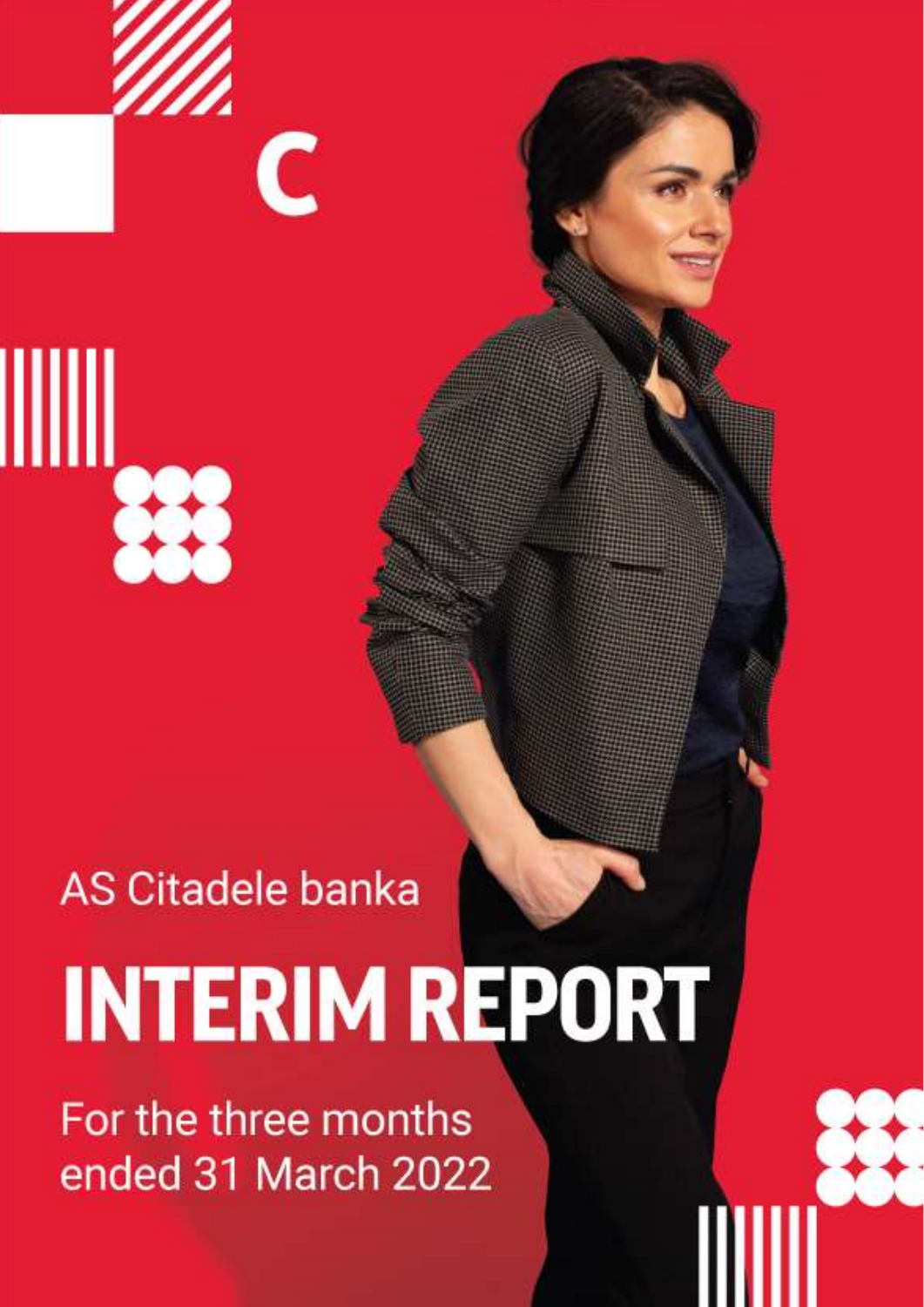# **Key figures and events of the Group**

Strong financial performance with net profit (Baltics) reaching EUR 12.7 million in Q1 2022, which translated into 12.8% return on equity, in a quarter marked by the war in Ukraine.

Е **Citadele** 

Stable underlying asset quality, with expected credit losses of 90 basis points, mainly driven by macro provisions.

On the back of attractive digital solutions and services the bank's active customers reached an all-time high of 363 thousand active clients as of 31 March 2022, 5% growth y-o-y.

During the first quarter the bank issued EUR 297 million in new financing to support Baltic private, SME and corporate customers.

The deposit base remained stable and Baltic deposits constituted EUR 3,566 million as of 31 March 2022, or 97% from total deposits.

The Bank continues to operate on the back of adequate capital and liquidity ratios. Group's CAR, transitional (including period's result) was 18.7% and LCR of 205% as of 31 March 2022.

| EUR millions                                         | 3m 2022* 3m 2021* 3m 2020* |        |            |
|------------------------------------------------------|----------------------------|--------|------------|
| Net interest income                                  | 27.4                       | 25.6   | 17.5       |
| Net fee and commission income                        | 10.3                       | 7.5    | 6.6        |
| Net financial and other income                       | 1.7                        | 1.9    | 1.4        |
| <b>Operating income</b>                              | 39.4                       | 35.0   | 25.5       |
| Operating expense                                    | (20.8)                     | (20.0) | (18.1)     |
| Net credit losses and impairments                    | (6.1)                      | (3.1)  | (15.4)     |
| Net profit from continuous<br>operations (after tax) | 12.7                       | 12.2   | (8.0)      |
| Return on average assets (ROA)                       | 1.03%                      | 1.10%  | $(0.90\%)$ |
| Return on average equity (ROE)                       | 12.8%                      | 14.0%  | $(9.5\%)$  |
| Cost to income ratio (CIR)                           | 52.9%                      | 57.2%  | 70.8%      |
| Cost of risk ratio (COR)                             | 0.9%                       | 0.6%   | 3.8%       |

| <b>EUR</b> millions                                                                       | 31 Mar<br>2022* | 31 Dec<br>2021* | 31 Dec<br>2020* |
|-------------------------------------------------------------------------------------------|-----------------|-----------------|-----------------|
| Total assets                                                                              | 4.913           | 4.916           | 4,408           |
| Loans to public                                                                           | 2,772           | 2.695           | 1,534           |
| Deposits from customers                                                                   | 3,676           | 3.674           | 3,486           |
| Shareholders' equity                                                                      | 400             | 397             | 344             |
| Loan-to-deposit ratio                                                                     | 75%             | 73%             | 44%             |
| Total capital adequacy ratio<br>(CAR), transitional (including<br>period's result)        | 18.7%           | 18.8%           | 26.0%           |
| Common equity Tier 1 (CET1)<br>capital ratio, transitional (including<br>period's result) | 16.2%           | 16.3%           | 22.1%           |
| Full time employees                                                                       | 1.363           | 1.335           | 1,230           |

*\* Only continuous operations shown. Comparatives represented for discontinued operations of Kaleido Privatbank AG (Swiss subsidiary bank of the Group) which is committed for sale and thus excluded from the presented key figures.*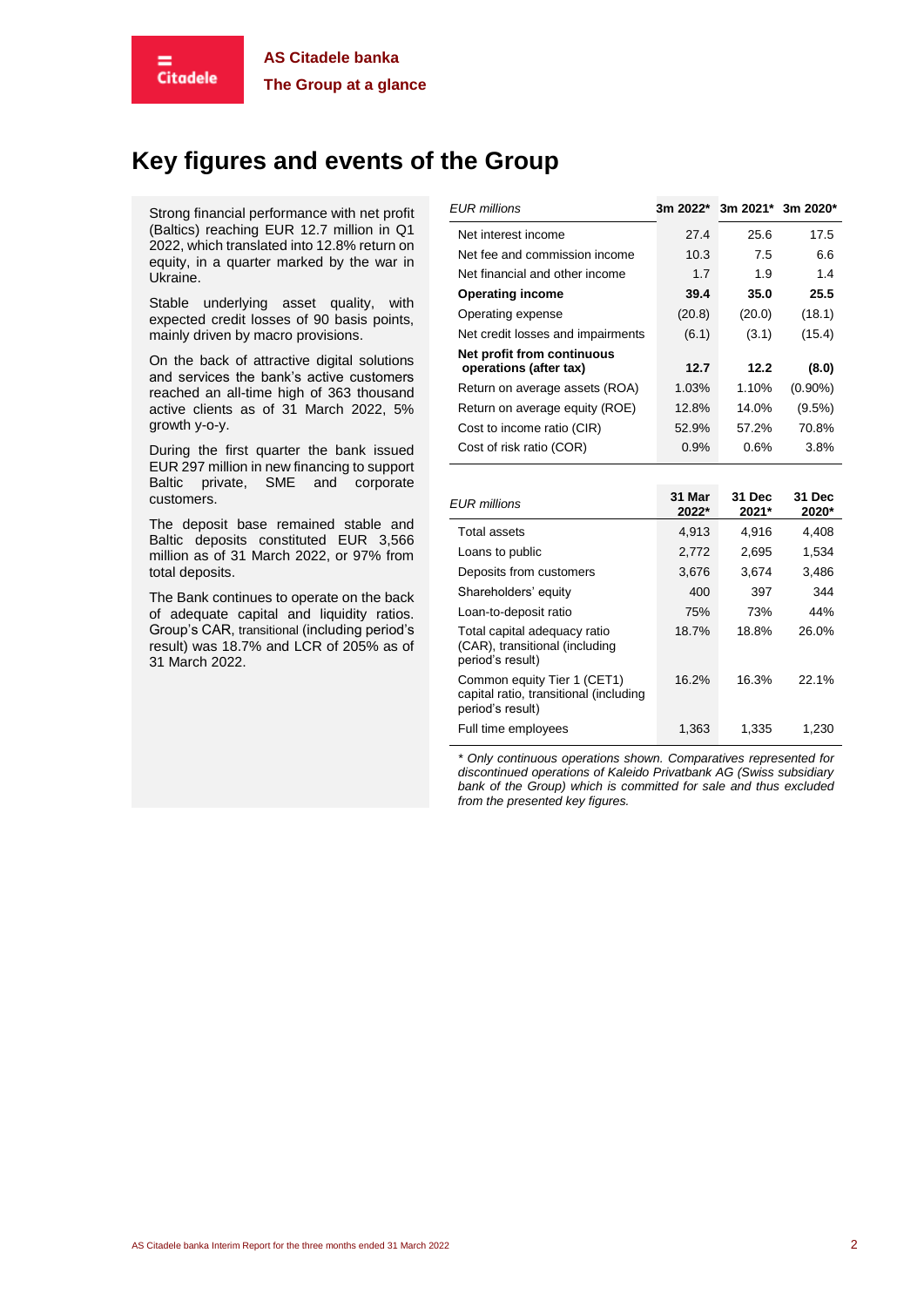# **CONTENTS**

#### **Management report**

- 4 Letter from the Management
- [10](#page-9-0) Corporate governance
- [11](#page-10-0) Statement of Management's Responsibility

#### **Financial statements**

- [12](#page-11-0) Statement of income
- [13](#page-12-0) Statement of comprehensive income
- [14](#page-13-0) Balance sheet
- [15](#page-14-0) Statement of changes in equity
- [16](#page-15-0) Notes to the financial statements

#### **Other**

- [36](#page-35-0) Other regulatory disclosures
- [39](#page-38-0) Quarterly statements of income and balance sheets of the Group
- [40](#page-39-0) Definitions and abbreviations

#### *Rounding and Percentages*

*Some numerical figures included in these financial statements have been subject to rounding adjustments. Accordingly, numerical figures shown for the same category presented in different tables may vary slightly, and numerical figures shown as totals in certain tables may not be an arithmetic aggregation of the figures that precede them.*

*In these financial statements, certain percentage figures have been included for convenience purposes in comparing changes in financial and other data over time. However, certain percentages may not sum to 100% due to rounding.*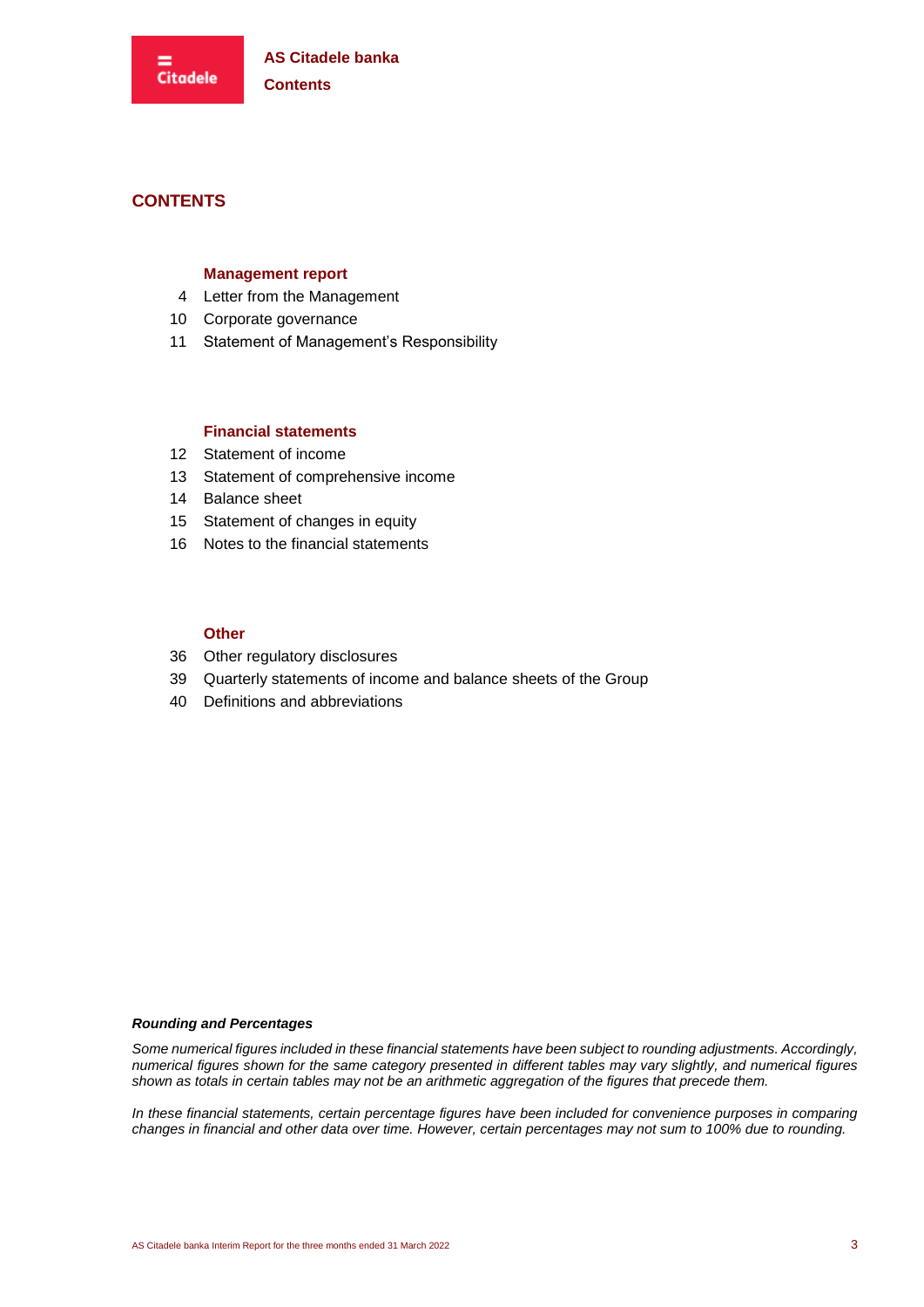# **Citadele**

#### **Management report |** Letter from the Management

<span id="page-3-0"></span>**The first quarter of the year was dominated by Russia's invasion into Ukraine. Citadele stands with the international community in condemning Russia's actions. Our thoughts go out to everyone affected by the war. We are closely following the developments and taking actions to the best of our abilities to care for our employees and customers and also support refugees arriving in the Baltic states. Despite the uncertainty, we deliver a strong first quarter both financially and operationally.**

#### **Johan Åkerblom**

CEO and Chairman of the Management Board

#### **Uncertainty in global economy has increased, but economic recovery in the Baltics remains strong**

Baltic region continues to recover<br>from Covid-19 pandemic and Covid-19 pandemic and economic growth maintained strong momentum also in the first months of 2022. Unfortunately, new risks have emerged, and economic outlook has become much more uncertain. Russia's invasion into Ukraine has already pushed commodity prices<br>higher, globally inflation has higher, globally inflation has accelerated to multi-decade highs and lockdowns in China is causing new supply chain disruptions. Rising inflation is also leading to global monetary tightening as central banks begin to raise interest rates. In the Baltics reliance on energy imports from Russia is adding to these global risks and have led to lower economic growth forecasts. In March and April economic sentiment in the Baltics has declined but remains significantly above levels seen at the start of the Covid-19 pandemic in March 2020. Business in the Baltics have a successful history of coping<br>with changing economic changing circumstances and short-term data has been better than expected. Low debt levels, balanced economic development in previous years and inflows from EU recovery fund should help Baltic region to successfully manage the new challenges.

#### **Recent events in Ukraine and Russian sanctions**

Citadele is closely monitoring the situation in Ukraine, business continuity is high on agenda and the bank is holding regular meetings to ensure full coordination. All new laws, policies and sanctions, including sanctions imposed on Russia, are implemented diligently. Citadele's focus is the Baltic region

and there is no direct exposure to Russia, Belarus or Ukraine. As of today, Citadele has not experienced any material impact from the recent events in Ukraine or from Russian sanctions. The indirect impact from these events is monitored, as Citadele's clients and the economy is adjusting to the new situation.

#### **Ukrainian citizens can open account and make payments free of charge**

Ukrainian citizens are welcome to Citadele branches in Latvia, Lithuania or Estonia to apply for the opening of a bank account for free of charge. The bank also offers payments to Ukrainian accounts free of commissions.

Citadele customers can support people of Ukraine in the form of X REWARDS points of the Citadele loyalty program. Our clients have donated more than 9 million X REWARDS points and Citadele has doubled the amount. Total donation for Ukrainians support constituted 75 000 euros. Donation to the aid of Ukraine is organised in cooperation with the Latvian Samaritan's Association and used for providing food, medical and other supplies.

#### **Innovations and development**

In Q1 2022 Citadele continued its digitalisation strategy. Digital onboarding for SMEs was introduced in Lithuania, having previously been available in Latvia. The bank now offers the possibility for private clients to apply for Mortgage loan or Leasing via Mobile banking application in Latvia and Lithuania. In addition to already existing Buy Now Pay Later option through Klix for e-commerce checkouts, this option was also made available to Citadele merchants in physical stores.

#### **Growing client base**

The bank continues to attract new clients and we are proud for the trust we get from a record number of active customers – reaching 363 thousand clients as of 31 March 2022, 5% growth y-o-y. The number of active Mobile App users was 207 thousand, a 28% increase y-o-y.

#### **EUR 297 million issued in new financing to Baltic private, SME and corporate customers**

We have continued to support the business community with financing for growth and expansion. New financing to our customers reached EUR 297 million in Q1 2022, remaining flat q-o-q.

The total loan book as of 31 March 2022 was EUR 2,772 million, 3% higher vs. the year end 2021.

Due to uncertainty related to higher energy prices and the war in Ukraine followed by worsening of macroeconomic forecasts, net credit losses in amount of EUR 6.1 million were recognised in Q1 2022 to reflect underlying cost of risk.

Overall, the financial standing of our clients is reassuring, and portfolio quality continued to improve and the NPL ratio stood at 3.1% as of 31 March 2022, vs. 3.3% at the end of 2021.

#### **Strong financial results and further focus on core activities in the Baltics**

Strong financial performance with Baltic operations net profit reaching EUR 12.7 million in Q1 2022, which translated into 12.8% return on equity.

In January 2022, Citadele has entered into a binding agreement with Trusted Novus Bank Limited regarding the sale of its

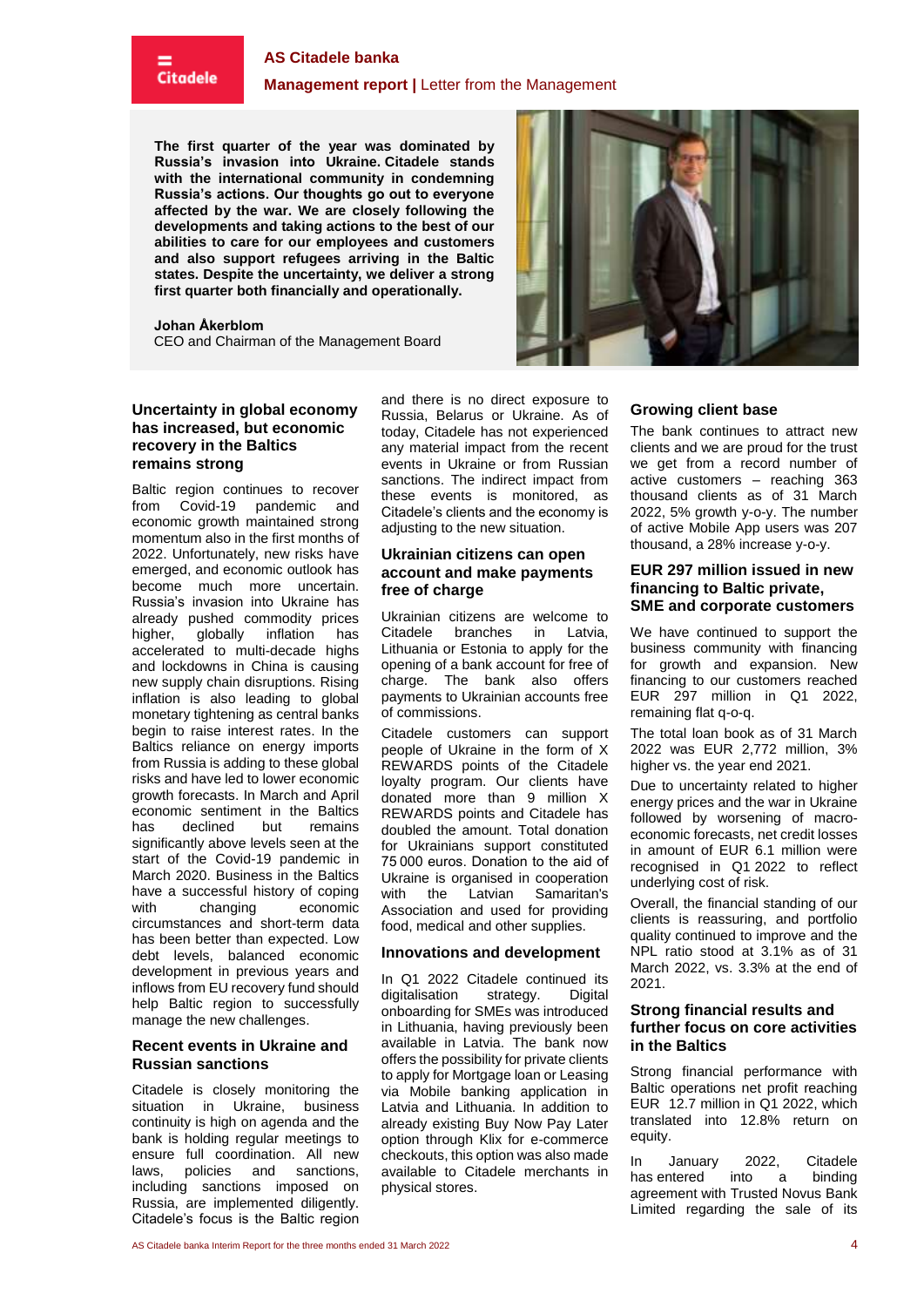

**Management report |** Letter from the Management

Swiss subsidiary - Kaleido Privatbank AG. Trusted Novus Bank Limited will acquire 100% of Kaleido Privatbank AG. The closing of the acquisition is expected by the year end 2022, subject to regulatory approvals. As of 31 March 2022, Kaleido Privatbank AG is presented as discontinued operations.

Continuing operations customer deposits remained flat vs. the year end 2021 and constituted EUR 3,676 million as of 31 March 2022.

Loan-to-deposit ratio was 75% as of 31 March 2022, compared to 71% as of the year end 2021.

Citadele continues to operate with adequate capital and liquidity ratios:

CAR, transitional (including period's result) of 18.7% and LCR of 205% as of 31 March 2022.

#### **Citadele signs the UN principles for responsible banking**

Citadele is committed to integrate sustainability throughout all our<br>business operations. Our operations. sustainability strategy is in line with the UN Principles for Responsible Banking - creating a long-term value and contributing to greener and more<br>inclusive future for all our future for all our<br>ers. By signing the stakeholders. By signing principles, we have joined the world's largest global banking community focusing on sustainable finance, and we look forward to work and achieve the Paris Agreement on Climate Change and UN Sustainable Development Goals.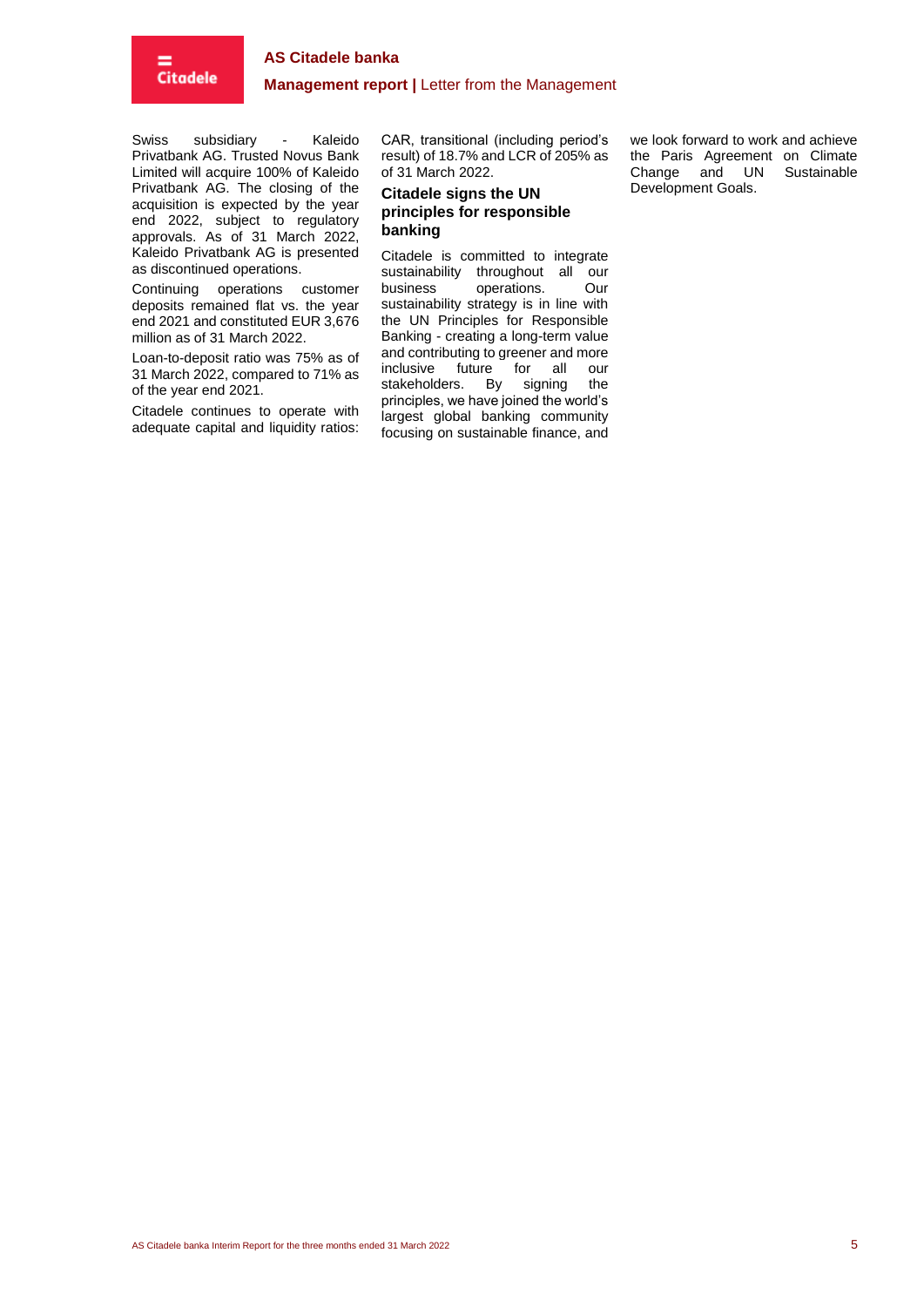# **Financial review of the Group**

# **Results and profitability in Q1 2022 – Baltics**

**Net interest income** reached EUR 27.4 million in Q1 2022, a slight 1% increase as compared to Q4 2021.

The Group's **net fee and commission income** in Q1 2022 reached EUR 10.3 million, which translates into a 7% increase q-o-q.

**Operating income** in Q1 2022 reached EUR 39.4 million, 6% higher than in Q4 2021, supported by favourable net interest income development and strong cards income.

**Operating expenses** in Q1 2022 was EUR 20.8 million, or 16% decrease q-o-q. Staff costs decreased by 6% to EUR 14.5 million. The number of full-time employees was 1,363 vs. 1,335 as of 31 December 2021. Other costs were EUR 4.3 million (48% decrease q-o-q). Depreciation and amortization expenses stood at EUR 2.1 million (18% decrease q-o-q).

Citadele's **cost to income ratio** in Q1 2022 improved to 53% versus 67% in Q4 2021.

**Net credit losses** in amount of EUR 6.1 million were recognised in Q1 2022 following the worsening of macroeconomic forecasts.

The overall credit quality of the loan book continued to improve and **Stage 3 loans to public,** gross ratio has decreased to 3.1% as of 31 March 2022, compared to 3.3% at the end of 2021, benefiting from recoveries from several legacy cases.





# **Net fee and commission income, EURm**



# **Net Financial & other income, EURm**



# **Operating income, EURm**



# **Operating expense, EURm**

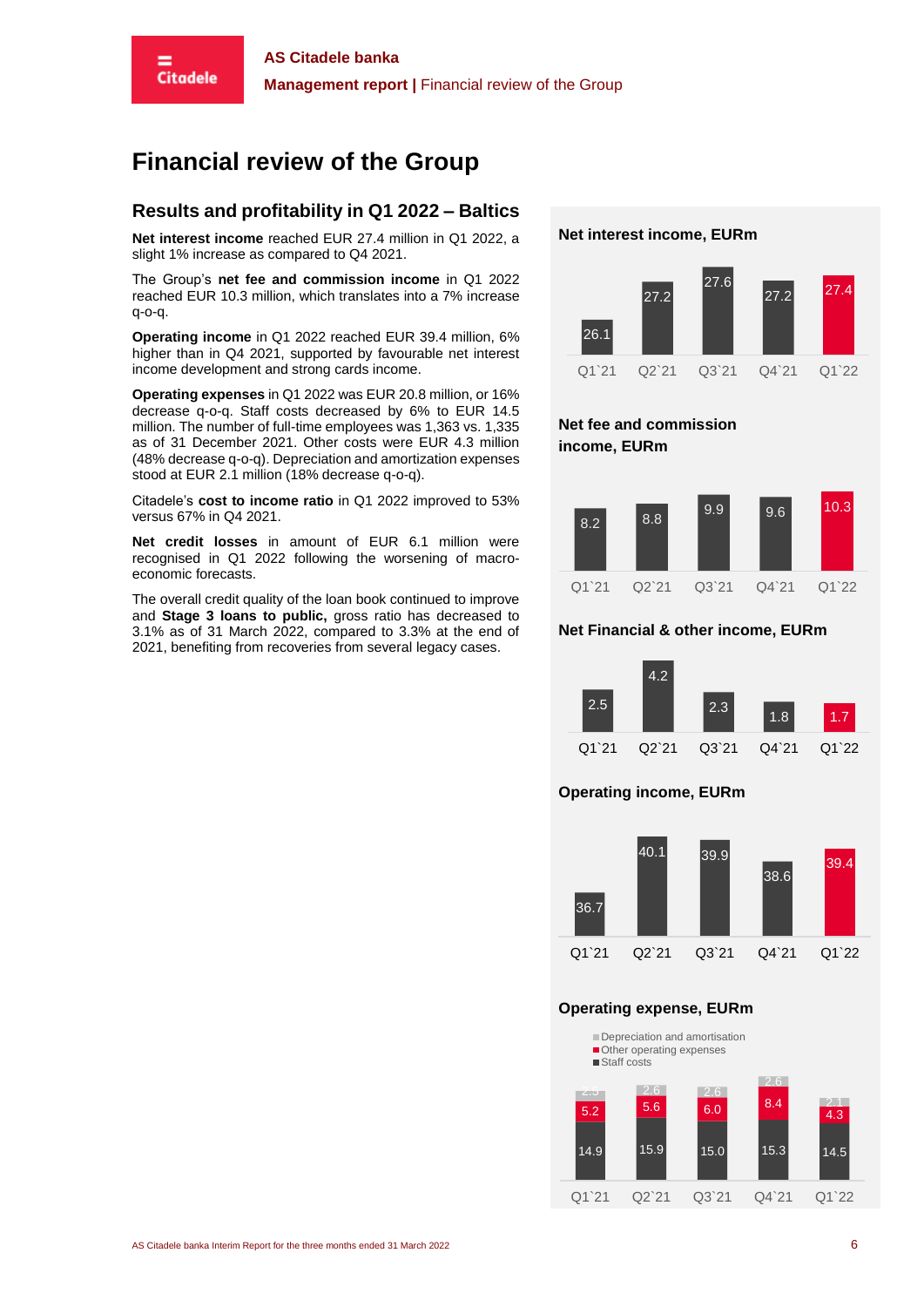#### **Management report** | Financial review of the Group

#### **Balance sheet overview**

**Citadele** 

The **Group's assets** stood at EUR 5,061 million as of 31 March 2022 remaining flat since the year end 2021 (EUR 5,055 million).

As of 31 March 2021, Kaleido Privatbank AG (currently in the sales process) is presented as discontinued operations.

The **net loan portfolio** of continuing operations was EUR 2,772 million as of 31 March 2022, increasing by EUR 77 million (3%) from the year end 2021.

**New financing** in Q1 2022 constituted EUR 297.3 million (EUR 293 million in Q4 2021). EUR 86 million were issued to private customers, EUR 81 million to SMEs and EUR 130 million to corporate customers. In terms of products, EUR 160.4 million constituted regular (mortgage) loans, EUR 120.1 leasing and factoring, and EUR 16.8 million consumer and micro loans.

In terms of loan **portfolio's geographical profile**, Latvia accounted for 47% of the portfolio, with EUR 1,310 million (vs. 48% as of the year end 2021), followed by Lithuania at 38% with EUR 1,052 million (vs. 37% as of the year end 2021) and Estonia at 14% with EUR 396 million (vs. 14% as of the year end 2021). EUR 14 million (0.5% of the portfolio) was issued to other EU and other countries.

Loans to Households represented 44% of the portfolio (vs. 45% as of the year end 2021). Mortgages have increased by 3% since the year end 2021, and constituted EUR 808 million. Finance leases increased by 3% and reached EUR 315 million. Increase seen also in consumer lending - 8% vs. the year end 2021 (EUR 77 million). Card lending has slightly decreased by 1% in Q1 2022 and was EUR 55 million. Overall, the main industry concentrations were Real estate purchase and management (20% of gross loans), Manufacturing (15%), Transport and Communications (13%) and Trade (14%).

The Group's securities portfolio performance during Q1 2022 was affected by rapid rise of interest rates that had an adverse effect on revaluation reserve in current portfolio. However change of interest rate environment also opens more opportunities, as low EUR interest rate environment had been a drag on portfolio performance during the past years. Rapid shift to positive yields means that it will be possible to reinvest cash from maturing bonds at higher yields, thus increasing interest income for upcoming periods.

The main source of funding, **customer deposits** of continuing operations**, remained flat** vs. the year end 2021 and were EUR 3,676 million. Baltic domestic customer deposits formed 97% of total deposits or EUR 3,566 million (vs. 94% as of the year end 2021).

#### **Loans, EURm**



#### **Deposits, EURm**

*Continuing operations*



# **Balance sheet structure, EURm**



#### **Ratings**

International credit rating agency Moody's Investors Service has assigned Baa2 rating with stable outlook (13 September 2021).

The main credit strengths are:

- Sound funding and liquidity, underpinned by a deposit-based funding model with lower reliance on non-resident funding
- Strong capitalization and improving asset quality

#### Moody's

| Long term deposit                                                                                                                                                                                                                                                                             | Baa2     |
|-----------------------------------------------------------------------------------------------------------------------------------------------------------------------------------------------------------------------------------------------------------------------------------------------|----------|
| Counterparty risk rating                                                                                                                                                                                                                                                                      | Baa1/P-2 |
| Short term deposit                                                                                                                                                                                                                                                                            | $P-2$    |
| <b>Baseline Credit Assessment</b>                                                                                                                                                                                                                                                             | ba1      |
| <b>Adjusted Baseline Credit Assessment</b>                                                                                                                                                                                                                                                    | ba1      |
| Outlook:                                                                                                                                                                                                                                                                                      | Stable   |
| Detailed information about ratings can be found on the web<br>$\sim$ . The contract of the contract of the contract of the contract of the contract of the contract of the contract of the contract of the contract of the contract of the contract of the contract of the contract of the co |          |
|                                                                                                                                                                                                                                                                                               |          |

*page of the rating agency [www.moodys.com](http://www.moodys.com/)*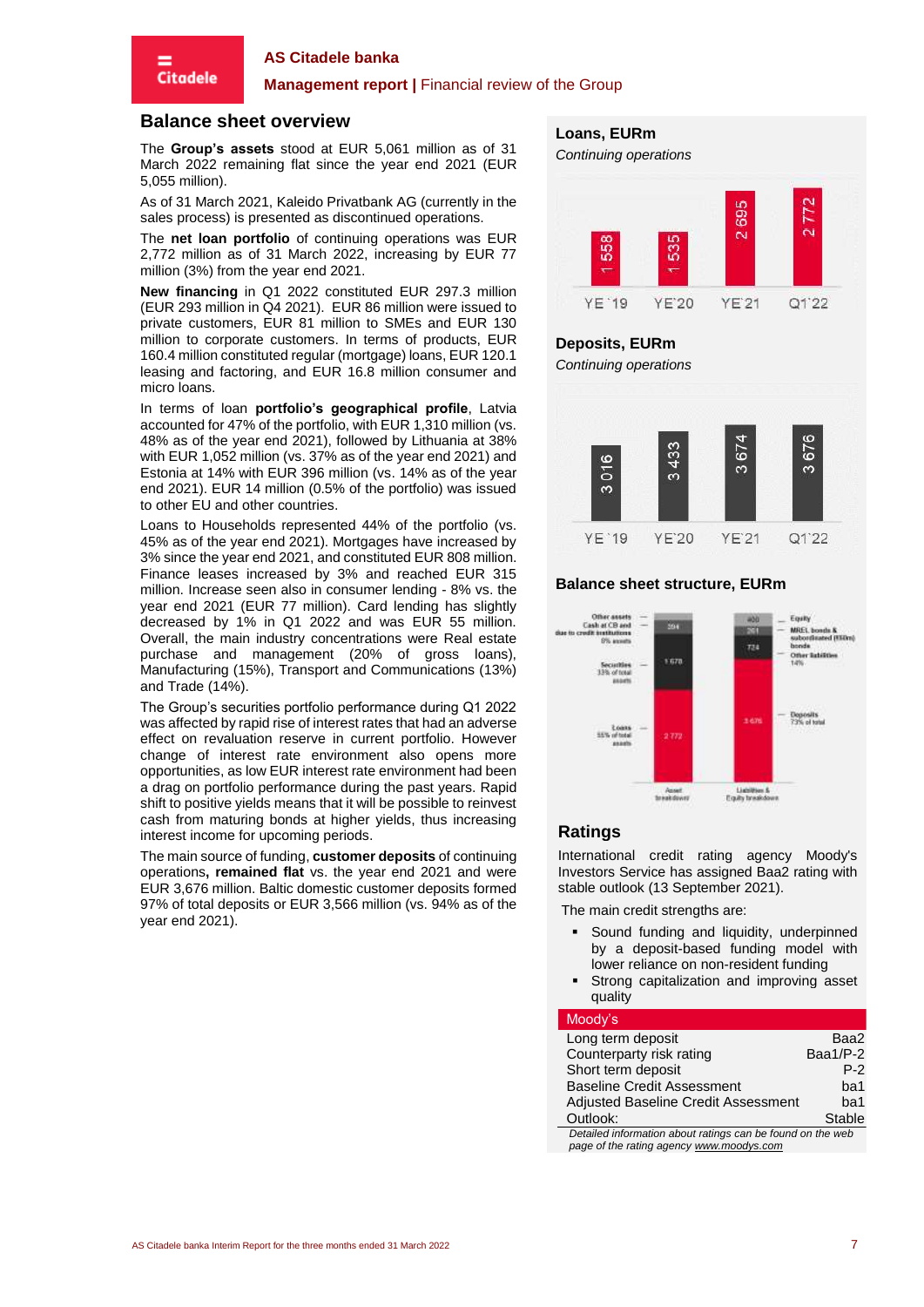# **Segment highlights**

## **Retail segment**

**Citadele** 

Service sectors are recovering from Covid-19 restrictions, and we see that customer activity has returned to services in person, e.g. spendings in restaurants. Credit card and real estate transactions shows positive trend. At the same time, recent events in Ukraine have impacted customer daily activities and payment card data shows that stocks of various commodities, including fuel, have been purchased.

Following increase in electricity prices and growing interest of the population in the use of renewable energy resources, the demand for loans for the purchase of solar panels has almost tripled in Q1 2022 compared to the last six months of 2021.

The number of active Retail customers reached a new alltime high level for Citadele, and primary customers continued to grow reaching 180 thousand clients as of 31 March 2022, a 17% increase y-o-y.

New lending to Retail customers reached EUR 167 million in Q1 2022, of which EUR 85.5 million was issued to Private individuals and EUR 81.5 million to SMEs. Total loans to Private individuals and SME customers reached EUR 1,781 million, a 3% increase since the year end 2021 with good loan quality.

Deposits from Private individuals and SMEs remained flat vs. the year end 2021 and constituted EUR 2,622 million.

#### **Corporate segment**

Corporate new financing in Q1 2022 reached EUR 130 million. Most active clients were in the real estate business, trade and transport. The total corporate loan portfolio grew by 4% compared to the year end 2021 and reached EUR 977 million. Credit portfolio quality is stable.

The deposit portfolio decreased by 5% vs. the year end 2021 and was EUR 916 million as of 31 March 2022.

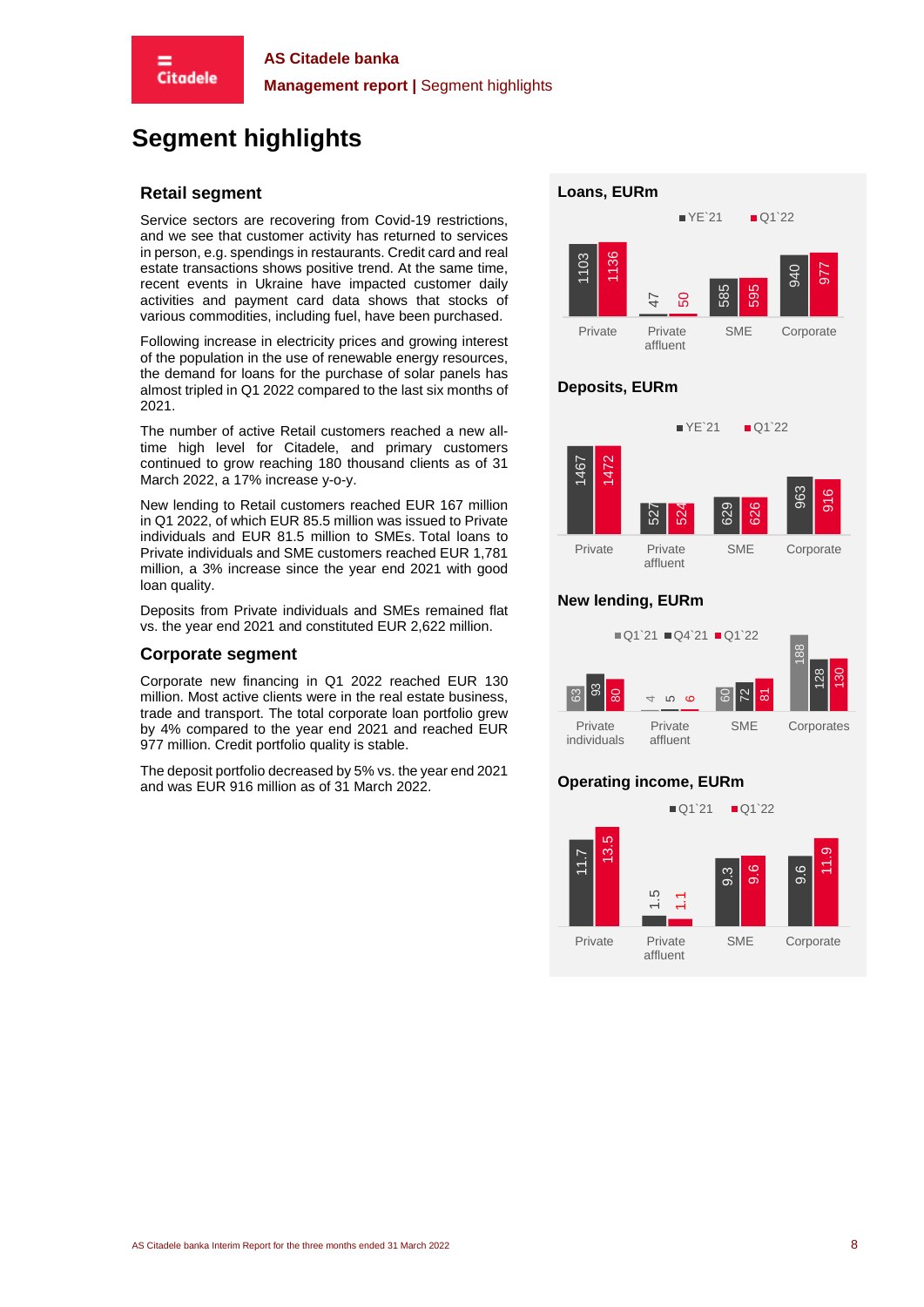## **Management report |** Business environment

# **Business Environment**

#### **Uncertainty in global economy has increased**

Global economy continues to recover from Covid-19 pandemic and business sentiment indicators remain in expansionary territory, however recovery remains incomplete, inflation is now at multi-decade highs and global economic outlook has worsened in recent months. Russia's invasion into Ukraine has already pushed commodity prices higher, while lockdowns in China are likely to cause new supply disruptions. Rising inflation is leading global monetary tightening as central banks begin to increase interest rates.

These factors are being reflected in the lower economic growth forecasts. In April 2022 International Monetary Fund cut its global economic growth forecast for 2022 from 4.4% to 3.6%.

#### **Economic recovery in the Baltics remains strong**

Economic growth in the Baltics in Q1 2022 remained strong, and the consequences of the Russia's invasion into Ukraine are currently mostly felt only in rising inflation. In Q1 2022 GDP in Latvia grew by 5.9% compared to Q1 2021 while GDP in Lithuania increased by 4.1%.

Economic recovery in the Baltics has been stronger than in other euro area countries although strong economic growth numbers in Q1 2022 is partially due to the low economic activity at the beginning of 2021 and stricter Covid-19 restrictions. Since end of 2019 GDP in Latvia has increased by 3.5% and by 6% in Lithuania, while in Estonia GDP in Q4 2021 was 7% above pre Covid-19 levels.

#### **Risks have increased, but growth continues**

Risks to the economic outlook in the Baltic region have increased in recent months. In March and April economic sentiment in the Baltics has declined due to war in Ukraine, although economic sentiment remains significantly above levels seen at the start of the Covid-19 pandemic in March 2020. However, short-term data has been better than expected.

Since February 2022 credit card turnover has increased, unemployment is decreasing, the number of vacancies and job advertisements is growing. Also, despite high prices, electricity consumption is higher than a year ago, indicating stable industrial activity. This points to a continued economic growth in the Baltics.

#### **Inflation is a significant risk to economic growth**

Global prices of food, energy and other raw materials have continued to increase due to Russia's invasion into Ukraine, and inflation in all three Baltic countries has exceeded 10% for the first time since 2008 while in Estonia inflation is nearing 19%.

Inflation in the Baltics will remain high in the near future and could potentially increase further as higher global prices get passed on to consumers. Heating costs are set to increase dramatically in autumn although government support measures are expected to soften this impact. Inflation in the Baltics has now exceeded wage growth and will lead to falling real incomes. High inflation, declining real incomes and potential supply shortages are significant growth risks for the Baltic region.



2004 2006 2008 2010 2012 2014 2016 2018 2020

 $-10%$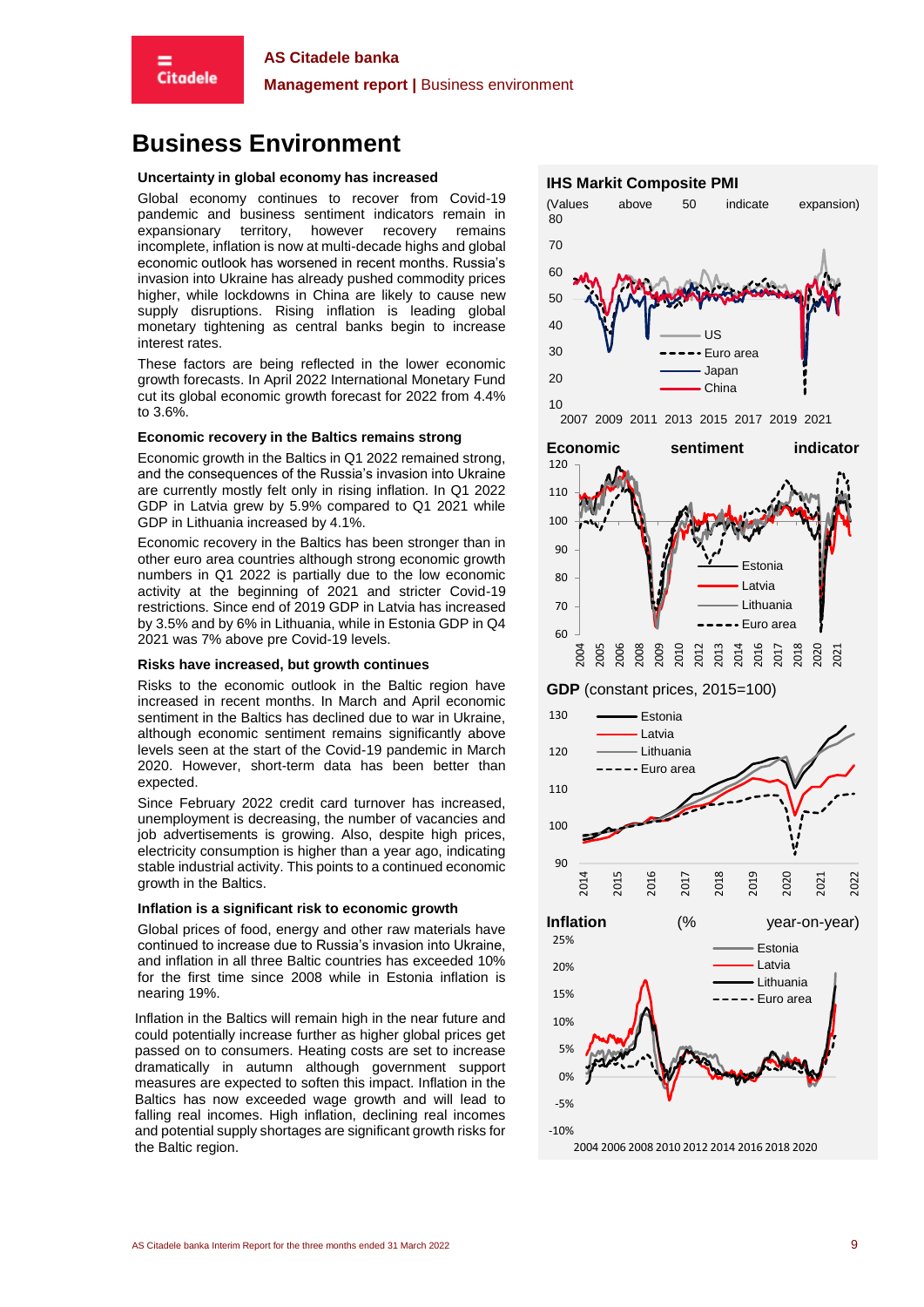=

## **Management report |** Corporate governance

# <span id="page-9-0"></span>**CORPORATE GOVERNANCE**

AS Citadele banka is the parent company of Citadele Group. AS Citadele banka is a joint stock company. Approximately 75% of shares in AS Citadele banka are owned by a consortium of international investors represented by Ripplewood Advisors LLC. The European Bank for Reconstruction and Development (EBRD) owns approximately 25% of shares in AS Citadele banka.

The Statement of Corporate Governance is published on the Bank's websit[e www.cblgroup.com.](http://www.cblgroup.com/)

#### *Supervisory Board of the Bank as of 31/03/2022:*

| <b>Name</b>                  | <b>Current Position</b>                     | Date of<br>first appointment |
|------------------------------|---------------------------------------------|------------------------------|
| <b>Timothy Clark Collins</b> | Chairman of the Supervisory Board           | 20 April 2015                |
| Elizabeth Critchley          | Deputy Chairperson of the Supervisory Board | 20 April 2015                |
| James Laurence Balsillie     | Member of the Supervisory Board             | 20 April 2015                |
| Dhananjaya Dvivedi           | Member of the Supervisory Board             | 20 April 2015                |
| Lawrence Neal Lavine         | Member of the Supervisory Board             | 20 April 2015                |
| Klāvs Vasks                  | Member of the Supervisory Board             | 30 June 2010                 |
| Nicholas Dominic Haag        | Member of the Supervisory Board             | 19 December 2016             |
| Karina Saroukhanian          | Member of the Supervisory Board             | 19 December 2016             |
| Sylvia Yumi Gansser Potts    | Member of the Supervisory Board             | 29 October 2018              |

There were no changes in the Supervisory Board of the Bank in the reporting period.

#### *Management Board of the Bank as of 31/03/2022:*

| <b>Name</b>                 | <b>Current position</b>          | <b>Responsibility</b>                   |
|-----------------------------|----------------------------------|-----------------------------------------|
| Johan Åkerblom              | Chairman of the Management Board | <b>Chief Executive Officer</b>          |
| Valters Abele               | Member of the Management Board   | <b>Chief Financial Officer</b>          |
| <b>Vladislavs Mironovs</b>  | Member of the Management Board   | <b>Chief Strategy Officer</b>           |
| <b>Uldis Upenieks</b>       | Member of the Management Board   | <b>Chief Compliance Officer</b>         |
| Slavomir Mizak              | Member of the Management Board   | Chief Technology and Operations Officer |
| Vaidas Žagūnis              | Member of the Management Board   | Chief Corporate Commercial Officer      |
| Rūta Ežerskienė             | Member of the Management Board   | Chief Retail Commercial Officer         |
| Jūlija Lebedinska-Ļitvinova | Member of the Management Board   | <b>Chief Risk Officer</b>               |

There were no changes in the Management Board of the Bank in the reporting period.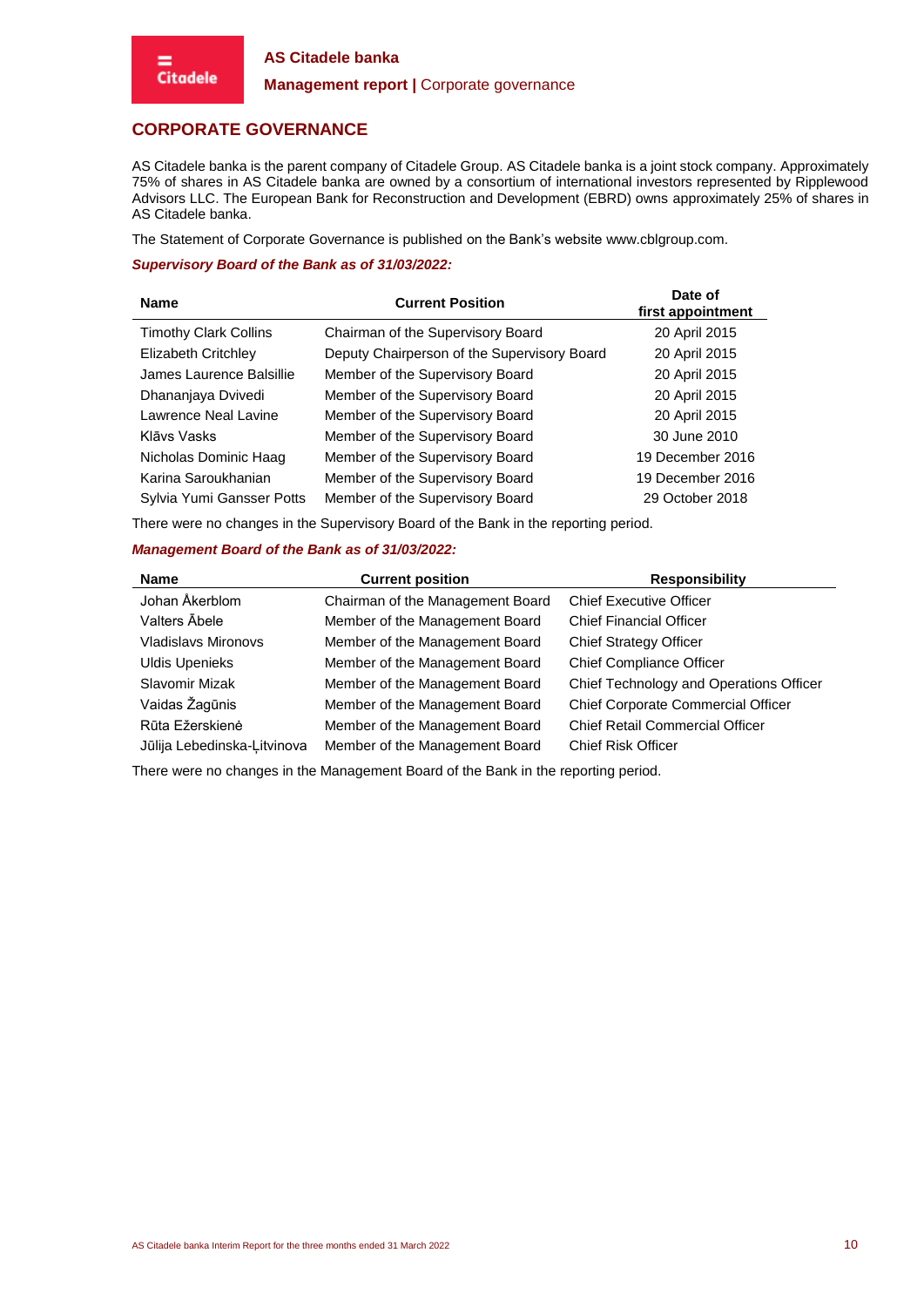**Financial statements | Statements of the Management's responsibility** 

# <span id="page-10-0"></span>**STATEMENT OF MANAGEMENT'S RESPONSIBILITY**

The Management of AS Citadele banka (hereinafter – the Bank) is responsible for the preparation of the financial statements of the Bank and for the preparation of the consolidated financial statements of the Bank and its subsidiaries (hereinafter – the Group).

The condensed interim financial statements set out on pages [12](#page-11-0) to [35](#page-34-0) are prepared in accordance with the source documents and present the financial position of the Bank and the Group as of 31 March 2022 and 31 December 2021 and the results of their operations, changes in shareholders' equity and cash flows for the three months periods ended 31 March 2022 and 31 March 2021 in accordance with IAS 34 Interim Reporting as adopted by the European Union. The management report set out on pages [4](#page-3-0) to 10 presents fairly the financial results of the reporting period and future prospects of the Bank and the Group.

The condensed interim financial statements are prepared on a going concern basis in accordance with IAS 34 Interim Financial Reporting as adopted by the European Union. Appropriate accounting policies have been applied on a consistent basis. Prudent and reasonable judgments and estimates have been made by the Management in the preparation of the financial statements.

The Management of AS Citadele banka is responsible for the maintenance of proper accounting records, the safeguarding of the Group's assets and the prevention and detection of fraud and other irregularities in the Group. They are also responsible for operating the Bank in compliance with the Law on Credit Institutions, regulations of the Financial and Capital Market Commission and other legislation of the Republic of Latvia and European Union applicable for credit institutions.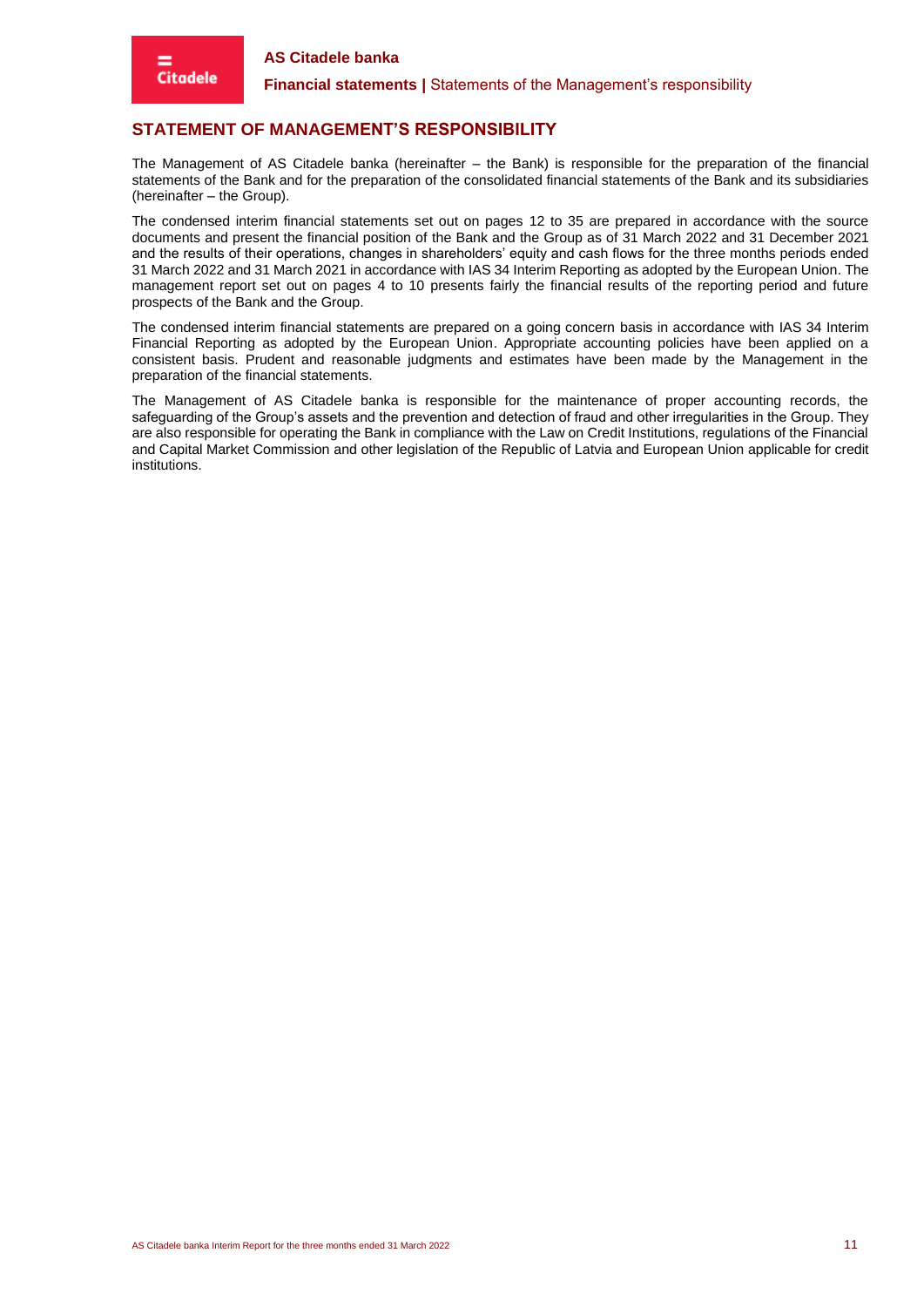**Financial statements | Statement of income** 

# <span id="page-11-0"></span>**STATEMENT OF INCOME**

|                                                                                                      |                     |                                              | <b>EUR thousands</b>                            |                                              |                                             |
|------------------------------------------------------------------------------------------------------|---------------------|----------------------------------------------|-------------------------------------------------|----------------------------------------------|---------------------------------------------|
|                                                                                                      | <b>Note</b>         | 3m 2022<br>Group                             | 3m 2021<br>Group<br>Represented<br>discontinued | 3m 2022<br><b>Bank</b>                       | 3m 2021<br><b>Bank</b>                      |
| Interest income                                                                                      | 5                   | 31,598                                       | operations<br>29,500                            | 25,378                                       | 21,038                                      |
| Interest expense<br>Net interest income                                                              | 5                   | (4,208)<br>27,390                            | (3,891)<br>25,609                               | (4, 168)<br>21,210                           | (3,788)<br>17,250                           |
| Fee and commission income<br>Fee and commission expense                                              | 6<br>6              | 15,459<br>(5, 157)                           | 12,703<br>(5, 186)                              | 13,898<br>(5,066)                            | 10,772<br>(5,053)                           |
| Net fee and commission income                                                                        |                     | 10,302                                       | 7,517                                           | 8,832                                        | 5,719                                       |
| Net financial income<br>Net other income / (expense)                                                 | $\overline{7}$<br>8 | 203<br>1,484                                 | 2,183<br>(300)                                  | 1,013<br>(88)                                | 2,213<br>5                                  |
| <b>Operating income</b>                                                                              |                     | 39,379                                       | 35,009                                          | 30,967                                       | 25,187                                      |
| Staff costs<br>Other operating expenses<br>Depreciation and amortisation<br><b>Operating expense</b> |                     | (14, 458)<br>(4,311)<br>(2,073)<br>(20, 842) | (13, 529)<br>(4,503)<br>(1,999)<br>(20, 031)    | (12, 420)<br>(3,929)<br>(1,985)<br>(18, 334) | (11,200)<br>(4,066)<br>(1,889)<br>(17, 155) |
| Profit before impairment                                                                             |                     | 18,537                                       | 14,978                                          | 12,633                                       | 8,032                                       |
| Net credit losses<br>Other impairment losses and other provisions                                    | 9                   | (6,056)<br>(51)                              | (3, 119)<br>(18)                                | (3, 484)<br>(54)                             | (4,760)<br>(20)                             |
| <b>Operating profit from continuous</b><br>operations                                                |                     | 12,430                                       | 11,841                                          | 9,095                                        | 3,252                                       |
| Result from non-current assets held for sale<br>and discontinued operations                          |                     | (596)                                        | (975)                                           | (38)                                         | (56)                                        |
| <b>Operating profit</b>                                                                              |                     | 11,834                                       | 10,866                                          | 9,057                                        | 3,196                                       |
| Income tax                                                                                           |                     | (273)                                        | (393)                                           | (42)                                         | (7)                                         |
| Net profit                                                                                           |                     | 11,561                                       | 10,473                                          | 9,015                                        | 3,189                                       |
| Basic earnings per share in EUR<br>Diluted earnings per share in EUR                                 | 18<br>18            | 0.07<br>0.07                                 | 0.07<br>0.07                                    | 0.06<br>0.06                                 | 0.02<br>0.02                                |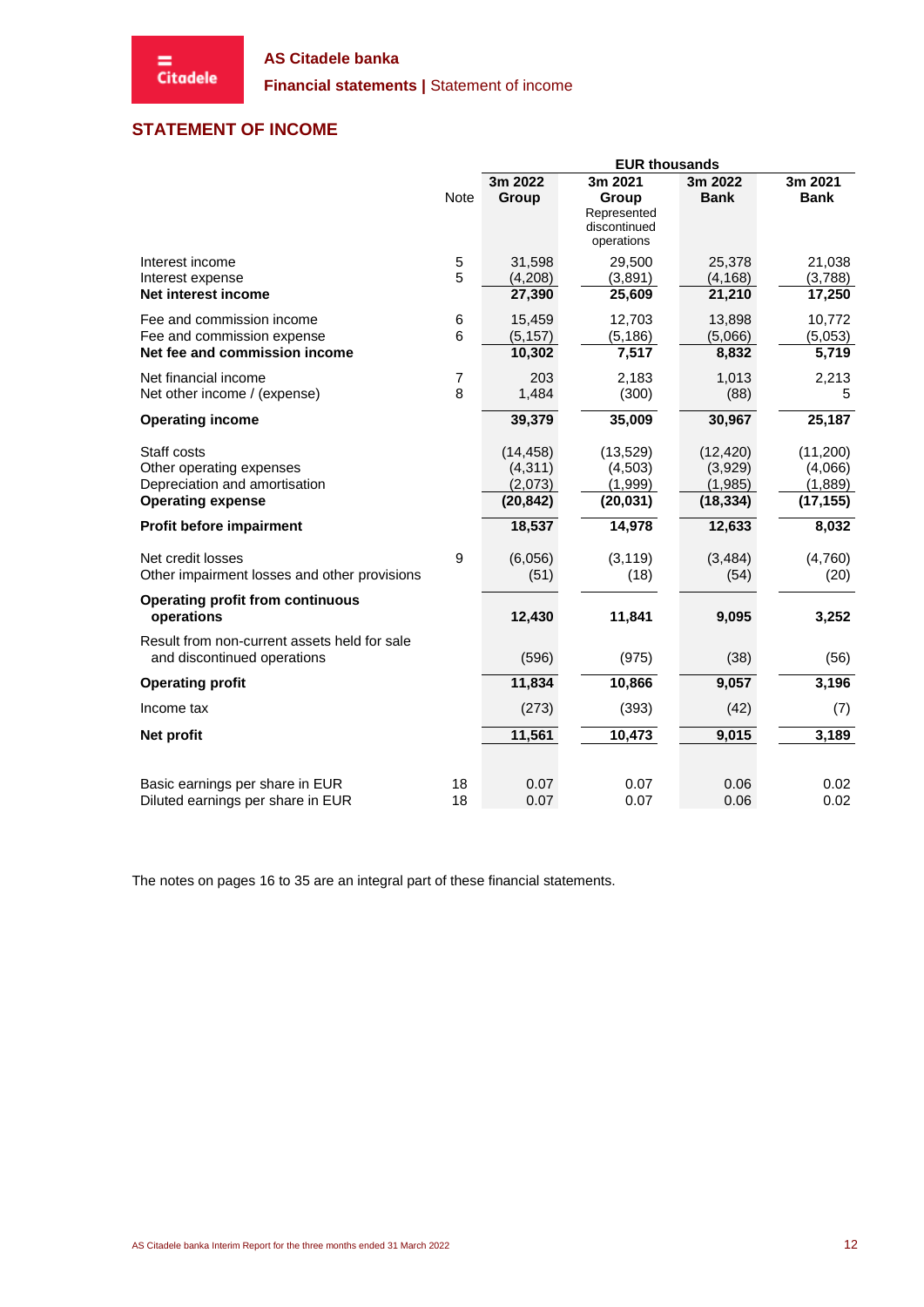**Financial statements |** Statement of comprehensive income

# <span id="page-12-0"></span>**STATEMENT OF COMPREHENSIVE INCOME**

|                                                                                          | <b>EUR thousands</b> |          |             |             |  |  |
|------------------------------------------------------------------------------------------|----------------------|----------|-------------|-------------|--|--|
|                                                                                          | 3m 2022              | 3m 2021  | 3m 2022     | 3m 2021     |  |  |
|                                                                                          | Group                | Group    | <b>Bank</b> | <b>Bank</b> |  |  |
|                                                                                          |                      |          |             |             |  |  |
| Net profit                                                                               | 11,561               | 10,473   | 9,015       | 3,189       |  |  |
| Other comprehensive income items that are or may be<br>reclassified to profit or loss:   |                      |          |             |             |  |  |
| Fair value revaluation reserve<br>Fair value revaluation reserve charged to statement of |                      |          |             |             |  |  |
| income (Note 7)                                                                          | 220                  | (9)      | 220         | (9)         |  |  |
| Fair value revaluation reserve charged to statement of                                   |                      |          |             |             |  |  |
| income from discontinued operations                                                      | (221)                | 267      |             |             |  |  |
| Change in fair value of debt securities and similar                                      | (8, 855)             | (1,703)  | (6,608)     | (856)       |  |  |
| Deferred income tax charged / (credited) directly to<br>equity                           |                      | 108      |             |             |  |  |
| Other reserves                                                                           |                      |          |             |             |  |  |
| Foreign exchange retranslation                                                           | (253)                | (516)    |             |             |  |  |
| Other comprehensive income items that may not be<br>reclassified to profit or loss:      |                      |          |             |             |  |  |
| Fair value revaluation reserve                                                           |                      |          |             |             |  |  |
| Change in fair value of equity and similar instruments                                   | 24                   |          | 24          |             |  |  |
| Transfer to retained earnings at disposal                                                |                      |          |             |             |  |  |
| Other comprehensive income / (loss)                                                      | (9,084)              | (1, 853) | (6, 364)    | (865)       |  |  |
| <b>Total comprehensive income</b>                                                        | 2,477                | 8,620    | 2,651       | 2,324       |  |  |
|                                                                                          |                      |          |             |             |  |  |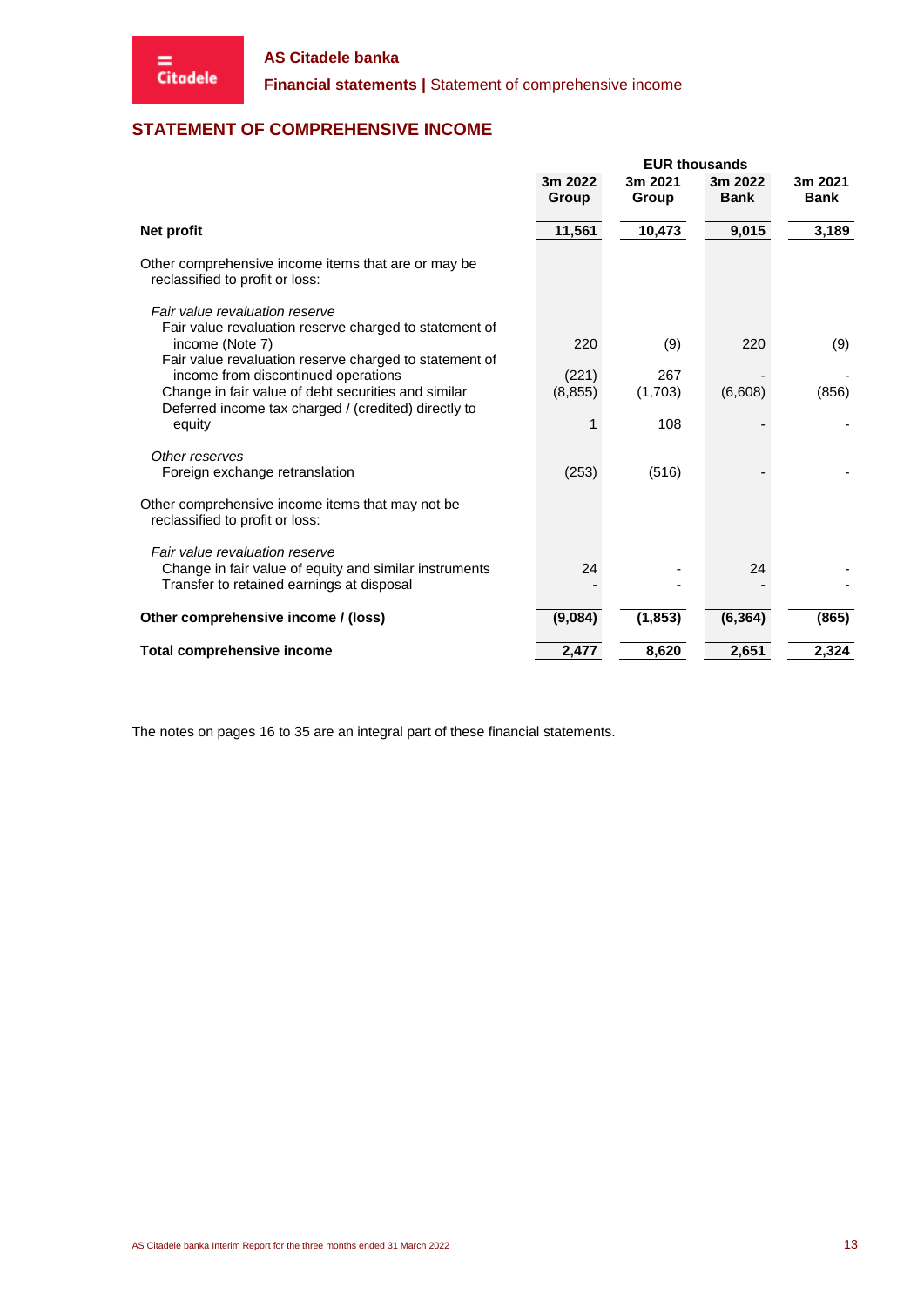

**Financial statements | Balance sheet** 

# <span id="page-13-0"></span>**BALANCE SHEET**

|                                                        |          |            | <b>EUR thousands</b> |             |            |
|--------------------------------------------------------|----------|------------|----------------------|-------------|------------|
|                                                        |          | 31/03/2022 | 31/12/2021           | 31/03/2022  | 31/12/2021 |
|                                                        | Note     | Group      | Group                | <b>Bank</b> | Bank       |
| <b>Assets</b>                                          |          |            |                      |             |            |
| Cash and cash balances at central banks                |          | 340,992    | 371,025              | 340,992     | 361,626    |
| Loans to credit institutions                           |          | 53,341     | 58,742               | 51,910      | 35,693     |
| Debt securities                                        | 10       | 1,639,206  | 1,801,720            | 1,592,585   | 1,652,308  |
| Loans to public                                        | 11       | 2,772,321  | 2,701,509            | 2,683,378   | 2,609,713  |
| <b>Equity instruments</b>                              | 12       | 1,329      | 1,279                | 1,329       | 1,279      |
| Other financial instruments                            | 12       | 32,235     | 42,032               | 1,157       | 7,400      |
| Derivatives                                            |          | 4,852      | 4,303                | 4,852       | 4,303      |
| Investments in related entities                        | 13       | 279        | 279                  | 77,087      | 77,087     |
| Tangible assets                                        |          | 20,090     | 20,444               | 13,032      | 11,496     |
| Intangible assets                                      |          | 7,931      | 8,562                | 6,120       | 6,083      |
| Current income tax assets                              |          | 2,075      | 1,927                | 983         | 871        |
| Deferred income tax assets                             |          | 2,624      | 2,676                | 2,179       | 2,179      |
| Discontinued operations and non-current assets         |          |            |                      |             |            |
| held for sale                                          | 14       | 149,365    | 946                  | 946         | 946        |
| Other assets                                           |          | 34,417     | 39,117               | 23,680      | 28,912     |
| <b>Total assets</b>                                    |          | 5,061,057  | 5,054,561            | 4,800,230   | 4,799,896  |
| <b>Liabilities</b>                                     |          |            |                      |             |            |
| Deposits from credit institutions and central banks 15 |          | 476,783    | 479,235              | 492,853     | 499,628    |
| Deposits and borrowings from customers                 | 16       | 3,676,082  | 3,813,863            | 3,663,987   | 3,665,524  |
| Debt securities issued                                 | 17       | 260,545    | 258,895              | 260,545     | 258,895    |
| Derivatives                                            |          | 1,648      | 739                  | 1,648       | 739        |
| Provisions                                             | 9        | 3,893      | 3,934                | 3,782       | 3,882      |
| Current income tax liabilities                         |          | 200        | 197                  | 189         | 189        |
| Deferred income tax liabilities                        |          | 375        | 376                  |             |            |
| Discontinued operations                                | 14       | 139,794    |                      |             |            |
| <b>Other liabilities</b>                               |          | 101,804    | 100,247              | 28,631      | 25,476     |
| <b>Total liabilities</b>                               |          | 4,661,124  | 4,657,486            | 4,451,635   | 4,454,333  |
| <b>Equity</b>                                          |          |            |                      |             |            |
| Share capital                                          | 18       | 156,888    | 156,888              | 156,888     | 156,888    |
| Reserves and other capital components                  |          | (1,486)    | 7,320                | (3,959)     | 2,127      |
| Retained earnings                                      |          | 244,531    | 232,867              | 195,666     | 186,548    |
| <b>Total equity</b>                                    |          | 399,933    | 397,075              | 348,595     | 345,563    |
| <b>Total liabilities and equity</b>                    |          | 5,061,057  | 5,054,561            | 4,800,230   | 4,799,896  |
|                                                        |          |            |                      |             |            |
| Off-balance sheet items                                |          |            |                      |             |            |
| Guarantees and letters of credit                       | 19<br>19 | 24,170     | 34,265               | 28,871      | 38,863     |
| <b>Financial commitments</b>                           |          | 382,520    | 387,943              | 403,561     | 431,065    |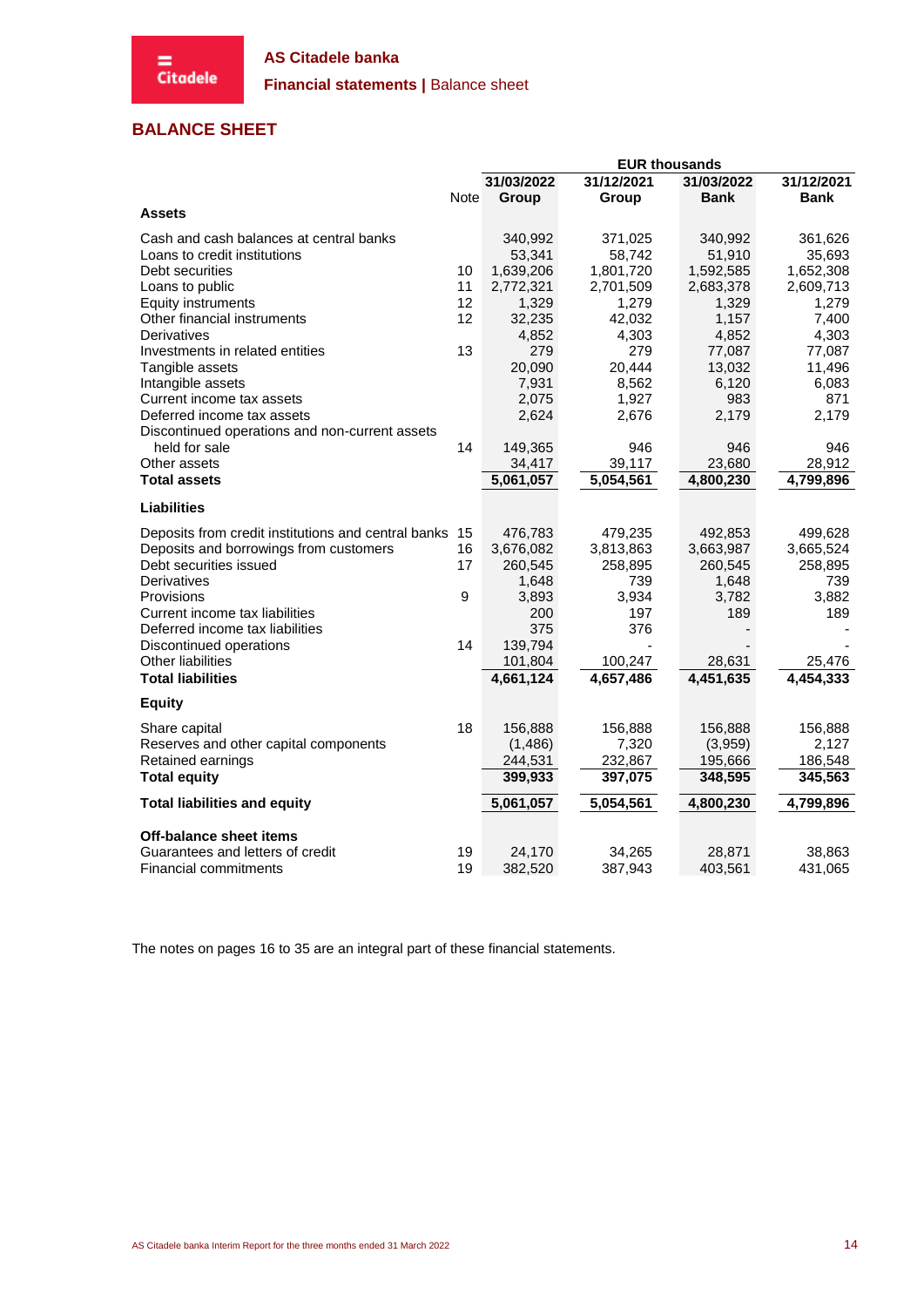# <span id="page-14-0"></span>**STATEMENT OF CHANGES IN EQUITY**

|                                                                  | Group, EUR thousands              |                         |                                                                        |                                           |                                   |                             |                 |
|------------------------------------------------------------------|-----------------------------------|-------------------------|------------------------------------------------------------------------|-------------------------------------------|-----------------------------------|-----------------------------|-----------------|
|                                                                  | Issued<br><b>Share</b><br>capital | <b>Share</b><br>premium | <b>Securities</b><br>fair value<br>revaluation<br>reserve<br>(Note 10) | Foreign<br>currency<br>retrans-<br>lation | <b>Share</b><br>based<br>payments | <b>Retained</b><br>earnings | Total<br>equity |
| <b>Balance as of 31/12/2020</b>                                  | 156,556                           |                         | 4,247                                                                  | 4,138                                     | 1,880                             | 177,489                     | 344,310         |
| Share based payments to employees                                |                                   |                         |                                                                        |                                           | 216                               |                             | 216             |
| Total comprehensive income                                       |                                   |                         | (1, 337)                                                               | (516)                                     |                                   | 10,473                      | 8,620           |
| Net result for the period<br>Other comprehensive income / (loss) |                                   |                         |                                                                        |                                           |                                   | 10,473                      | 10,473          |
| for the period                                                   |                                   |                         | (1, 337)                                                               | (516)                                     |                                   |                             | (1, 853)        |
| <b>Balance as of 31/03/2021</b>                                  | 156,556                           | $\blacksquare$          | 2,910                                                                  | 3,622                                     | 2,096                             | 187,962                     | 353,146         |
| <b>Balance as of 31/12/2021</b>                                  | 156,888                           | 239                     | 158                                                                    | 4,805                                     | 2,118                             | 232,867                     | 397,075         |
| Share based payments to employees                                |                                   | ٠                       |                                                                        |                                           | 278                               | 103                         | 381             |
| Total comprehensive income                                       |                                   | $\blacksquare$          | (8,831)                                                                | (253)                                     | $\overline{\phantom{a}}$          | 11,561                      | 2,477           |
| Net profit for the period<br>Other comprehensive income / (loss) |                                   |                         |                                                                        |                                           |                                   | 11,561                      | 11,561          |
| for the period                                                   |                                   |                         | (8,831)                                                                | (253)                                     |                                   |                             | (9,084)         |
| <b>Balance as of 31/03/2022</b>                                  | 156,888                           | 239                     | (8, 673)                                                               | 4,552                                     | 2,396                             | 244.531                     | 399,933         |

|                                                                  | <b>Bank, EUR thousands</b>               |                         |                                                                        |                                   |                      |                 |  |  |  |
|------------------------------------------------------------------|------------------------------------------|-------------------------|------------------------------------------------------------------------|-----------------------------------|----------------------|-----------------|--|--|--|
|                                                                  | <b>Issued</b><br><b>Share</b><br>capital | <b>Share</b><br>premium | <b>Securities</b><br>fair value<br>revaluation<br>reserve<br>(Note 10) | <b>Share</b><br>based<br>payments | Retained<br>earnings | Total<br>equity |  |  |  |
| <b>Balance as of 31/12/2020</b>                                  | 156,556                                  |                         | 2,589                                                                  | 1,880                             | 156,574              | 317,599         |  |  |  |
| Share based payments to employees                                |                                          |                         |                                                                        | 216                               |                      | 216             |  |  |  |
| <b>Total comprehensive income</b>                                |                                          |                         | (865)                                                                  |                                   | 3,189                | 2,324           |  |  |  |
| Net result for the period<br>Other comprehensive income / (loss) |                                          |                         |                                                                        |                                   | 3,189                | 3,189           |  |  |  |
| for the period                                                   |                                          |                         | (865)                                                                  |                                   |                      | (865)           |  |  |  |
| <b>Balance as of 31/03/2021</b>                                  | 156,556                                  |                         | 1,724                                                                  | 2,096                             | 159,763              | 320,139         |  |  |  |
| <b>Balance as of 31/12/2021</b>                                  | 156,888                                  | 239                     | (230)                                                                  | 2,118                             | 186,548              | 345,563         |  |  |  |
| Share based payments to employees                                | $\blacksquare$                           |                         |                                                                        | 278                               | 103                  | 381             |  |  |  |
| <b>Total comprehensive income</b>                                |                                          |                         | (6, 364)                                                               |                                   | 9,015                | 2,651           |  |  |  |
| Net profit for the period<br>Other comprehensive income / (loss) |                                          |                         |                                                                        |                                   | 9,015                | 9,015           |  |  |  |
| for the period                                                   |                                          |                         | (6, 364)                                                               |                                   |                      | (6, 364)        |  |  |  |
| <b>Balance as of 31/03/2022</b>                                  | 156,888                                  | 239                     | (6,594)                                                                | 2,396                             | 195,666              | 348,595         |  |  |  |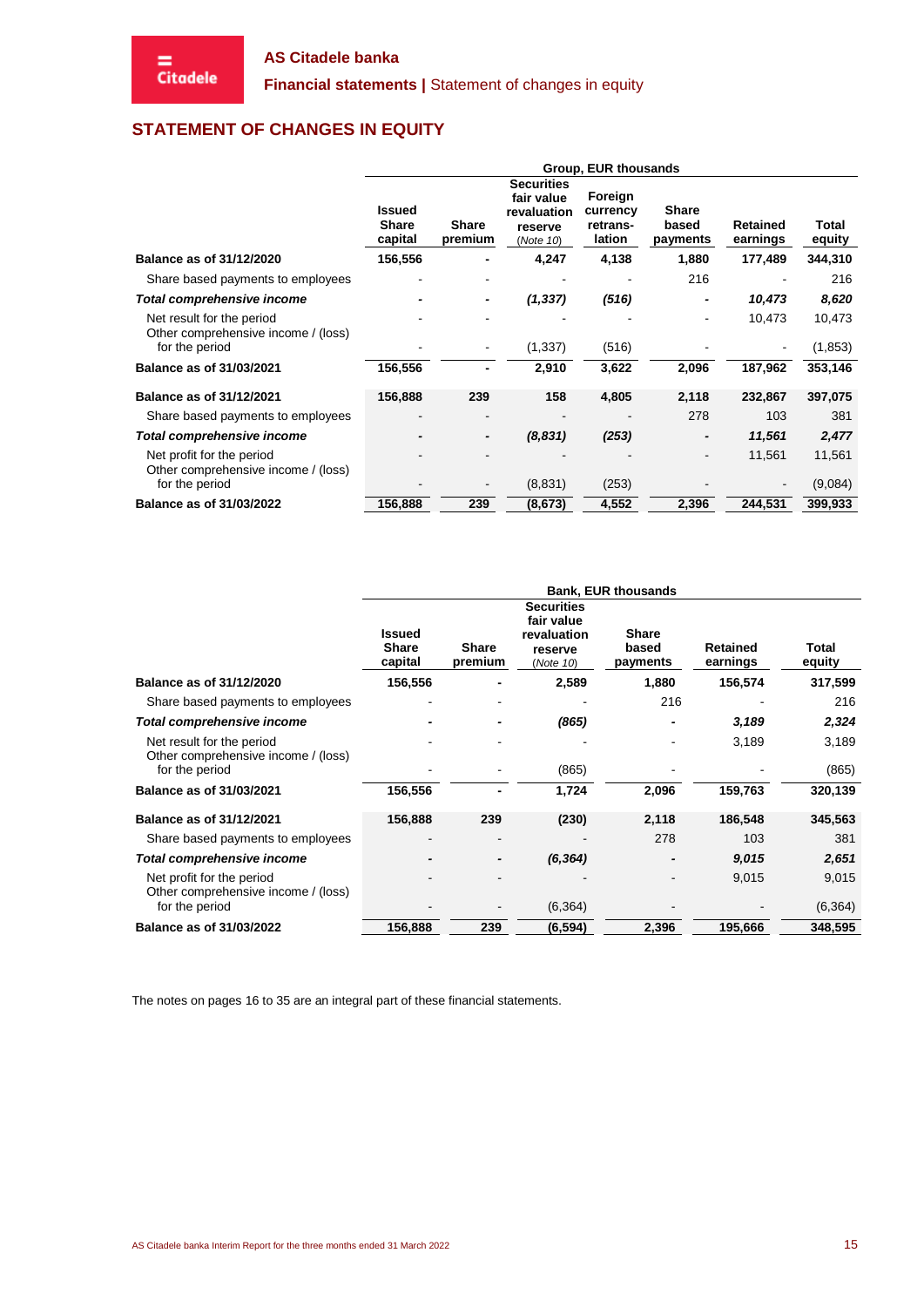**Financial statements |** Notes

# <span id="page-15-0"></span>**NOTES TO THE FINANCIAL STATEMENTS**

*If not mentioned otherwise, referral to the Group's policies and procedures should be also considered as referral to the respective Bank's policies and procedures. Figures in parenthesis represent amounts as of 31 December 2021 or for the three months period ended 31 March 2021.*

# **NOTE 1. AUTHORISATION OF THE FINANCIAL STATEMENTS**

These financial statements have been authorised for issuance by the Management Board and comprise the financial information of AS Citadele banka (hereinafter – the Bank or Citadele) and its subsidiaries (together – the Group).

# **NOTE 2. GENERAL INFORMATION**

Citadele is a Latvian-based bank offering retail, private banking, asset management, lending, leasing and other commercial banking services. As of period end the Bank operates branches in Latvia, Lithuania and Estonia. AS Citadele banka is the parent company of the Group, which has a subsidiary bank in Switzerland and several financial services subsidiaries. The Group's main market is the Baltics (Latvia, Lithuania and Estonia). Citadele was registered as a joint stock company on 30 June 2010. Citadele commenced its operations on 1 August 2010. As of 31 March 2022, the Group had 1,363 (2021: 1,335) and the Bank had 1,124 (2021: 1,100) full time equivalent active employees.

# **NOTE 3. SUMMARY OF SIGNIFICANT ACCOUNTING POLICIES**

#### *a) Basis of preparation*

**Citadele** 

These interim financial statements are prepared in accordance with International Accounting Standard (IAS) 34, Interim Financial Reporting as adopted by European Union (EU) on a going concern basis. Selected explanatory notes are included to explain events and transactions that are significant to an understanding of changes in financial position and performance of the Group and the Bank since the last annual consolidated and Bank financial statements for the year ended 31 December 2020. They do not include all the information required for a complete set of financial statements prepared in accordance with IFRS as adopted by the European Union. This interim financial information should be read in conjunction with the 2021 annual financial statements for the Group and the Bank.

#### *b) New standards and amendments*

New standards, interpretations and amendments which were not applicable to the previous annual financial statements have been issued. Some of the standards become effective in 2022, others become effective for later reporting periods. In this section those relevant for the Group are summarised. Where the implementation impact was or is expected to be reasonably material it is disclosed.

#### **Upcoming requirements not in force from 1 January 2022**

Certain new standards, amendments to standards and interpretations have been endorsed by EU for the accounting periods beginning after 1 January 2022 or are not yet effective in the EU. These standards have not been applied in preparing these financial statements. The Group does not plan to adopt any of these standards early. The Group is in the process of evaluating the potential effect if any of changes arise from these new standards and interpretations.

*IFRS 17 - Insurance Contracts.* Expected to be effective for annual reporting periods beginning on or after 1 January 2023 with earlier application permitted as long as IFRS 9 and IFRS 15 are also applied. The upcoming standard combines current measurement of the future cash flows with the recognition of profit over the period that services are provided under the contract. Groups of insurance contracts have to be measured at a risk-adjusted present value of the future cash flows adjusted for unearned profits or losses. Profit from a group of insurance contracts is recognised over the period the insurance cover is provided, and as the risk is released; loss from a group of contracts is recognised immediately. The standard requires presenting insurance service results separately from insurance finance income or expenses and requires making an accounting policy choice of whether to recognise all insurance finance income or expenses in profit or loss or to recognise some of that income or expenses in other comprehensive income.

The Group had set up an internal IFRS 17 implementation working group. Within the scope of the project, the Group reworks models, IT systems, processes and documentation which will be followed by final testing and validation. External expertise is to be attracted where and when deemed necessary. As much as possible the Group leverages existing processes, systems, models and data, although in certain areas new models and revisions to the existing models are needed to be developed. The Group is in the process of quantifying the expected impact, as of now having re-assessed part of the agreements. Total insurance liabilities recognised under the current standards are presented as other liabilities and amount to EUR 42.3 million.

*Amendments to IAS 1 – Classification of liabilities as current or non-current Amendments to IAS 1 and IFRS Practice Statement 2 – Disclosure of Accounting Policy Amendments to IAS 8 – Definition of Accounting Estimate Amendments to IAS 12 – Income Taxes – Deferred Tax Related to Assets and Liabilities Arising from a Single Transaction Amendments to IFRS 10 and IAS 28 – Sale or Contribution of Assets between an Investor and its Associate or Joint Venture*

#### *c) Functional and Presentation Currency*

The functional currency of each of the Group's consolidated entities is the currency of the primary economic environment in which the entity operates. The functional currency of the Bank, its Baltic subsidiaries, and the Group's presentation currency, is Euro ("EUR"). The functional currency of majority of the Group's foreign subsidiaries is also Euro. The accompanying financial statements are presented in thousands of Euros.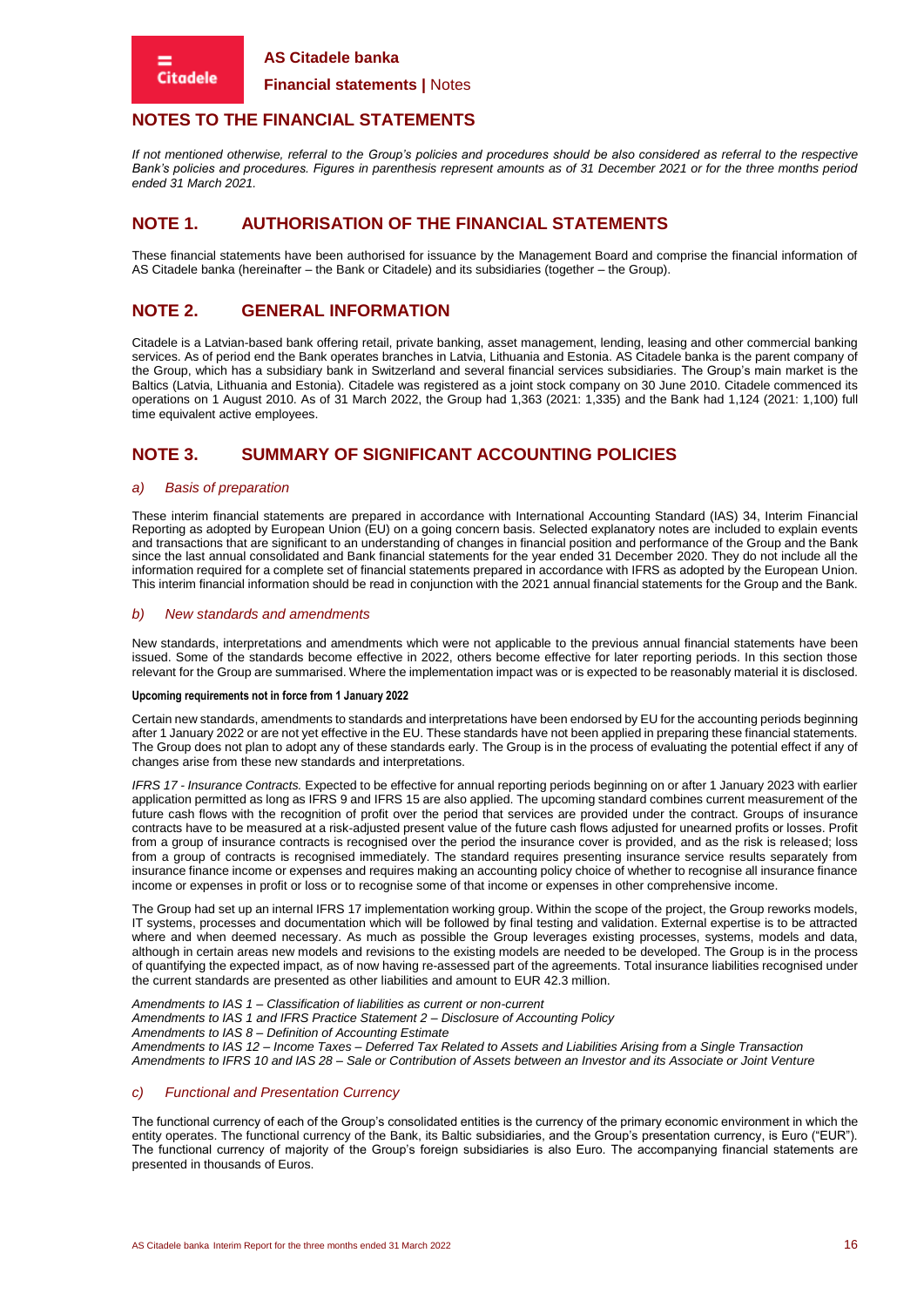#### **Financial statements |** Notes

#### *d) Use of estimates and judgements in the preparation of financial statements*

The preparation of financial statements in conformity with International Financial Reporting Standards as adopted by EU, requires Management to make estimates and judgements that affect the reported amounts of assets, liabilities, income and expenses and disclosure of contingencies. The Management has applied reasonable and prudent estimates and judgments in preparing these financial statements. Significant areas of estimation used in the preparation of the accompanying financial statements relate to evaluation of impairment losses for assets, determination of the control of investees for consolidation purposes, and evaluation of recognisable amounts of deferred tax assets and liabilities.

# **NOTE 4. OPERATING SEGMENTS**

Operating segments are reported in a manner consistent with the internal reporting provided to the chief operating decision maker. The chief operating decision maker is the person or the group that allocates resources to and assesses the performance of the operating segments of the Group. The Management Board of the Bank is the chief operating decision maker.

All transactions between operating segments are on an arm's length basis. Funds Transfer Pricing (FTP) adjusted net interest income of each operating segment is calculated by applying internal transfer rates to the assets and the liabilities of the segment. Maturity, currency and timing of the transaction are components of the internal transfer rate calculation. Income and expense are reported in the segment by originating unit and at estimated fair price. Both direct and indirect expenses are allocated to the business segments, including overheads and non-recurring items. The indirect expense from internal services is charged to the internal consumers of the service and credited to provider of the service. The internal services are charged at estimated fair price or at full cost.

The comparative information as of 31 December 2021 and for the three months ended 31 March 2021 have been restated for comparability by applying the most recent segmentation methodology. Changes mostly relate to redistribution of previously separately reported exposures originated by SIA Citadele Leasing, SIA Citadele Factoring, UAB Citadele Factoring and OU Citadele Factoring into Private customers, SME, Corporate and Wealth segments.

#### *Main business segments of the Group are:*

#### *Retail Private*

► **Citadele** 

Private individuals serviced in Latvia, Lithuania and Estonia. Operations of the segment include full banking, leasing and advisory services provided through branches, internet bank and mobile banking application.

#### *Private affluent*

Private banking services provided to clients serviced in Latvia, Lithuania and Estonia.

#### *Retail SME*

Small and medium-sized companies in Latvia, Lithuania and Estonia serviced through branches, internet bank and mobile banking application.

#### *Corporate*

Large customers serviced in Latvia, Lithuania and Estonia. Yearly turnover of the customer is above EUR 7 million or total risk exposure with Citadele Group is above EUR 2 million or the customer needs complex financing solutions.

#### *Asset management*

Advisory, investment and wealth management services provided to clients serviced in Latvia, Lithuania and Estonia. This segment includes operations of IPAS CBL Asset Management, AS CBL Atklātais Pensiju Fonds and AAS CBL Life.

#### *Other*

Group's treasury functions and other business support functions, including results of the subsidiaries of the Group operating in nonfinancial sector. This segment comprises discontinued operations, namely operations of Kaleido Privatbank AG (a Swiss registered banking subsidiary) which Citadele has agreed to sell. Refer to [Note 14](#page-25-0) (*[Discontinued Operations](#page-25-0)*).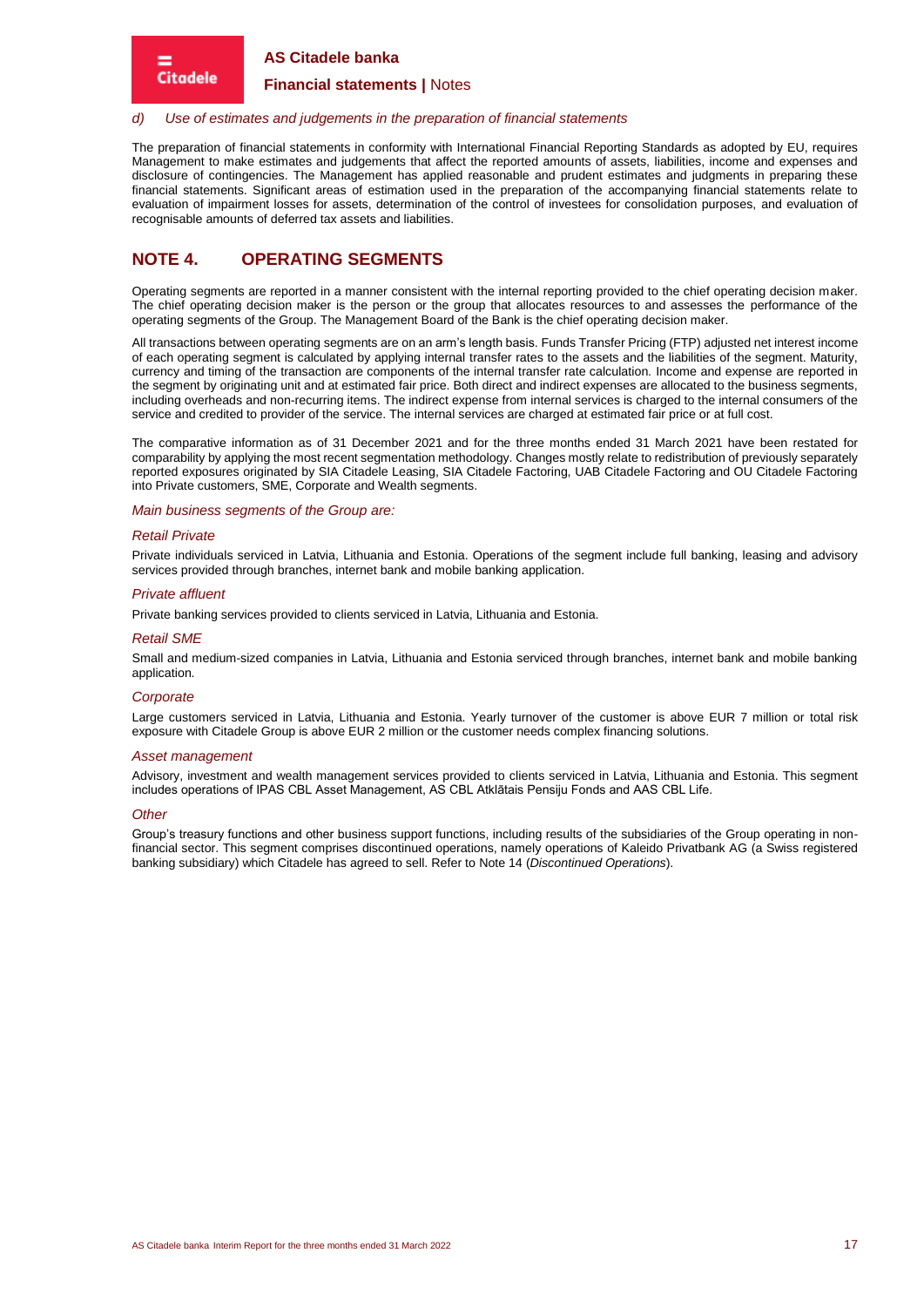

# **Financial statements |** Notes

#### **Segments of the Group**

|                                                                                   | Group 3m 2022, EUR thousands |                            |                            |                         |                          |                                           |                             |
|-----------------------------------------------------------------------------------|------------------------------|----------------------------|----------------------------|-------------------------|--------------------------|-------------------------------------------|-----------------------------|
|                                                                                   |                              |                            | <b>Reportable segments</b> |                         |                          | Other                                     |                             |
|                                                                                   | Retail<br><b>Private</b>     | <b>Private</b><br>affluent | Retail<br><b>SME</b>       | Corporate               | Asset<br>Manage-<br>ment | (including<br>discontinued<br>operations) | Total                       |
| Interest income<br>Interest expense<br>Net interest income                        | 11,622<br>(818)<br>10,804    | 420<br>(336)<br>84         | 6,828<br>(310)<br>6,518    | 9,902<br>(487)<br>9,415 | 71<br>(47)<br>24         | 2,755<br>(2,210)<br>545                   | 31,598<br>(4,208)<br>27,390 |
| Fee and commission income<br>Fee and commission expense<br>Net fee and commission | 5,076<br>(2,296)             | 961<br>(227)               | 3,435<br>(1,092)           | 3,567<br>(1,654)        | 1,818<br>(128)           | 602<br>240                                | 15,459<br>(5, 157)          |
| income                                                                            | 2,780                        | 734                        | 2,343                      | 1,913                   | 1,690                    | 842                                       | 10,302                      |
| Net financial income<br>Net other income                                          | 293<br>(408)                 | 357<br>(119)               | 618<br>102                 | 528<br>92               | (819)<br>1,562           | (774)<br>255                              | 203<br>1,484                |
| <b>Operating income</b>                                                           | 13,469                       | 1,056                      | 9,581                      | 11,948                  | 2,457                    | 868                                       | 39,379                      |
| Net funding allocation<br>FTP adjusted operating income                           | (12)<br>13,457               | 266<br>1,322               | (32)<br>9,549              | (353)<br>11,595         | 2,458                    | 130<br>998                                | 39,379                      |
| Net credit losses                                                                 | (1, 284)                     | (90)                       | (2,052)                    | (2,703)                 |                          | 72                                        | (6,056)                     |
| Net result from continuous<br>operations before operating<br>expense              | 12,173                       | 1,232                      | 7,497                      | 8,892                   | 2,459                    | 1,070                                     | 33,323                      |
| Not allocated income and<br>expense, net                                          |                              |                            |                            |                         |                          |                                           | (21, 762)                   |

**Net profit / (loss) 11,561**

|                                                                                             |                           |                         |                            |                            | Group 3m 2021, EUR thousands (Reclassified for comparability) |                                           |                             |
|---------------------------------------------------------------------------------------------|---------------------------|-------------------------|----------------------------|----------------------------|---------------------------------------------------------------|-------------------------------------------|-----------------------------|
|                                                                                             |                           |                         | <b>Reportable segments</b> |                            |                                                               | Other                                     |                             |
|                                                                                             | Retail<br><b>Private</b>  | Private<br>affluent     | Retail<br><b>SME</b>       | Corporate                  | <b>Asset</b><br>Manage-<br>ment                               | (including<br>discontinued<br>operations) | Total                       |
| Interest income<br>Interest expense<br>Net interest income                                  | 10,736<br>(318)<br>10,418 | 498<br>(246)<br>252     | 7,086<br>(10)<br>7,076     | 8,314<br>(86)<br>8,228     | 75<br>(84)<br>(9)                                             | 2,791<br>(3, 147)<br>(356)                | 29,500<br>(3,891)<br>25,609 |
| Fee and commission income<br>Fee and commission expense<br>Net fee and commission<br>income | 3,749<br>(2,342)<br>1,407 | 1,446<br>(311)<br>1,135 | 2,610<br>(877)<br>1,733    | 2,392<br>(1, 355)<br>1,037 | 1,876<br>(142)<br>1,734                                       | 630<br>(159)<br>471                       | 12,703<br>(5, 186)<br>7,517 |
| Net financial income<br>Net other income                                                    | 146<br>(376)              | 180<br>(96)             | 392<br>(72)                | 362<br>(108)               | (42)<br>202                                                   | 1,145<br>150                              | 2,183<br>(300)              |
| <b>Operating income</b>                                                                     | 11,595                    | 1,471                   | 9,129                      | 9,519                      | 1,885                                                         | 1,410                                     | 35,009                      |
| Net funding allocation<br>FTP adjusted operating income                                     | (272)<br>11,323           | 106<br>1,577            | (253)<br>8,876             | (380)<br>9,139             | 1,892                                                         | 792<br>2,202                              | 35,009                      |
| Net credit losses<br>Net result from continuous<br>operations before operating<br>expense   | 668<br>11,991             | 85<br>1,662             | 791<br>9,667               | (4,199)<br>4,940           | 1,892                                                         | (464)<br>1,738                            | (3, 119)<br>31,890          |
| hnt allocated income and                                                                    |                           |                         |                            |                            |                                                               |                                           |                             |

ated income and

expense, net (21,417) (21,417) (21,417) (21,417) (21,417) **Net profit / (loss)** 

|                                    | Group as of 31/03/2022, EUR thousands |                            |                      |           |                          |                                           |           |  |
|------------------------------------|---------------------------------------|----------------------------|----------------------|-----------|--------------------------|-------------------------------------------|-----------|--|
|                                    |                                       | <b>Reportable segments</b> | Other                |           |                          |                                           |           |  |
|                                    | Retail<br><b>Private</b>              | <b>Private</b><br>affluent | Retail<br><b>SME</b> | Corporate | Asset<br>Manage-<br>ment | (including<br>discontinued<br>operations) | Total     |  |
| Assets                             |                                       |                            |                      |           |                          |                                           |           |  |
| Cash. balances at central banks    |                                       |                            |                      |           |                          | 340,992                                   | 340,992   |  |
| Loans to credit institutions       |                                       |                            |                      |           | 1,432                    | 51,909                                    | 53,341    |  |
| Debt securities                    |                                       |                            |                      | 49.555    | 46,621                   | 1,543,030                                 | 1,639,206 |  |
| Loans to public                    | 1,135,748                             | 50.471                     | 594.956              | 976.682   |                          | 14.464                                    | 2,772,321 |  |
| <b>Equity instruments</b>          |                                       |                            |                      |           |                          | 1,329                                     | 1,329     |  |
| Other financial instruments        |                                       |                            |                      |           | 31,078                   | 1,157                                     | 32,235    |  |
| All other assets                   |                                       |                            |                      | 478       | 8,597                    | 212,558                                   | 221,633   |  |
| Total segmented assets             | 1,135,748                             | 50,471                     | 594,956              | 1,026,715 | 87,728                   | 2,165,439                                 | 5,061,057 |  |
| Liabilities                        |                                       |                            |                      |           |                          |                                           |           |  |
| Deposits from banks                |                                       |                            | 60                   |           |                          | 476.723                                   | 476,783   |  |
| Deposits from customers            | 1,472,268                             | 523,814                    | 625,628              | 916.042   | 62,313                   | 76,017                                    | 3,676,082 |  |
| Debt securities issued             |                                       |                            |                      |           |                          | 260.545                                   | 260,545   |  |
| All other liabilities              |                                       |                            |                      | 242       | 46,612                   | 200,860                                   | 247,714   |  |
| <b>Total segmented liabilities</b> | 1,472,268                             | 523,814                    | 625,688              | 916,284   | 108,925                  | 1,014,145                                 | 4,661,124 |  |

AS Citadele banka Interim Report for the three months ended 31 March 2022 18 and 2022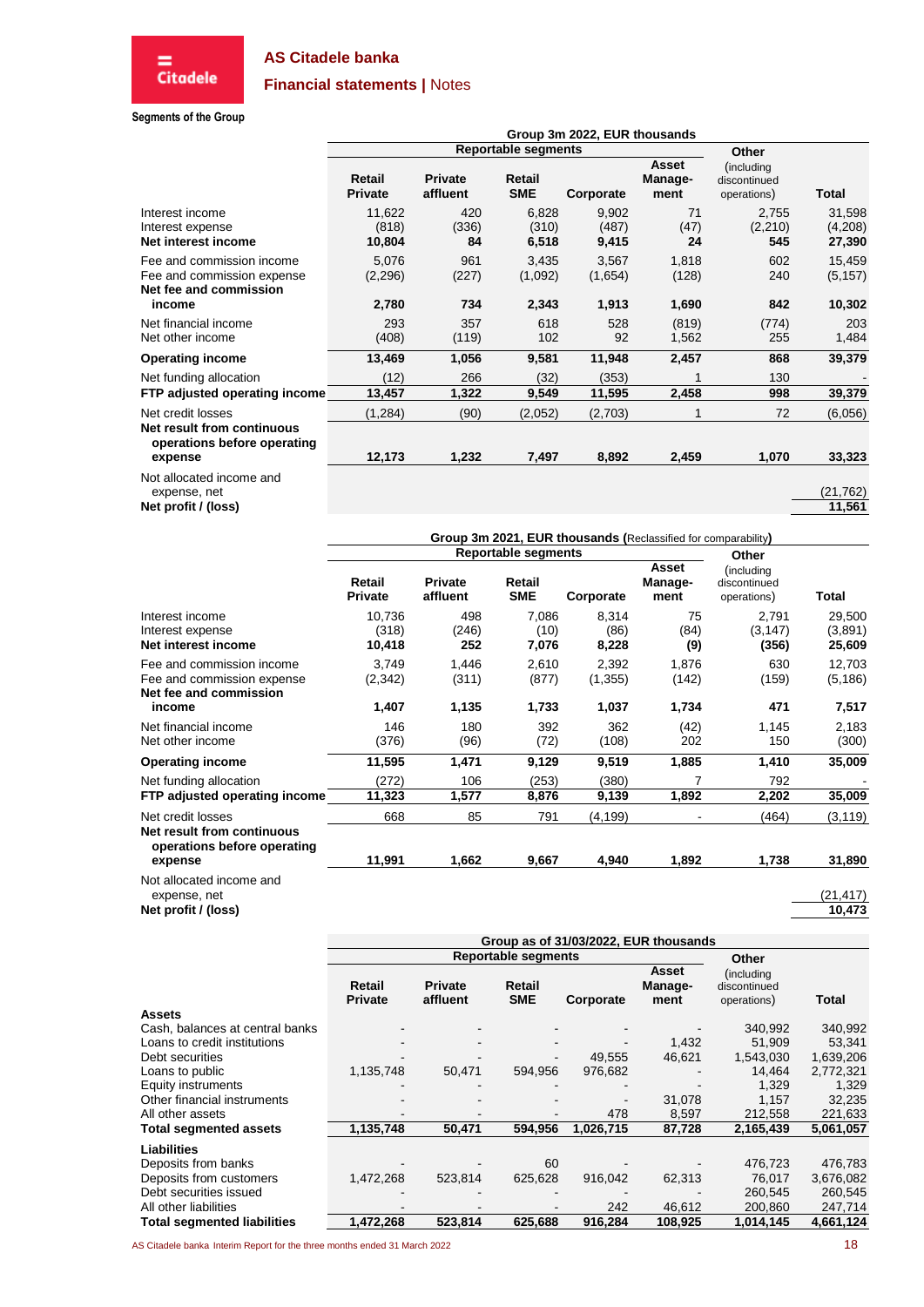$\equiv$ <br>Citadele

#### **Financial statements |** Notes

|                                    |                          |                            | Group as of 31/12/2021, EUR thousands (Reclassified for comparability) |           |                          |                                           |           |
|------------------------------------|--------------------------|----------------------------|------------------------------------------------------------------------|-----------|--------------------------|-------------------------------------------|-----------|
|                                    |                          |                            | <b>Reportable segments</b>                                             |           |                          | Other                                     |           |
|                                    | Retail<br><b>Private</b> | <b>Private</b><br>affluent | Retail<br><b>SME</b>                                                   | Corporate | Asset<br>Manage-<br>ment | (including<br>discontinued<br>operations) | Total     |
| <b>Assets</b>                      |                          |                            |                                                                        |           |                          |                                           |           |
| Cash, balances at central banks    |                          |                            |                                                                        |           |                          | 371,025                                   | 371,025   |
| Loans to credit institutions       |                          |                            |                                                                        |           | 3,201                    | 55.541                                    | 58,742    |
| Debt securities                    |                          |                            |                                                                        | 49.547    | 48,445                   | 1,703,728                                 | 1,801,720 |
| Loans to public                    | 1,103,479                | 46,845                     | 584,912                                                                | 940,293   |                          | 25,980                                    | 2,701,509 |
| Equity instruments                 |                          |                            |                                                                        |           |                          | 1,279                                     | 1,279     |
| Other financial instruments        |                          |                            |                                                                        |           | 34,632                   | 7,400                                     | 42,032    |
| All other assets                   |                          |                            |                                                                        | 1,953     | 6,799                    | 69,502                                    | 78,254    |
| <b>Total segmented assets</b>      | 1,103,479                | 46,845                     | 584,912                                                                | 991,793   | 93,077                   | 2,234,455                                 | 5,054,561 |
| <b>Liabilities</b>                 |                          |                            |                                                                        |           |                          |                                           |           |
| Deposits from banks                |                          |                            |                                                                        |           |                          | 479,235                                   | 479,235   |
| Deposits from customers            | 1,466,577                | 526.854                    | 628.860                                                                | 962.744   | 71,360                   | 157.468                                   | 3,813,863 |
| Debt securities issued             |                          |                            |                                                                        |           |                          | 258.895                                   | 258,895   |
| All other liabilities              |                          |                            |                                                                        | 125       | 44,969                   | 60,399                                    | 105,493   |
| <b>Total segmented liabilities</b> | 1,466,577                | 526,854                    | 628,860                                                                | 962.869   | 116,329                  | 955,997                                   | 4,657,486 |

# **NOTE 5. INTEREST INCOME AND EXPENSE**

|                                                                                                                                    | <b>EUR thousands</b> |                                                 |                        |                        |
|------------------------------------------------------------------------------------------------------------------------------------|----------------------|-------------------------------------------------|------------------------|------------------------|
|                                                                                                                                    | 3m 2022<br>Group     | 3m 2021<br>Group<br>Represented<br>discontinued | 3m 2022<br><b>Bank</b> | 3m 2021<br><b>Bank</b> |
| Interest income calculated using the effective interest method:<br>Financial instruments at amortised cost:                        |                      | operations                                      |                        |                        |
| Loans to public<br>Debt securities<br>Cash balances at and lending to/from central banks                                           | 18,555<br>949        | 16,312<br>483                                   | 23,207<br>949          | 19,672<br>483          |
| and credit institutions (including TLTRO-III)<br>Deposits from public at negative interest rates                                   | 725<br>278           | 567<br>76                                       | 727<br>312             | 568<br>91              |
| Debt securities at fair value through other comprehensive<br>income<br>Interest income on finance leases (part of loans to public) | 250<br>10,841        | 269<br>11,793                                   | 183                    | 224                    |
| <b>Total interest income</b>                                                                                                       | 31,598               | 29,500                                          | 25,378                 | 21,038                 |
| Interest expense on:<br>Financial instruments at amortised cost:                                                                   |                      |                                                 |                        |                        |
| Deposits and borrowing from public<br>Debt securities issued                                                                       | (1,729)<br>(1,791)   | (2, 299)<br>(900)                               | (1,697)<br>(1,791)     | (2, 222)<br>(900)      |
| Deposits from credit institutions and central banks<br>Deposits to central banks and other assets at negative                      | (54)                 | (204)                                           | (94)                   | (231)                  |
| interest rates                                                                                                                     | (193)                | (15)                                            | (177)                  | (9)                    |
| Financial liabilities at fair value through profit or loss<br>Deposits and borrowing from public                                   | (32)                 | (44)                                            |                        |                        |
| Lease liabilities<br>Other interest expense                                                                                        | (11)<br>(398)        | (17)<br>(412)                                   | (11)<br>(398)          | (14)<br>(412)          |
| <b>Total interest expense</b>                                                                                                      | (4, 208)             | (3,891)                                         | (4, 168)               | (3,788)                |
| Net interest income                                                                                                                | 27.390               | 25.609                                          | 21.210                 | 17.250                 |

Effective interest rate on high-quality liquid assets is negative in certain central bank, central government and credit institution exposures. As the interest resulting from a negative effective interest rate on financial assets reflects an outflow of economic benefits, this is presented as interest expense. Similarly, an inflow of economic benefits from liabilities with negative effective interest rates (including TLTRO-III financing) is presented as interest income.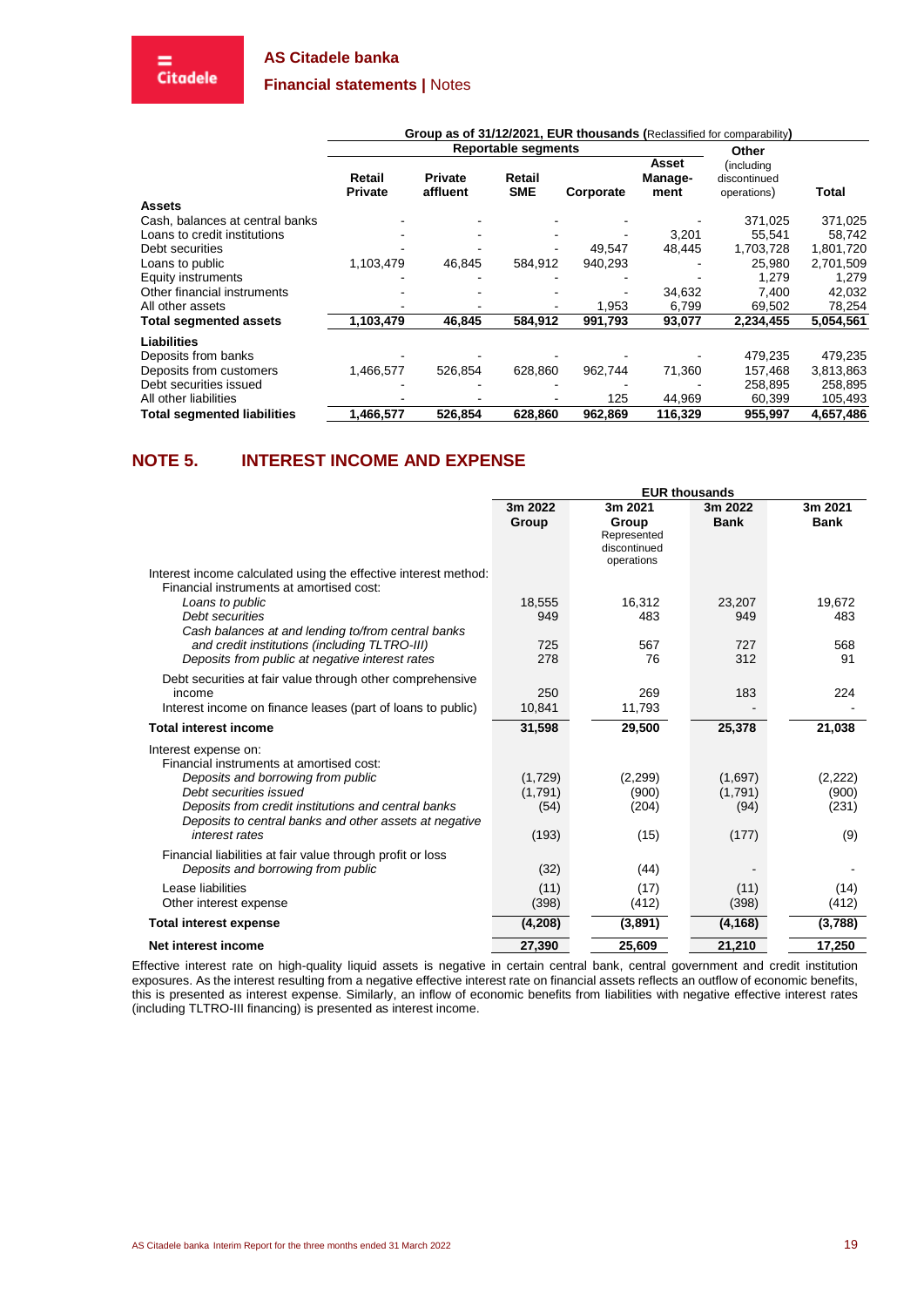$\equiv$ <br>Citadele

**Financial statements |** Notes

# **NOTE 6. FEE AND COMMISSION INCOME AND EXPENSE**

|                                                                  | <b>EUR thousands</b>                     |              |             |             |  |  |
|------------------------------------------------------------------|------------------------------------------|--------------|-------------|-------------|--|--|
|                                                                  | 3m 2022<br>3m 2021<br>3m 2021<br>3m 2022 |              |             |             |  |  |
|                                                                  | Group                                    | Group        | <b>Bank</b> | <b>Bank</b> |  |  |
|                                                                  |                                          | Represented  |             |             |  |  |
|                                                                  |                                          | discontinued |             |             |  |  |
|                                                                  |                                          | operations   |             |             |  |  |
| Fee and commission income:                                       |                                          |              |             |             |  |  |
| Cards                                                            | 9,055                                    | 6,866        | 9,055       | 6,866       |  |  |
| Payments and transactions                                        | 2,751                                    | 2,511        | 2.757       | 2,514       |  |  |
| Asset management and custody                                     | 1,904                                    | 1,959        | 457         | 440         |  |  |
| Securities brokerage                                             | 128                                      | 128          | 128         | 130         |  |  |
| Other fees                                                       | 553                                      | 457          | 526         | 383         |  |  |
| Total fee and commission income from contracts with<br>customers | 14,391                                   | 11,921       | 12,923      | 10,333      |  |  |
| Guarantees, letters of credit and loans                          | 1,068                                    | 782          | 975         | 439         |  |  |
| Total fee and commission income                                  | 15,459                                   | 12,703       | 13,898      | 10,772      |  |  |
| Fee and commission expense on:                                   |                                          |              |             |             |  |  |
| Cards                                                            | (4,021)                                  | (4,091)      | (4,020)     | (4,091)     |  |  |
| Asset management, custody and securities brokerage               | (245)                                    | (210)        | (240)       | (210)       |  |  |
| Payments, transactions and other fees                            | (891)                                    | (885)        | (806)       | (752)       |  |  |
| Total fee and commission expense                                 | (5, 157)                                 | (5, 186)     | (5,066)     | (5,053)     |  |  |
| Net fee and commission income                                    | 10,302                                   | 7,517        | 8,832       | 5,719       |  |  |

# <span id="page-19-0"></span>**NOTE 7. NET FINANCIAL INCOME**

|                                                                                                                                       | <b>EUR thousands</b> |                                                               |                        |                        |  |  |
|---------------------------------------------------------------------------------------------------------------------------------------|----------------------|---------------------------------------------------------------|------------------------|------------------------|--|--|
|                                                                                                                                       | 3m 2022<br>Group     | 3m 2021<br>Group<br>Represented<br>discontinued<br>operations | 3m 2022<br><b>Bank</b> | 3m 2021<br><b>Bank</b> |  |  |
| Foreign exchange trading, revaluation and related<br>derivatives                                                                      | 2,183                | 1.958                                                         | 2.119                  | 1,921                  |  |  |
| Non-trading assets and liabilities at fair value through profit<br>or loss<br>Assets at fair value through other comprehensive income | (1,769)<br>(220)     | 238<br>9                                                      | (895)<br>(220)         | 305<br>9               |  |  |
| Assets at amortised cost<br>Modifications in cash flows which do not result in                                                        | (6)                  |                                                               | (6)                    |                        |  |  |
| derecognition<br><b>Total net financial income</b>                                                                                    | 15<br>203            | (22)<br>2,183                                                 | 15<br>1,013            | (22)<br>2,213          |  |  |

# **NOTE 8. OTHER OPERATING EXPENSES**

|                                             |          | <b>EUR thousands</b> |             |          |  |  |  |
|---------------------------------------------|----------|----------------------|-------------|----------|--|--|--|
|                                             | 3m 2022  | 3m 2021              | 3m 2022     | 3m 2021  |  |  |  |
|                                             | Group    | Group                | <b>Bank</b> | Bank     |  |  |  |
|                                             |          | Represented          |             |          |  |  |  |
|                                             |          | discontinued         |             |          |  |  |  |
|                                             |          | operations           |             |          |  |  |  |
| Information technologies and communications | (1, 547) | (1,318)              | (1, 407)    | (1,083)  |  |  |  |
| Consulting and other services               | (1, 106) | (1, 337)             | (1,030)     | (1, 345) |  |  |  |
| Rent, premises and real estate              | (549)    | (624)                | (492)       | (518)    |  |  |  |
| Advertising and marketing                   | (452)    | (361)                | (421)       | (351)    |  |  |  |
| Non-refundable value added tax              | (460)    | (578)                | (422)       | (558)    |  |  |  |
| Other                                       | (197)    | (285)                | (157)       | (211)    |  |  |  |
| <b>Total other expenses</b>                 | (4, 311) | (4,503)              | (3,929)     | (4,066)  |  |  |  |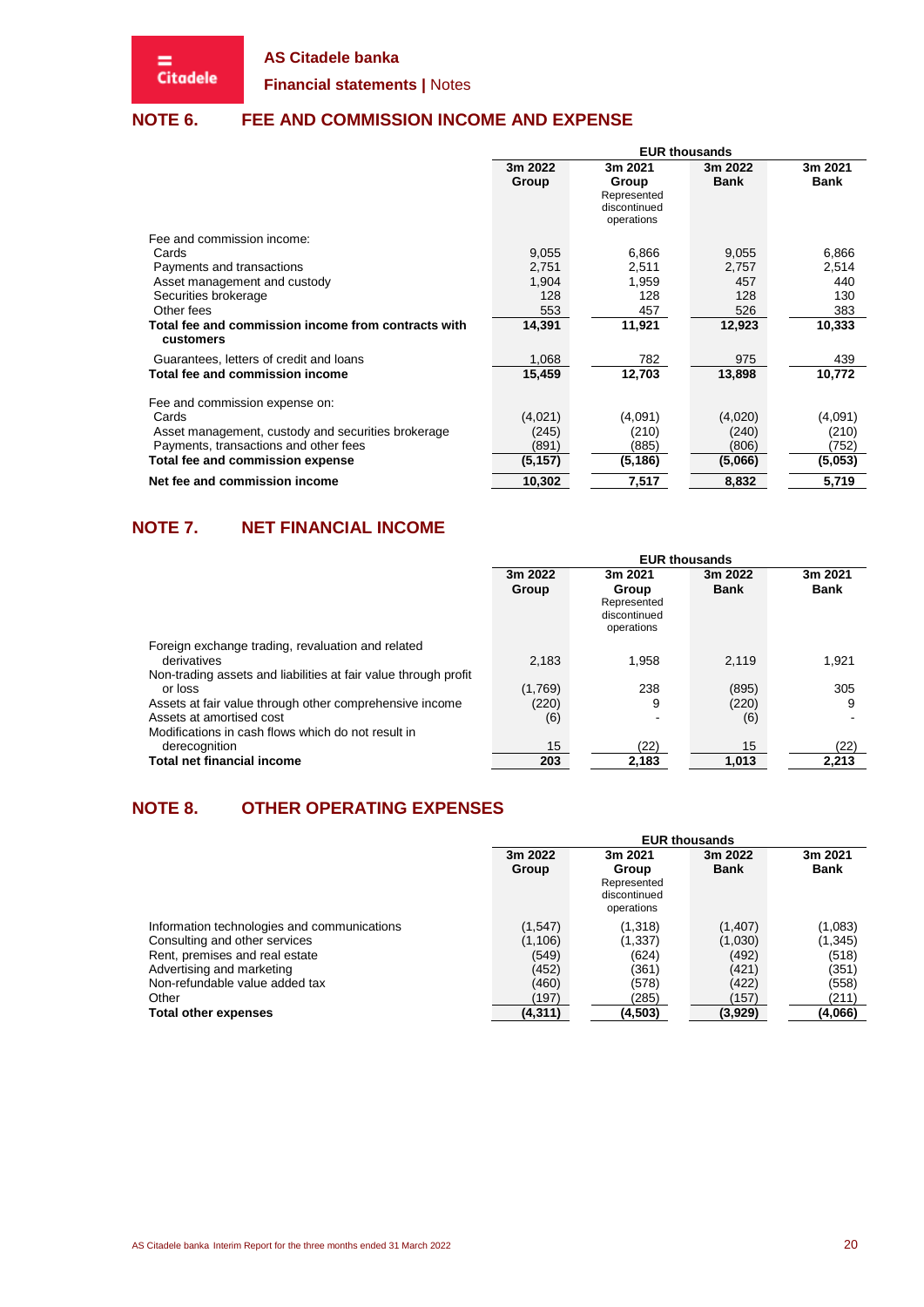**Financial statements |** Notes

# **NOTE 9. NET CREDIT LOSSES**

**Citadele** 

**Total net impairment allowance charged to the income statement**

|                                                    |         | <b>EUR thousands</b>                               |             |             |  |  |  |
|----------------------------------------------------|---------|----------------------------------------------------|-------------|-------------|--|--|--|
|                                                    | 3m 2022 | 3m 2021                                            | 3m 2022     | 3m 2021     |  |  |  |
|                                                    | Group   | Group<br>Represented<br>discontinued<br>operations | <b>Bank</b> | <b>Bank</b> |  |  |  |
| Loans to credit institutions                       | 82      |                                                    | 82          |             |  |  |  |
| Debt securities                                    | (323)   | (801)                                              | (324)       | (801)       |  |  |  |
| Loans to public                                    | (6,072) | (3,606)                                            | (3,584)     | (4,972)     |  |  |  |
| Loan commitments, guarantees and letters of credit | (22)    | (9)                                                | 101         | (222)       |  |  |  |
| Recovered written-off assets                       | 279     | 1,290                                              | 241         | 1,236       |  |  |  |
| Total net losses on financial instruments          | (6,056) | (3,119)                                            | (3, 484)    | (4,760)     |  |  |  |

Allowances for credit losses are recognised based on the future loss expectations. The forward-looking information in the measurement of expected credit losses is implemented through adjustment for future economic development scenarios. As a result of events related to Covid-19 previously and more recent new risks, like Russia's invasion into Ukraine, which has pushed commodity prices higher, accelerating globally inflation and new supply chain disruption due to lockdowns in China, the adjustment for expected impact from future economic scenarios was revised (including management's impairment overlay). Due to the forward looking nature of the credit loss estimation, the increase in loss allowances does not necessarily represent an observable deterioration in the current credit quality of the loan portfolio (for detail refer to [Note 11](#page-22-0) (*[Loans to](#page-22-0) Public*)), but is more a representation of a deterioration in the forward looking economic scenarios component.

In 2020 the Group and the Bank recognised an impairment overlay for Stage 1 classified loans to public exposures. The impairment overlay addressed increased uncertainty regarding the forward-looking economic conditions in the unusual environment where duration and severity of Covid-19 situation and associated possible disruptions to the Baltic economies and customers of the Group was uncertain. The impairment overlay accounts for economic risks which point in time ECL models calibrated on historical data, despite being adjusted with forward-looking information, might not be fully capturing. The impairment overlay concept is maintained as other factors contributing to uncertainty continues to persist.

When a loan is fully or partially written-off, the claim against the borrower normally is not forgiven. From time to time previously writtenoff assets are recovered due to repayment, sale of pool of overdue assets to companies specialising in recoveries of balances in arrears, or as a result of other resolution. Such recoveries are reported as recovered written-off assets.

#### **Classification of impairment stages**

*Stage 1* – Financial instruments without significant increase in credit risk since initial recognition

*Stage 2* – Financial instruments with significant increase in credit risk since initial recognition but not credit-impaired

*Stage 3* – Credit-impaired financial instruments

#### **Allowances for credit losses and provisions**

|                                                                                                             |                     | <b>EUR thousands</b> |                           |                           |
|-------------------------------------------------------------------------------------------------------------|---------------------|----------------------|---------------------------|---------------------------|
|                                                                                                             | 31/03/2022<br>Group | 31/12/2021<br>Group  | 31/03/2022<br><b>Bank</b> | 31/12/2021<br><b>Bank</b> |
| Stage 1                                                                                                     |                     |                      |                           |                           |
| Loans to credit institutions                                                                                | 10                  | 93                   | 10                        | 93                        |
| Debt securities                                                                                             | 2,280               | 2,015                | 2,251                     | 1,927                     |
| Loans to public                                                                                             | 39,670              | 35,204               | 26,003                    | 23,184                    |
| Loan commitments, guarantees and letters of credit                                                          | 3,061               | 3,378                | 3,017                     | 3,325                     |
| Total stage 1 credit losses and provisions                                                                  | 45,021              | 40,690               | 31,281                    | 28,529                    |
| Stage 2                                                                                                     |                     |                      |                           |                           |
| Loans to public                                                                                             | 12,985              | 10,702               | 9,885                     | 8,873                     |
| Loan commitments, guarantees and letters of credit                                                          | 534                 | 358                  | 534                       | 358                       |
| Total stage 2 credit losses and provisions                                                                  | 13,519              | 11,060               | 10,419                    | 9,231                     |
| Stage 3                                                                                                     |                     |                      |                           |                           |
| Loans to public                                                                                             | 34,215              | 35,709               | 30,501                    | 32,544                    |
| Loan commitments, guarantees and letters of credit                                                          | 198                 | 98                   | 130                       | 98                        |
| Total stage 3 credit losses and provisions                                                                  | 34,413              | 35,807               | 30,631                    | 32,642                    |
| Total allowances for credit losses and provisions<br>Including for debt securities classified at fair value | 92,953              | 87,557               | 72,331                    | 70,402                    |
| through other comprehensive income                                                                          | 115                 | 136                  | 86                        | 97                        |

In case of purchased or originated credit impaired (POCI) loans originated before acquisition date by the recently acquired subsidiary, the initial recognition date for these POCI loans in the Group's consolidated accounts is the acquisition date of the subsidiary. For POCI loans only the cumulative changes in lifetime expected credit losses since initial recognition are recognised as a loss allowance. Favourable changes in lifetime expected credit losses are recognised as an impairment gain, even if the lifetime expected credit losses are less than the amount of expected credit losses that were included in the estimated cash flows on initial recognition.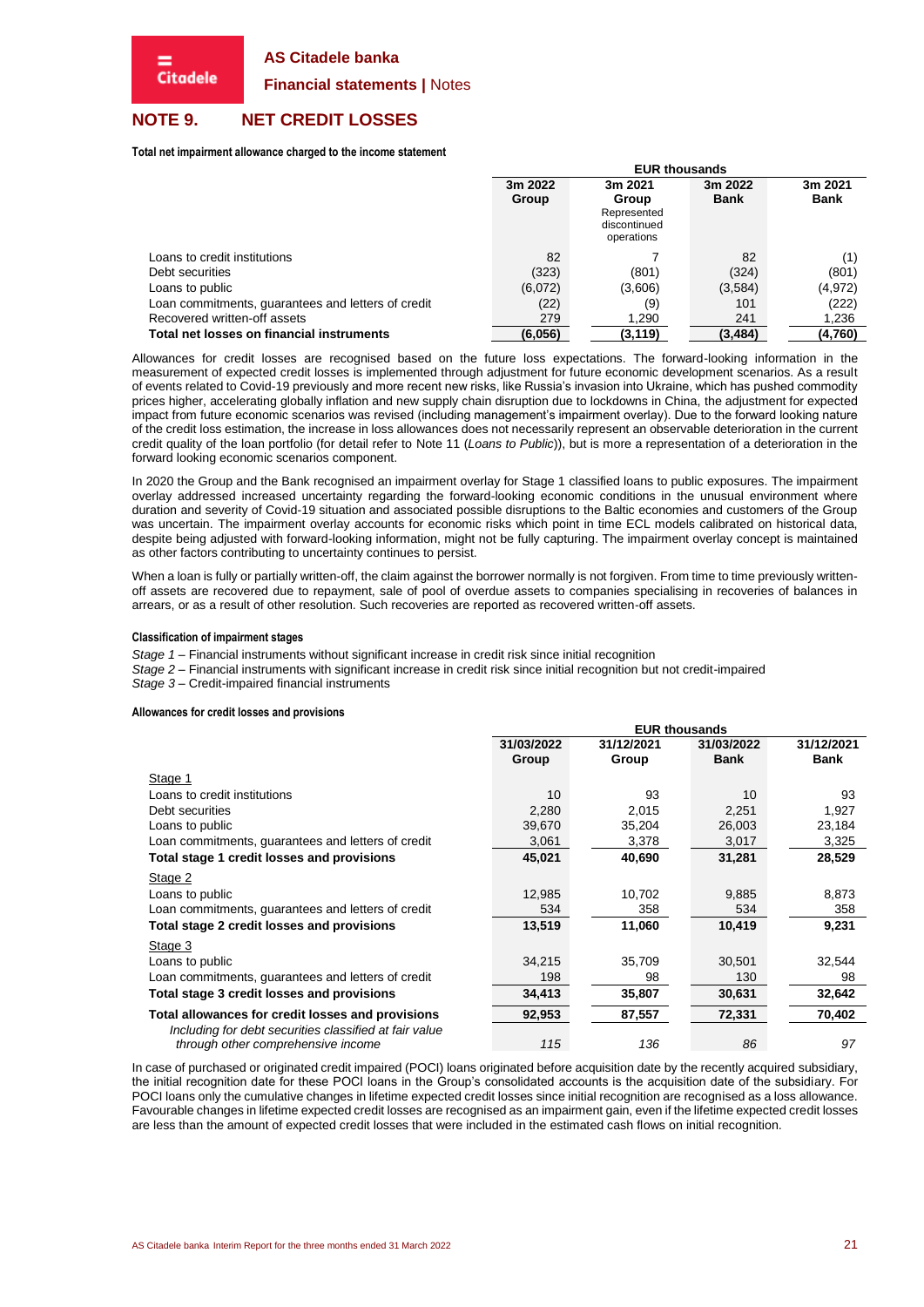**Financial statements |** Notes

# <span id="page-21-0"></span>**NOTE 10. DEBT SECURITIES**

= **Citadele** 

**Debt securities by credit rating grade, classification and profile of issuer**

|                                 | Group, EUR thousands                                      |                         |           |                                                           |                         |              |  |
|---------------------------------|-----------------------------------------------------------|-------------------------|-----------|-----------------------------------------------------------|-------------------------|--------------|--|
|                                 |                                                           | 31/03/2022              |           | 31/12/2021                                                |                         |              |  |
|                                 | At fair value<br>through other<br>comprehensive<br>income | At<br>amortised<br>cost | Total     | At fair value<br>through other<br>comprehensive<br>income | At<br>amortised<br>cost | <b>Total</b> |  |
| Investment grade:               |                                                           |                         |           |                                                           |                         |              |  |
| AAA/Aaa                         | 36.891                                                    | 118,957                 | 155.848   | 60.706                                                    | 98.933                  | 159,639      |  |
| AA/Aa                           | 14.548                                                    | 258,753                 | 273,301   | 37.904                                                    | 268,521                 | 306,425      |  |
| A                               | 184.013                                                   | 946.708                 | 1,130,721 | 225.476                                                   | 1,024,958               | 1,250,434    |  |
| BBB/Baa                         | 12.588                                                    | 16.705                  | 29,293    | 16.118                                                    | 19.059                  | 35,177       |  |
| Lower ratings or unrated        | 489                                                       | 49.554                  | 50.043    | 497                                                       | 49.548                  | 50,045       |  |
| <b>Total debt securities</b>    | 248.529                                                   | 1.390.677               | 1.639.206 | 340.701                                                   | 1.461.019               | 1,801,720    |  |
| Including general government    | 176.967                                                   | 1.021.733               | 1.198.700 | 217.119                                                   | 1.096.043               | 1,313,162    |  |
| Including credit institutions   | 12.316                                                    | 151.034                 | 163,350   | 35.606                                                    | 163.270                 | 198,876      |  |
| Including classified in stage 1 | 248,529                                                   | 1,390,677               | 1,639,206 | 340.701                                                   | 1,461,019               | 1,801,720    |  |

|                                 |                                                           | <b>Bank, EUR thousands</b> |              |                                                           |                         |              |  |  |  |  |
|---------------------------------|-----------------------------------------------------------|----------------------------|--------------|-----------------------------------------------------------|-------------------------|--------------|--|--|--|--|
|                                 |                                                           | 31/03/2022                 |              | 31/12/2021                                                |                         |              |  |  |  |  |
|                                 | At fair value<br>through other<br>comprehensive<br>income | At<br>amortised<br>cost    | <b>Total</b> | At fair value<br>through other<br>comprehensive<br>income | At<br>amortised<br>cost | <b>Total</b> |  |  |  |  |
| Investment grade:               |                                                           |                            |              |                                                           |                         |              |  |  |  |  |
| AAA/Aaa                         | 31.429                                                    | 118,957                    | 150,386      | 32,727                                                    | 84.967                  | 117,694      |  |  |  |  |
| AA/Aa                           | 14.548                                                    | 258.753                    | 273.301      | 14.703                                                    | 256.295                 | 270.998      |  |  |  |  |
| A                               | 154.488                                                   | 946.708                    | 1.101.196    | 184.238                                                   | 1.011.665               | 1,195,903    |  |  |  |  |
| BBB/Baa                         | 1.443                                                     | 16.705                     | 18.148       | 1.498                                                     | 16,668                  | 18,166       |  |  |  |  |
| Lower ratings or unrated        | $\blacksquare$                                            | 49,554                     | 49,554       | ٠                                                         | 49,547                  | 49,547       |  |  |  |  |
| <b>Total debt securities</b>    | 201.908                                                   | 1.390.677                  | 1.592.585    | 233.166                                                   | 1.419.142               | 1,652,308    |  |  |  |  |
| Including general government    | 156.257                                                   | 1.021.733                  | 1,177,990    | 185.496                                                   | 1,083,706               | 1,269,202    |  |  |  |  |
| Including credit institutions   | 4,587                                                     | 151.034                    | 155,621      | 5.219                                                     | 151.193                 | 156,412      |  |  |  |  |
| Including classified in stage 1 | 201,908                                                   | 1,390,677                  | 1,592,585    | 233,166                                                   | 1,419,142               | 1,652,308    |  |  |  |  |

Unrated debt securities or debt securities with lower ratings than BBB are mainly with corporates and are acquired or in some cases structured by the Bank as an alternative to ordinary lending transactions. Among considerations for originating such lending products is longer-term indirect benefits from development in local corporate debt markets and higher potential liquidity for lending products structured as debt securities.

#### **Debt securities by country of issuer**

|                                | Group, EUR thousands         |                     |           |                     |                     |              |  |  |  |
|--------------------------------|------------------------------|---------------------|-----------|---------------------|---------------------|--------------|--|--|--|
|                                |                              | 31/03/2022          |           | 31/12/2021          |                     |              |  |  |  |
|                                | Government<br>bonds          | Other<br>securities | Total     | Government<br>bonds | Other<br>securities | <b>Total</b> |  |  |  |
| Lithuania                      | 572.697                      | 46.049              | 618.746   | 590.023             | 45.847              | 635,870      |  |  |  |
| Latvia                         | 399,988                      | 3,470               | 403.458   | 478.272             | 3.500               | 481,772      |  |  |  |
| Germany                        | 10.000                       | 89.358              | 99,358    | 12.710              | 72.922              | 85,632       |  |  |  |
| Estonia                        | 76.513                       | 21,255              | 97,768    | 75.608              | 21.374              | 96,982       |  |  |  |
| Poland                         | 67.013                       | 5.936               | 72.949    | 70.246              | 6.060               | 76,306       |  |  |  |
| Sweden                         |                              | 39,493              | 39,493    | 3,083               | 40,842              | 43,925       |  |  |  |
| <b>United States</b>           | 10.477                       | 27,193              | 37,670    | 12,718              | 34.527              | 47,245       |  |  |  |
| Finland                        | 4.994                        | 30,771              | 35,765    | 5,000               | 30,910              | 35,910       |  |  |  |
| <b>Netherlands</b>             | 10.496                       | 22.703              | 33,199    | 10.651              | 33.504              | 44,155       |  |  |  |
| Canada                         | $\overline{\phantom{a}}$     | 32,757              | 32,757    |                     | 41,933              | 41,933       |  |  |  |
| Multilateral development banks | $\qquad \qquad \blacksquare$ | 48.869              | 48.869    |                     | 49.532              | 49,532       |  |  |  |
| Other countries and funds      | 46,522                       | 72,652              | 119,174   | 54.851              | 107.607             | 162,458      |  |  |  |
| <b>Total debt securities</b>   | 1,198,700                    | 440.506             | 1,639,206 | 1,313,162           | 488.558             | 1,801,720    |  |  |  |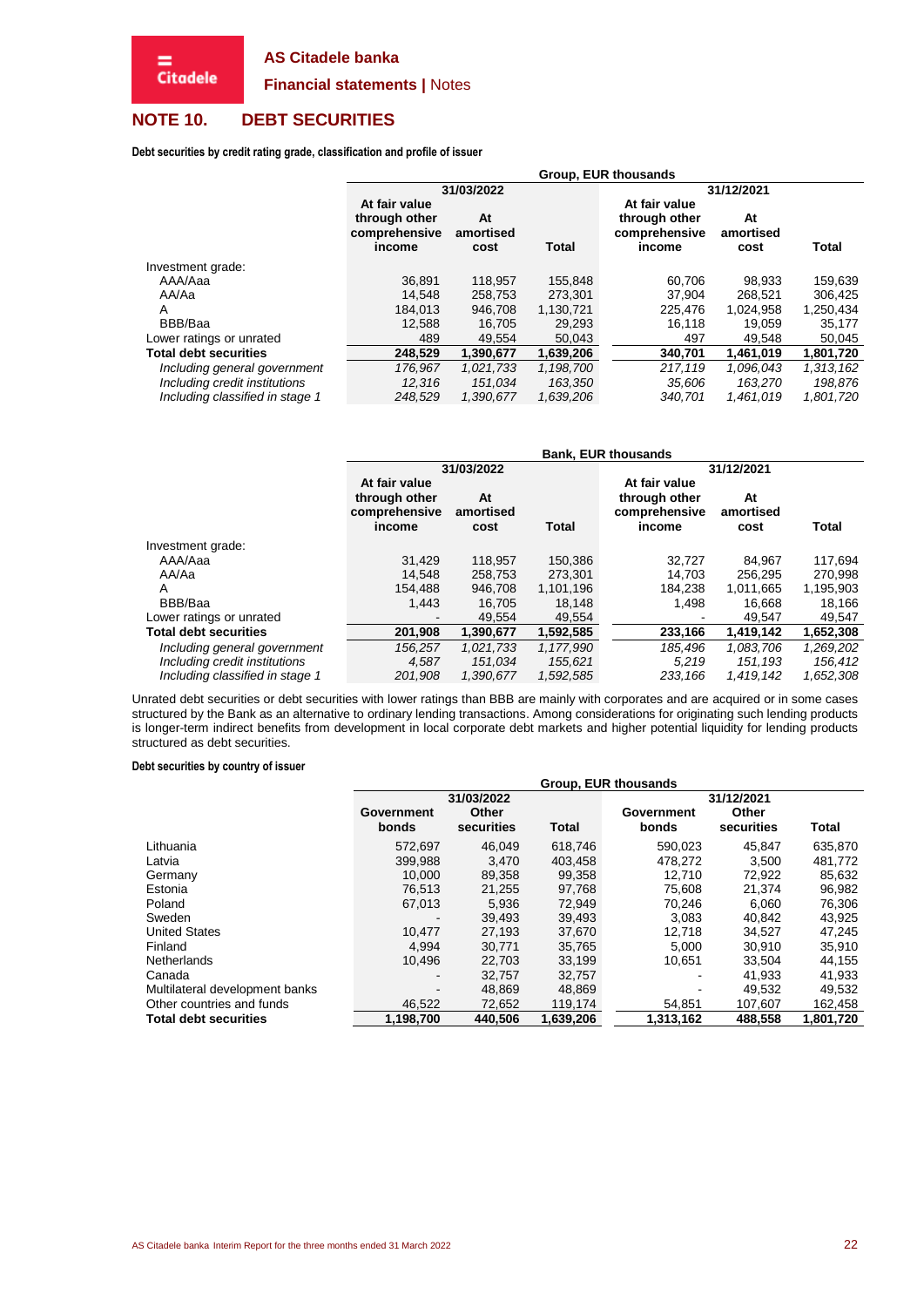**Financial statements |** Notes

 $\equiv$ <br>Citadele

|                                | <b>Bank, EUR thousands</b> |            |              |            |            |           |  |  |  |
|--------------------------------|----------------------------|------------|--------------|------------|------------|-----------|--|--|--|
|                                |                            | 31/03/2022 |              | 31/12/2021 |            |           |  |  |  |
|                                | Government                 | Other      |              | Government | Other      |           |  |  |  |
|                                | bonds                      | securities | <b>Total</b> | bonds      | securities | Total     |  |  |  |
| Lithuania                      | 566.550                    | 44,406     | 610.956      | 582.026    | 44.111     | 626,137   |  |  |  |
| Latvia                         | 392.872                    | 2.056      | 394,928      | 468,861    | 2.185      | 471,046   |  |  |  |
| Germany                        | 10.000                     | 89.358     | 99.358       | 10.000     | 59.468     | 69,468    |  |  |  |
| Estonia                        | 76,513                     | 19,192     | 95,705       | 75,608     | 19,230     | 94,838    |  |  |  |
| Poland                         | 66,211                     | 3.084      | 69.295       | 66,246     | 3.075      | 69,321    |  |  |  |
| Sweden                         |                            | 39,493     | 39,493       |            | 39,516     | 39,516    |  |  |  |
| Finland                        | 4,994                      | 30,771     | 35.765       | 5.000      | 30.910     | 35,910    |  |  |  |
| <b>Netherlands</b>             | 10,496                     | 22,703     | 33,199       | 10.651     | 33,504     | 44,155    |  |  |  |
| Canada                         | $\blacksquare$             | 32.757     | 32.757       |            | 41.933     | 41,933    |  |  |  |
| <b>United States</b>           | 10,477                     | 20.703     | 31.180       | 12.718     | 34,527     | 47,245    |  |  |  |
| Multilateral development banks | $\blacksquare$             | 43.407     | 43.407       |            | 49.532     | 49,532    |  |  |  |
| Other countries and funds      | 39,877                     | 66,665     | 106,542      | 38,092     | 25,115     | 63,207    |  |  |  |
| <b>Total debt securities</b>   | 1,177,990                  | 414,595    | 1,592,585    | 1,269,202  | 383,106    | 1,652,308 |  |  |  |

No payments on the debt securities are past due. Total exposure to any single country within "Other countries" group as of period end is smaller than 10% of the regulatory capital.

# <span id="page-22-0"></span>**NOTE 11. LOANS TO PUBLIC**

**Loans by customer profile, industry profile and product type**

|                                                | <b>EUR thousands</b> |            |             |             |  |  |  |
|------------------------------------------------|----------------------|------------|-------------|-------------|--|--|--|
|                                                | 31/03/2022           | 31/12/2021 | 31/03/2022  | 31/12/2021  |  |  |  |
|                                                | Group                | Group      | <b>Bank</b> | <b>Bank</b> |  |  |  |
| Financial and non-financial corporations       |                      |            |             |             |  |  |  |
| Real estate purchase and management            | 306,415              | 261,626    | 291,497     | 248,158     |  |  |  |
| Manufacturing                                  | 234.371              | 232,824    | 122,446     | 121,038     |  |  |  |
| Transport and communications                   | 211,564              | 219,457    | 33,393      | 33,327      |  |  |  |
| Trade                                          | 214,326              | 191,534    | 92,332      | 78,804      |  |  |  |
| Agriculture and forestry                       | 151,951              | 148,497    | 75,990      | 73,439      |  |  |  |
| Construction                                   | 134,267              | 136,358    | 55,589      | 58,533      |  |  |  |
| Electricity, gas and water supply              | 65,830               | 78,990     | 49,774      | 49,744      |  |  |  |
| Hotels, restaurants                            | 44,503               | 45,003     | 38,967      | 39,334      |  |  |  |
| Financial intermediation                       | 42,911               | 26,266     | 1,003,972   | 990,811     |  |  |  |
| Other industries                               | 162,989              | 178,615    | 21,768      | 35,068      |  |  |  |
| Total financial and non-financial corporations | 1,569,127            | 1,519,170  | 1,785,728   | 1,728,256   |  |  |  |
| <b>Households</b>                              |                      |            |             |             |  |  |  |
| Mortgage loans                                 | 808,273              | 782,995    | 808,273     | 782,995     |  |  |  |
| Credit for consumption                         | 77,142               | 71,544     | 77,142      | 71,544      |  |  |  |
| Card lending                                   | 55.489               | 55.794     | 55,489      | 55,794      |  |  |  |
| Finance leases                                 | 314,652              | 307.597    |             |             |  |  |  |
| Other lending                                  | 12,400               | 24,959     | 6,453       | 18,983      |  |  |  |
| <b>Total households</b>                        | 1,267,956            | 1,242,889  | 947,357     | 929,316     |  |  |  |
| General government                             | 22,108               | 21,065     | 16,683      | 16,742      |  |  |  |
| Total gross loans to public                    | 2,859,191            | 2,783,124  | 2,749,768   | 2,674,314   |  |  |  |
| Impairment allowance and provisions            | (86, 870)            | (81, 615)  | (66, 390)   | (64, 601)   |  |  |  |
| Total net loans to public                      | 2,772,321            | 2,701,509  | 2,683,378   | 2,609,713   |  |  |  |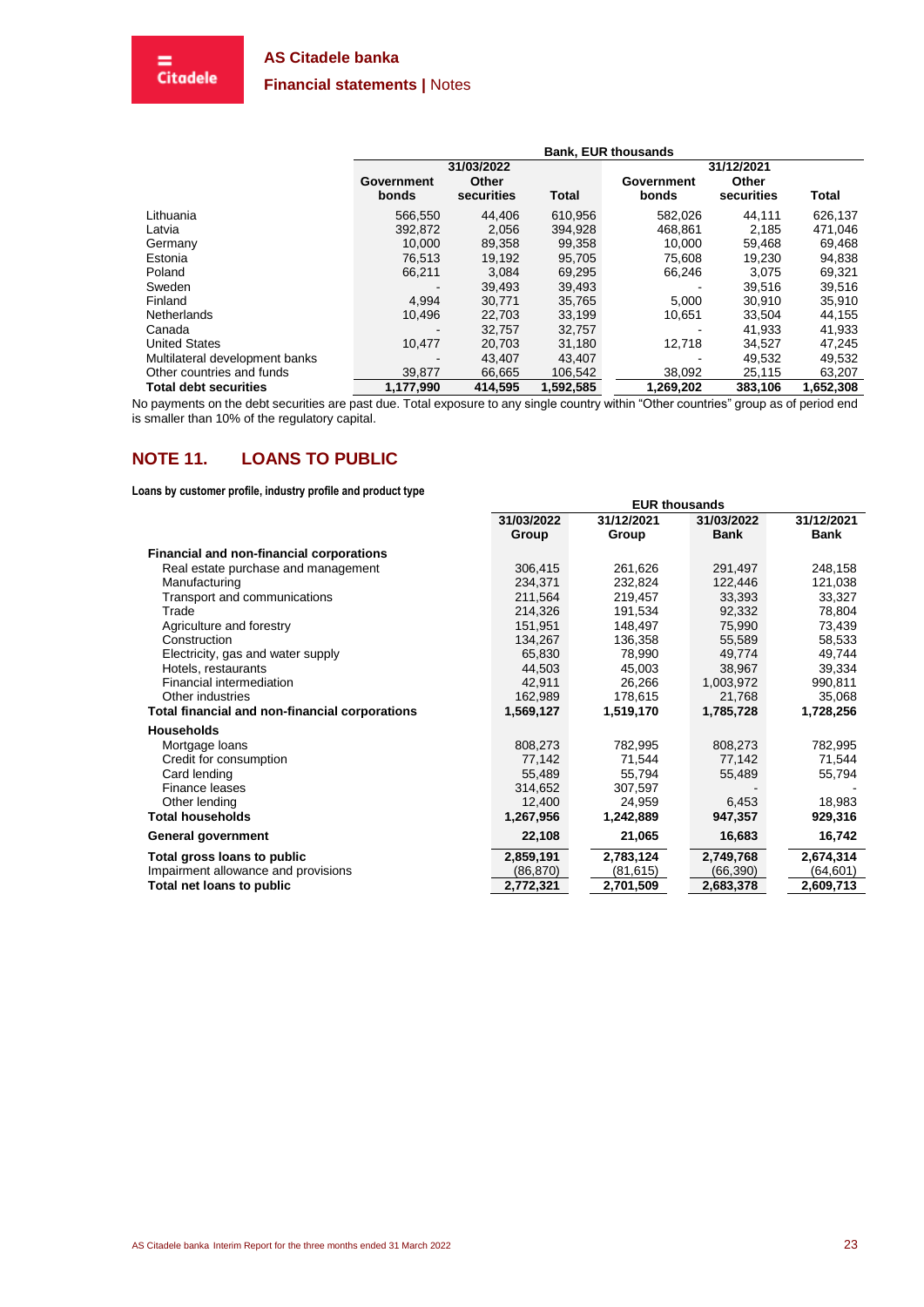#### **Financial statements |** Notes

**Loans by overdue days and impairment stage**

|                                                  |           |                     |                               |                                             |                           | Group, EUR thousands |                     |                               |                                             |                                  |
|--------------------------------------------------|-----------|---------------------|-------------------------------|---------------------------------------------|---------------------------|----------------------|---------------------|-------------------------------|---------------------------------------------|----------------------------------|
|                                                  |           |                     | 31/03/2022                    |                                             |                           | 31/12/2021           |                     |                               |                                             |                                  |
|                                                  |           | <b>Gross amount</b> |                               |                                             |                           |                      | <b>Gross amount</b> |                               |                                             |                                  |
|                                                  | Stage 1   | Stage 2             | Stage 3<br>and<br><b>POCI</b> | <b>Expected</b><br>credit loss<br>allowance | Net<br>carrying<br>amount | Stage 1              | Stage 2             | Stage 3<br>and<br><b>POCI</b> | <b>Expected</b><br>credit loss<br>allowance | <b>Net</b><br>carrying<br>amount |
| Loans to public                                  |           |                     |                               |                                             |                           |                      |                     |                               |                                             |                                  |
| Not past due<br>Past due $\leq$ =30              | 2,465,003 | 226,231             | 41,149                        | (49, 256)                                   | 2,683,127                 | 2,412,494 216,166    |                     | 44,911                        | (44, 319)                                   | 2,629,252                        |
| days<br>Past due > 30 and                        | 38,861    | 24,490              | 4,948                         | (7,206)                                     | 61,093                    | 38,085               | 10,287              | 993                           | (5,983)                                     | 43,382                           |
| ≤90 days<br>Past due >90                         | -         | 16,097              | 6,729                         | (2,921)                                     | 19,905                    |                      | 15,100              | 7,635                         | (2,587)                                     | 20,148                           |
| days                                             |           | ۰.                  | 35,683                        | (27, 487)                                   | 8,196                     |                      | ۰.                  | 37,453                        | (28, 726)                                   | 8,727                            |
| <b>Total loans to</b><br>public                  | 2,503,864 | 266,818             | 88,509                        |                                             | (86,870) 2,772,321        | 2,450,579            | 241,553             | 90,992                        |                                             | $(81,615)$ 2,701,509             |
| Guarantees and<br>letters of credit<br>Financial | 24,024    | $\blacksquare$      | 146                           | (219)                                       | 23,951                    | 29,002               | 100                 | 161                           | (222)                                       | 29,041                           |
| commitments                                      | 370,787   | 11,035              | 352                           | (3,574)                                     | 378,600                   | 378,107              | 9,217               | 275                           | (3,605)                                     | 383,994                          |
| <b>Total credit</b><br>exposure to               |           |                     |                               |                                             |                           |                      |                     |                               |                                             |                                  |
| public                                           | 2,898,675 | 277,853             | 89,007                        | (90, 663)                                   | 3,174,872                 | 2,857,688            | 250,870             | 91,428                        | (85,442)                                    | 3,114,544                        |

As of 31 March 2022, the gross amount of Group's POCI loans to public is EUR 23.9 million (2021: EUR 26.1 million). The recognised expected credit loss allowance on POCI loans to public is EUR 0.4 million (2021: EUR 0.2 million). Off-balance sheet credit exposure comprises various committed financing facilities to the borrowers. For details refer to [Note 19](#page-29-0) (*[Off-balance Sheet Items](#page-29-0)*).

|                                                  |                   |                     |                 |                          |                      | <b>Bank, EUR thousands</b> |                 |                |                          |                      |  |
|--------------------------------------------------|-------------------|---------------------|-----------------|--------------------------|----------------------|----------------------------|-----------------|----------------|--------------------------|----------------------|--|
|                                                  |                   |                     | 31/03/2022      |                          |                      |                            | 31/12/2021      |                |                          |                      |  |
|                                                  |                   | <b>Gross amount</b> |                 | <b>Expected</b>          | <b>Net</b>           |                            | Gross amount    |                | <b>Expected</b>          | Net                  |  |
|                                                  | Stage 1           |                     | Stage 2 Stage 3 | credit loss<br>allowance | carrying<br>amount   | Stage 1                    | Stage 2 Stage 3 |                | credit loss<br>allowance | carrying<br>amount   |  |
| Loans to public                                  |                   |                     |                 |                          |                      |                            |                 |                |                          |                      |  |
| Not past due<br>Past due $\leq$ =30              | 2,502,802 140,876 |                     | 21,164          | (31, 489)                | 2,633,353            | 2,435,524 141,440          |                 | 27,492         | (29, 803)                | 2,574,653            |  |
| days<br>Past due > 30 and                        | 20,133            | 23,015              | 4,794           | (6,935)                  | 41,007               | 22,051                     | 9,185           | 826            | (5,738)                  | 26,324               |  |
| ≤90 days<br>Past due >90                         |                   | 3,078               | 1,546           | (1,264)                  | 3,360                |                            | 3,237           | 1,375          | (1,220)                  | 3,392                |  |
| days                                             |                   | ۰.                  | 32,360          | (26, 702)                | 5,658                |                            | $\blacksquare$  | 33,184         | (27, 840)                | 5,344                |  |
| <b>Total loans to</b><br>public                  | 2,522,935         | 166,969             | 59,864          |                          | $(66,390)$ 2,683,378 | 2,457,575                  | 153,862         | 62,877         |                          | $(64,601)$ 2,609,713 |  |
| Guarantees and<br>letters of credit<br>Financial | 28,725            |                     | 146             | (219)                    | 28,652               | 33,601                     | 100             | 161            | (222)                    | 33,640               |  |
| commitments                                      | 392,175           | 11,035              | 352             | (3, 462)                 | 400,100              | 421,574                    | 9,217           | 275            | (3, 552)                 | 427,514              |  |
| <b>Total credit</b><br>exposure to               |                   |                     |                 |                          |                      |                            |                 |                |                          |                      |  |
| public                                           | 2,943,835         | 178,004             | 60,362          | (70, 071)                | 3,112,130            | 2,912,750                  | 163,179         | 63,313         | (68, 375)                | 3,070,867            |  |
| Stage 3 loans to public ratio                    |                   |                     |                 |                          | <b>CALOGICACO</b>    | 0.414010004                |                 | $0.4$ inninnan |                          | <b>0414010004</b>    |  |

|                                      | 31/03/2022<br>Group | 31/12/2021<br>Group | 31/03/2022<br><b>Bank</b> | 31/12/2021<br><b>Bank</b> |
|--------------------------------------|---------------------|---------------------|---------------------------|---------------------------|
| Stage 3 loans to public ratio, gross | 3.1%                | 3.3%                | 2.2%                      | 2.4%                      |
| Stage 3 loans to public ratio, net   | 2.0%                | 2.0%                | 1.1%                      | 1.2%                      |
| Stage 3 impairment ratio             | 39%                 | 39%                 | 51%                       | 52%                       |

The stage 3 loans to public ratio is calculated as stage 3 loans to public divided by total loans to public as of the end of the relevant period. All loans overdue by more than 90 days are classified as stage 3. Non-overdue loans and loans overdue less than 90 days which have been forborne or impairment loses have been identified based on individual assessment or financial condition of the borrower has deteriorated significantly are classified as stage 3. Part of the loans classified as stage 3 do not have any current default indicators but are put under monitoring period for a specific time before being reclassified out of stage 3. Loans under recovery are also classified as stage 3.

The stage 3 impairment ratio is calculated as impairment allowance for stage 3 exposures divided by gross loans to public classified as stage 3. Impairment allowance is the amount of expected credit loss expensed in the income statement as credit loss and is derived from historic loss rates and future expectations, and where available considering fair value of the loan collateral.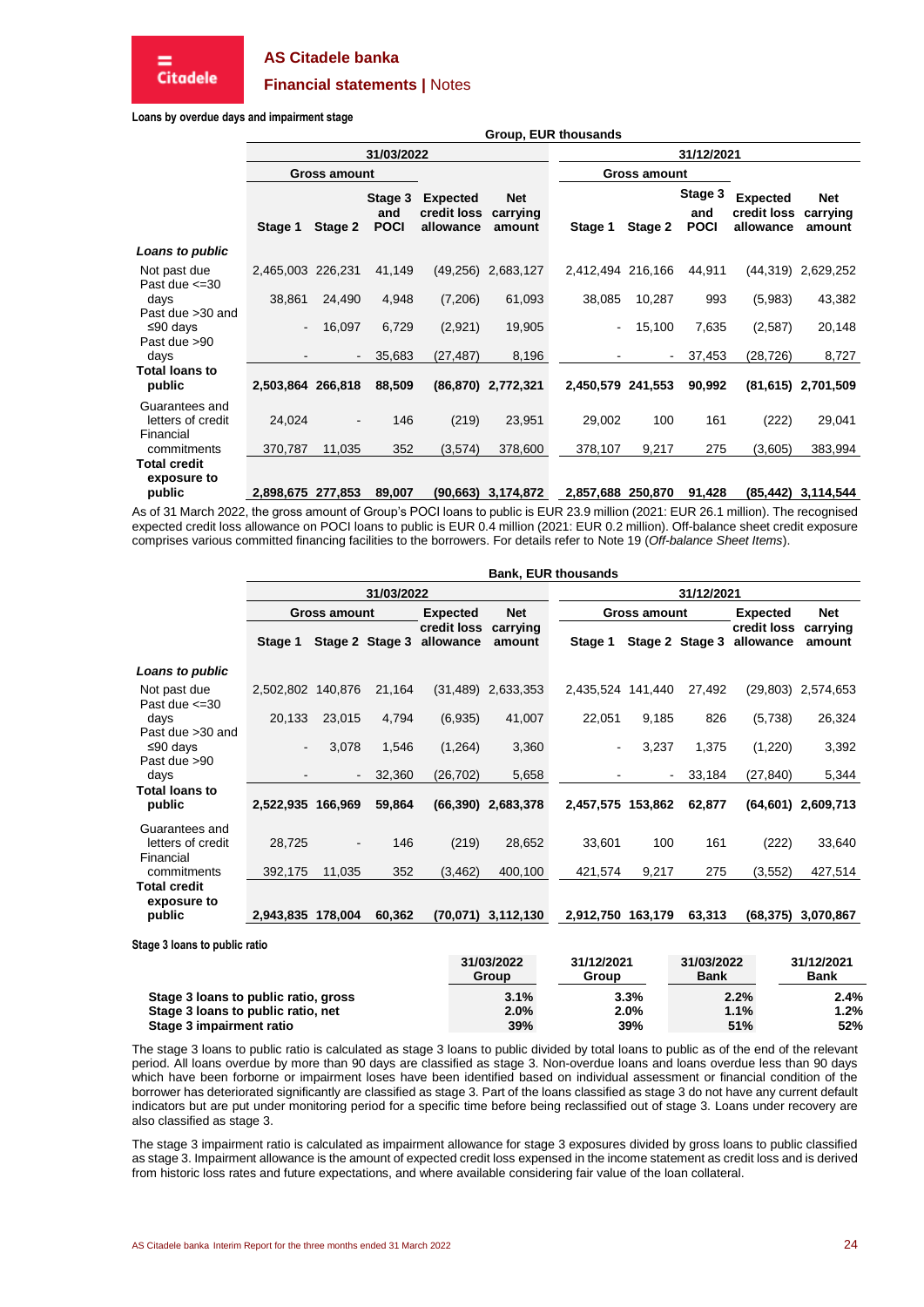**Citadele** 

**Financial statements |** Notes

# **NOTE 12. EQUITY AND OTHER FINANCIAL INSTRUMENTS**

**Shares and other non-fixed income securities by issuers profile and classification**

|                                                                         |                                      | <b>Group. EUR thousands</b> |                              |        |                                      |                     |                     |              |  |  |  |  |
|-------------------------------------------------------------------------|--------------------------------------|-----------------------------|------------------------------|--------|--------------------------------------|---------------------|---------------------|--------------|--|--|--|--|
|                                                                         |                                      | 31/03/2022                  |                              |        | 31/12/2021                           |                     |                     |              |  |  |  |  |
|                                                                         | <b>Mutual</b><br>investment<br>funds | Foreian<br>equities         | Latvian<br>equities          | Total  | <b>Mutual</b><br>investment<br>funds | Foreign<br>equities | Latvian<br>equities | <b>Total</b> |  |  |  |  |
| Non-trading financial assets<br>at fair value through profit<br>or loss | 32.235                               | 1.126                       | $\qquad \qquad \blacksquare$ | 33.361 | 42.032                               | 1,076               | $\blacksquare$      | 43.108       |  |  |  |  |
| Financial assets at fair value<br>through other<br>comprehensive income | $\blacksquare$                       | 79                          | 124                          | 203    | ۰                                    | 79                  | 124                 | 203          |  |  |  |  |
| <b>Total non-fixed income</b><br>securities, net                        | 32.235                               | 1.205                       | 124                          | 33.564 | 42,032                               | 1.155               | 124                 | 43,311       |  |  |  |  |
| Including unit-linked<br>insurance plan assets                          | 22.911                               | -                           | $\overline{\phantom{a}}$     | 22.911 | 25.476                               |                     |                     | 25.476       |  |  |  |  |

All exposures in mutual investment funds which are classified as financial assets designated at fair value through profit or loss are related to the life insurance business, most of these with unit-linked insurance plan assets. According to unit-linked investment contract terms, the risk associated with the investments made by the insurance underwriter is fully attributable to the counterparty entering the insurance agreement and not the underwriter.

As of 31 March 2022, the Bank and the Group has investments in mutual investment funds with carrying amounts of EUR 1.2 million (2021: EUR 7.4 million) and EUR 17.2 million (2021: EUR 25.8 million) which are managed by IPAS CBL Asset Management. Further, EUR 13.4 million (2021: EUR 15.2 million) of these Group's investments relate to unit-linked contracts, where the risk associated with the investments made is fully attributable to the counterparty entering the insurance agreement and not the underwriter. These exposures have been acquired only with investment intentions. The Bank has no exposure to investments related to unit-linked contracts.

|                                                                                                                            |                                      | <b>Bank, EUR thousands</b> |                     |              |                               |                     |                     |              |  |  |  |
|----------------------------------------------------------------------------------------------------------------------------|--------------------------------------|----------------------------|---------------------|--------------|-------------------------------|---------------------|---------------------|--------------|--|--|--|
|                                                                                                                            |                                      | 31/03/2022                 |                     |              |                               | 31/12/2021          |                     |              |  |  |  |
|                                                                                                                            | <b>Mutual</b><br>investment<br>funds | Foreian<br>equities        | Latvian<br>equities | <b>Total</b> | Mutual<br>investment<br>funds | Foreign<br>equities | Latvian<br>equities | <b>Total</b> |  |  |  |
| Non-trading financial assets<br>at fair value through profit<br>or loss<br>Financial assets at fair value<br>through other | 1.157                                | 1.126                      | $\blacksquare$      | 2.283        | 7.400                         | 1,076               |                     | 8.476        |  |  |  |
| comprehensive income                                                                                                       |                                      | 79                         | 124                 | 203          |                               | 79                  | 124                 | 203          |  |  |  |
| <b>Total non-fixed income</b><br>securities, net                                                                           | 1,157                                | 1,205                      | 124                 | 2,486        | 7,400                         | 1,155               | 124                 | 8,679        |  |  |  |

# **NOTE 13. INVESTMENTS IN RELATED ENTITIES**

**Changes in investments in related entities of the Bank**

|                                                     |         | <b>EUR thousands</b> |
|-----------------------------------------------------|---------|----------------------|
|                                                     | 3m 2022 | 12m 2021             |
| Balance at the beginning of the period, net         | 77,087  | 46,756               |
| Equity investments and acquisitions                 |         | 29,203               |
| Investments in associates accounted for using the   |         |                      |
| equity method                                       | ۰       | 5                    |
| Liquidation of subsidiary                           |         | (8)                  |
| Change in impairment allowance                      |         | 1,131                |
| Balance at the end of the period, net               | 77,087  | 77,087               |
| Including associates accounted for using the equity |         |                      |
| method                                              | 279     | 279                  |
| Including gross investment in subsidiaries          | 99.731  | 99.731               |

#### **Acquisition of UniCredit leasing operations in the Baltics in 2021 (comparative period)**

In 2019 AS Citadele banka entered into a binding agreement with UniCredit S.p.A. to acquire UniCredit's Baltic leasing operations through the acquisition of 100% of the shares in SIA UniCredit Leasing. Citadele obtained full control from the beginning of January 2021. After completion of the acquisition transaction in 2021, the acquired entity was renamed to SIA Citadele Leasing. The acquisition includes Estonian and Lithuanian branches of the leasing entity and a subsidiary SIA CL Insurance Broker (former legal name SIA UniCredit Insurance Broker). After the acquisition, Citadele refinanced existing borrowings of the acquired entity and committed lending of up to EUR 880 million in total.

The acquired leasing subsidiary is one of the leaders in the Baltics, with more than 20 years of experience in the area of leasing and a demonstrated ability to deliver sustainable business growth. Following the acquisition Citadele's aggregate leasing portfolio exceeds EUR 1 billion, creating a stronger Baltic Leasing offering allowing for economies of scale, synergies and shareholder value.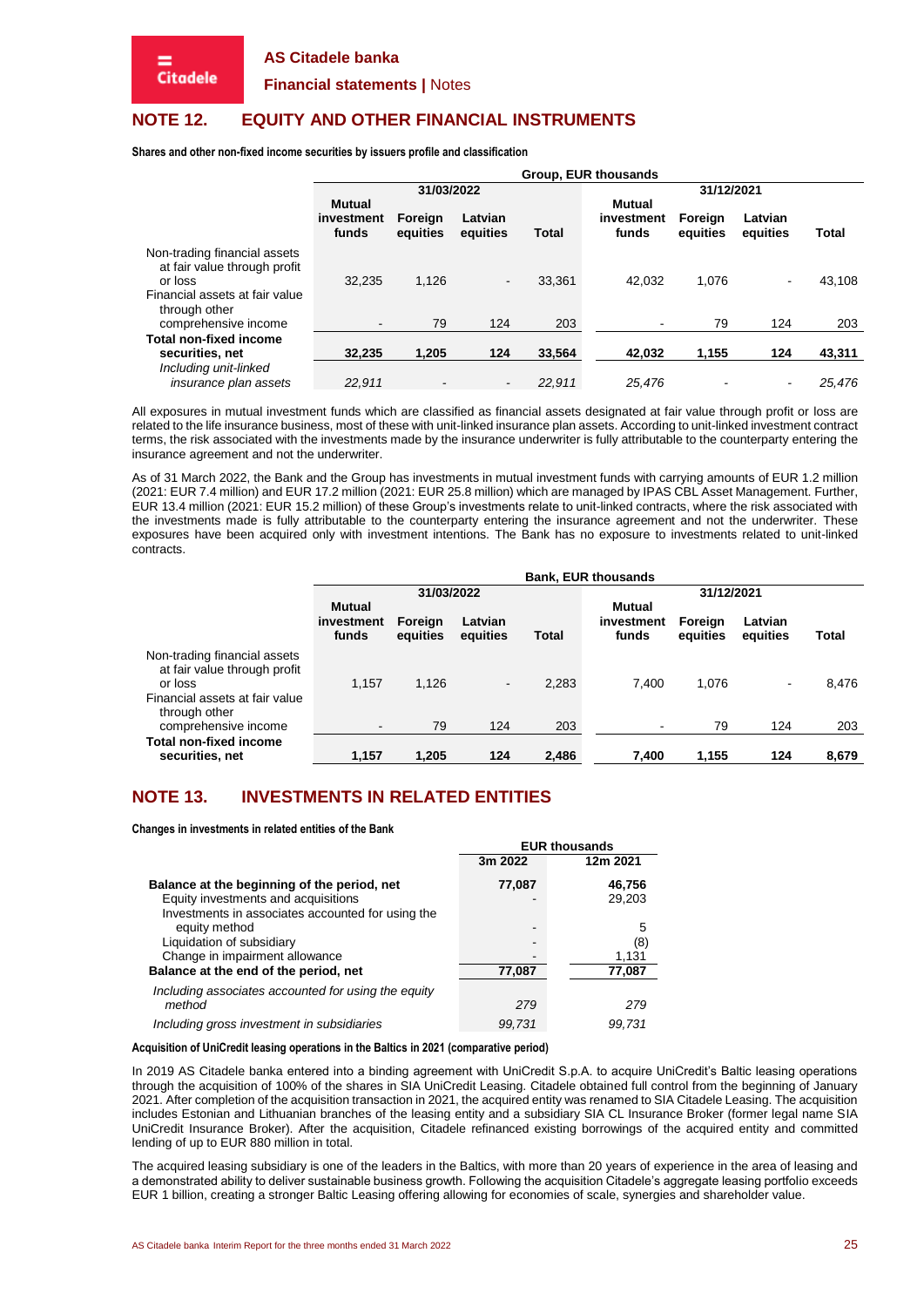

#### **Financial statements |** Notes

#### **Other changes in investments in other subsidiaries in 2021 (comparative period)**

SIA Hortus Land was liquidated on 27 September 2021 as the entity had no ongoing operations. Similarly, Calenia Investments Limited was liquidated in December 2021. On 1 April 2021 the legal name of the Swiss registered banking subsidiary AP Anlage & Privatbank AG was changed to Kaleido Privatbank AG. Similarly, in 2021 SIA Citadele Līzings un Faktorings was renamed to SIA Citadele Factoring, UAB Citadele faktoringas ir lizingas was renamed to UAB Citadele Factoring and OU Citadele Leasing & Factoring was renamed to OU Citadele Factoring.

#### **Consolidation Group subsidiaries and associated entities for accounting purposes**

| inclusion in<br>voting<br>Company<br>Company<br>number<br>and country<br>share                                                                                       | 31/12/2021 |
|----------------------------------------------------------------------------------------------------------------------------------------------------------------------|------------|
| the Group**<br>rights<br>31/03/2022<br>type*<br>(%)                                                                                                                  |            |
| Latvia, Riga, Republikas<br>MT<br><b>BNK</b><br>AS Citadele banka<br>40103303559<br>laukums 2A<br>Latvia, Riga, Republikas                                           |            |
| <b>MS</b><br>LIZ<br>SIA Citadele Leasing<br>40003423085<br>laukums 2A<br>100<br>100<br>29,203<br>Latvia, Riga, Republikas                                            | 29,203     |
| PLS<br><b>MS</b><br>40003397543<br>100<br>15,752<br>SIA Citadeles moduli<br>laukums 2A<br>100<br>Switzerland, Bellerivestrasse                                       | 15,752     |
| <b>MS</b><br>130.0.007.738-0<br><b>BNK</b><br>Kaleido Privatbank AG<br>17, 8008, Zürich<br>100<br>100<br>13,805<br>Latvia, Riga, Republikas                          | 13,805     |
| LIZ<br><b>MS</b><br>50003760921<br>100<br>SIA Citadele Factoring<br>laukums 2A<br>100<br>8,043<br>Latvia, Riga, Republikas                                           | 8,043      |
| <b>IPS</b><br><b>MS</b><br>40003577500<br>100<br>100<br><b>IPAS CBL Asset Management</b><br>laukums 2A<br>5,906<br>Lithuania, Upės g. 21, Vilnius,                   | 5,906      |
| LIZ<br><b>MS</b><br>126233315<br>100<br><b>UAB Citadele Factoring</b><br>LT-0812<br>100<br>2,149<br>Latvia, Riga, Republikas                                         | 2,149      |
| <b>PLS</b><br><b>MS</b><br><b>SIA Hortus Residential</b><br>100<br>100<br>40103460622<br>laukums 2A<br>859                                                           | 859        |
| AS CBL Atklātais Pensiju<br>Latvia, Riga, Republikas<br>PFO<br>40003397312<br><b>MS</b><br>100<br>100<br>646<br>laukums 2A<br>Fonds<br>Estonia, Tallinn 10152, Narva | 646        |
| <b>MS</b><br>OU Citadele Factoring<br>LIZ<br>100<br>445<br>10925733<br>mnt. 63/1<br>100                                                                              | 445        |
| SIA Mobilly (Investments in<br>associates accounted for<br>Latvia. Dzirnavu iela 91 k-3 -                                                                            |            |
| <b>CT</b><br>40003654405<br>ENI<br>12.5<br>12.5<br>279<br>20, Rīga, LV-1011<br>using the equity method)<br>Latvia, Riga, Republikas                                  | 279        |
| <b>PLS</b><br><b>MMS</b><br>SIA CL Insurance Broker<br>40003983430<br>100<br>100<br>laukums 2A<br>Latvia, Riga, Republikas                                           |            |
| <b>APS</b><br><b>MMS</b><br><b>AAS CBL Life</b><br>100<br>40003786859<br>100<br>laukums 2A<br>1.111<br>المتحدث المتناور<br>_                                         |            |

**Total net investments in subsidiaries and associated entities 77,087 77,087**

#### **Consolidation Group subsidiaries in liquidation process in foreign jurisdictions**

| Company                                                    | Registration      | <b>Registration address</b> | Company      | <b>Basis for</b><br>inclusion in | The<br>Group's | % of total<br>votina |  | <b>Carrying value</b><br><b>EUR thousands</b> |
|------------------------------------------------------------|-------------------|-----------------------------|--------------|----------------------------------|----------------|----------------------|--|-----------------------------------------------|
| number<br>and country                                      | type <sup>*</sup> | the Group**                 | share<br>(%) | rights                           | 31/03/2022     | 31/12/2021           |  |                                               |
| OOO Mizush Asset<br>Management Ukraina (in<br>liquidation) | 32984601          | Ukraine                     | <b>IBS</b>   | MMS                              | 100            | 100                  |  |                                               |

\*BNK – bank, ENI – authorized electronic money institution, IBS – investment brokerage company, IPS – investment management company, PFO – pension fund, CFI – other financial institution, LIZ – leasing company, PLS – company providing various support services, APS – insurance company. \*\* MS – subsidiary company, MMS – subsidiary of the subsidiary company, MT – parent company, MTM – parent of the parent company, CT – other company.

OOO Mizush Asset Management Ukraina is in liquidation as this Group subsidiaries had no ongoing business operations. For OOO Mizush Asset Management Ukraina a liquidator (AA PricewaterhouseCoopers Legal) has been appointed. The final tax audit has been completed. The final report is being prepared and will be submitted as per statutory requirement; in due time a formal liquidation decision from the statutory register is expected.

# <span id="page-25-0"></span>**NOTE 14. DISCONTINUED OPERATIONS AND NON-CURRENT ASSETS HELD FOR SALE**

In January 2022, AS Citadele banka entered into a binding agreement with Trusted Novus Bank Limited regarding the sale of its Swiss subsidiary – Kaleido Privatbank AG. Trusted Novus Bank Limited will acquire 100% of Kaleido Privatbank AG. The closing of the acquisition is expected by year end 2022, subject to regulatory approvals. As the conditions indicate that the investment will be recovered principally through a sale transaction rather than through continuing, Kaleido Privatbank AG is presented as discontinued operations as of period end. The Management has a strong commitment to sale Kaleido Privatbank AG. The sale of Kaleido Privatbank AG is a further step focusing on Citadele's core activities in the Baltics and is in line with Citadele's long-term ambition to become the leading financial services provider in the Baltics.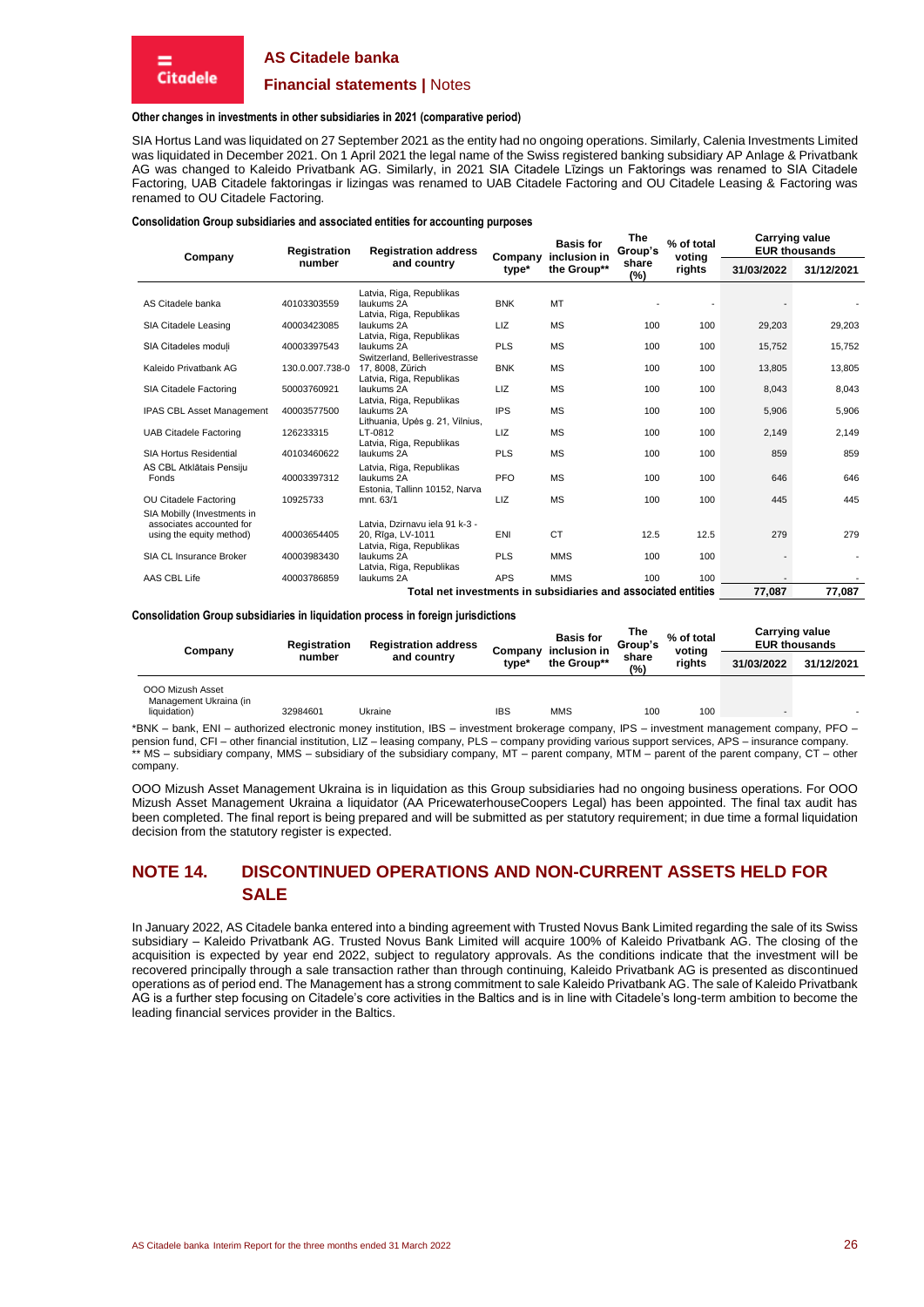

## **Financial statements |** Notes

#### **Result from discontinued operations and non-current assets held for sale**

⋍ **Citadele** 

|                                                                      | сок иючэанчэ     |                  |  |
|----------------------------------------------------------------------|------------------|------------------|--|
|                                                                      | 3m 2022<br>Group | 3m 2021<br>Group |  |
|                                                                      |                  |                  |  |
| Net interest income                                                  | 361              | 445              |  |
| Net fee and commission income                                        | 838              | 633              |  |
| Other operating income and expense                                   | 314              | 203              |  |
| Staff costs, other operating expenses, depreciation and amortisation | (2,204)          | (2, 173)         |  |
| Net credit losses and other impairment losses                        | 174              |                  |  |
| Income tax                                                           | (41)             | (38)             |  |
| <b>Result from discontinued operations</b>                           | (558)            | (919)            |  |
| Result from non-current assets held for sale                         | (38)             | (56)             |  |
| Result from non-current assets held for sale and discontinued        |                  |                  |  |
| operations                                                           | (596)            | (975)            |  |

**EUR thousands**

#### **Assets and liabilities constituting discontinued operations**

|                                                              |            | <b>EUR thousands</b> |
|--------------------------------------------------------------|------------|----------------------|
|                                                              | 31/03/2022 | 31/12/2021           |
|                                                              | Group      | Group *              |
| Assets                                                       |            |                      |
| Cash, cash balances at central banks                         | 9,959      |                      |
| Loans to credit institutions                                 | 20,510     |                      |
| Debt securities                                              | 99,843     |                      |
| Including:                                                   |            |                      |
| AAA/Aaa rated                                                | 37,468     |                      |
| AA/Aa rated                                                  | 33,298     |                      |
| A rated                                                      | 21,535     |                      |
| BBB/Baa rated                                                | 7,542      |                      |
| General government                                           | 24,042     |                      |
| Credit institutions                                          | 30,948     |                      |
| Classified in stage 1                                        | 99,843     |                      |
| Loans to public (all classified in stage 1)                  | 15,554     |                      |
| Other assets                                                 | 2,553      |                      |
| <b>Discontinued operations</b>                               | 148,419    |                      |
| Non-current assets held for sale                             | 946        | 946                  |
| Discontinued operations and non-current assets held for sale | 149,365    | 946                  |
| <b>Liabilities</b>                                           |            |                      |
| Deposits from credit institutions and central banks          | 3,600      |                      |
| Deposits and borrowings from customers                       | 132,825    |                      |
| <b>Other liabilities</b>                                     | 3,369      |                      |
| <b>Discontinued operations</b>                               | 139,794    |                      |

\* Assets and liabilities (as opposed to income statement items) of the discontinued operations are not re-presented for the comparative period as per requirements of the relevant financial reporting standards.

# **NOTE 15. DEPOSITS FROM CREDIT INSTITUTIONS AND CENTRAL BANKS**

**Bank deposits and borrowings by type**

|                                                              | <b>EUR thousands</b> |                     |                           |                           |  |  |  |  |
|--------------------------------------------------------------|----------------------|---------------------|---------------------------|---------------------------|--|--|--|--|
|                                                              | 31/03/2022<br>Group  | 31/12/2021<br>Group | 31/03/2022<br><b>Bank</b> | 31/03/2021<br><b>Bank</b> |  |  |  |  |
| ECB's targeted longer-term refinancing operations            | 475.090              | 475.810             | 475.090                   | 475.810                   |  |  |  |  |
| Deposits from Citadele Group banks                           |                      |                     | 16.070                    | 20,393                    |  |  |  |  |
| Other credit institution deposits and collateral             |                      |                     |                           |                           |  |  |  |  |
| accounts                                                     | 1,680                | 3.419               | 1.680                     | 3.419                     |  |  |  |  |
| Other central bank deposits and accounts                     | 13                   | 6                   | 13                        |                           |  |  |  |  |
| Total deposits from credit institutions and<br>central banks | 476,783              | 479.235             | 492,853                   | 499,628                   |  |  |  |  |

On 24 June 2020, Citadele participated in the ECB's latest targeted longer-term refinancing operations (TLTRO-III) borrowing EUR 440 million. The maturity date of the facility is 28 June 2023 with an early repayment option starting on 29 September 2021. In June 2021 TLTRO-III borrowing was increased by EUR 40 million. From 24 June 2020 a basic interest rate on TLTRO-III borrowing has been -0.5%. The interest rate is linked to a reference rate which may change in the future. For banks meeting the ECB's specified lending criteria, which Citadele has met for the reference periods up to 31 December 2021, the interest rate can be as low as -1.0% and is applicable retrospectively. Based on an internal assessment, part of the inflow of economic benefits from TLTRO-III borrowing with negative effective interest rate, which may be justified as market rate, is recognised within interest income. The remainder is a benefit of the below-market rate of interest and is recognised within other income as a support or compensation for the fulfilment of the required obligations and supporting customer needs. In the reporting period Citadele qualified for -1.0% interest rate, instead of -0.5%, as specified lending criteria was met.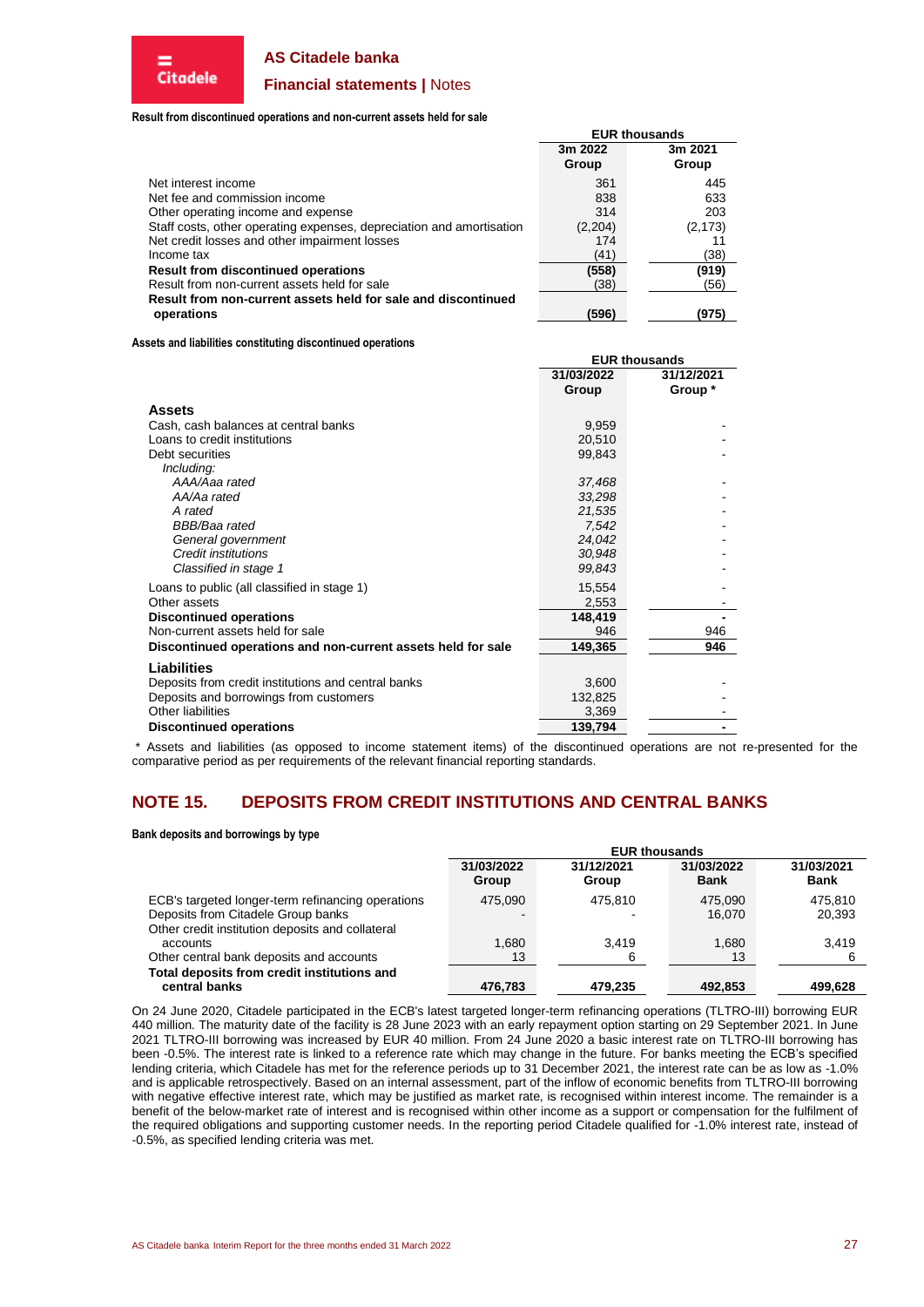**Financial statements |** Notes

# **NOTE 16. DEPOSITS AND BORROWINGS FROM CUSTOMERS**

**Deposits and borrowings by profile of the customer**

**Citadele** 

| 31/12/2021<br>31/12/20201<br>31/03/2022<br>31/03/2022                                    |           |
|------------------------------------------------------------------------------------------|-----------|
| <b>Bank</b><br><b>Bank</b><br>Group<br>Group                                             |           |
| 2,048,986<br>2,001,336<br><b>Households</b><br>2,006,051<br>1,996,595                    |           |
| Non-financial corporations<br>1,415,665<br>1,398,518<br>1.493.271                        | 1,386,755 |
| Financial corporations<br>214.207<br>186,202<br>171.694                                  | 220.034   |
| General government<br>51,399<br>51,399<br>44.682                                         | 44.682    |
| Other<br>31.273<br>31.273<br>12.717                                                      | 12.717    |
| <b>Total deposits from customers</b><br>3,665,524<br>3,813,863<br>3,676,082<br>3,663,987 |           |

**Deposits and borrowings from customers by contractual maturity**

|                                            | <b>EUR thousands</b> |            |             |             |  |  |
|--------------------------------------------|----------------------|------------|-------------|-------------|--|--|
|                                            | 31/03/2022           | 31/12/2021 | 31/03/2022  | 31/12/2021  |  |  |
|                                            | Group                | Group      | <b>Bank</b> | <b>Bank</b> |  |  |
| Demand deposits                            | 3,431,843            | 3,464,832  | 3,460,133   | 3,366,093   |  |  |
| Term deposits due within:                  |                      |            |             |             |  |  |
| less than 1 month                          | 14,807               | 61,678     | 7,768       | 58,141      |  |  |
| more than 1 month and less than 3 months   | 21,823               | 60,500     | 17.025      | 51,867      |  |  |
| more than 3 months and less than 6 months  | 104.190              | 37.064     | 100.044     | 27,036      |  |  |
| more than 6 months and less than 12 months | 48,408               | 128.875    | 43.526      | 122,432     |  |  |
| more than 1 year and less than 5 years     | 46,230               | 51.452     | 32,302      | 36,521      |  |  |
| more than 5 years                          | 8.781                | 9,462      | 3.189       | 3,434       |  |  |
| Total term deposits                        | 244,239              | 349,031    | 203,854     | 299,431     |  |  |
| <b>Total deposits from customers</b>       | 3,676,082            | 3,813,863  | 3,663,987   | 3,665,524   |  |  |

**Deposits and borrowings from customers by categories**

|                                                  | <b>EUR thousands</b> |                     |                           |                           |  |  |  |
|--------------------------------------------------|----------------------|---------------------|---------------------------|---------------------------|--|--|--|
|                                                  | 31/03/2022<br>Group  | 31/12/2021<br>Group | 31/03/2022<br><b>Bank</b> | 31/12/2021<br><b>Bank</b> |  |  |  |
| At amortised cost                                | 3,644,256            | 3,774,118           | 3,663,987                 | 3.665.524                 |  |  |  |
| At fair value through profit or loss             | 31,826               | 39.745              |                           |                           |  |  |  |
| <b>Total deposits from customers</b>             | 3,676,082            | 3,813,863           | 3,663,987                 | 3.665.524                 |  |  |  |
| Including unit-linked insurance plan liabilities | 23,390               | 25.772              | $\overline{\phantom{a}}$  |                           |  |  |  |

All the Group deposits from customers classified at fair value through profit or loss relate to the Group's life insurance business. It is the deposit component of the insurance plans. All unit-linked insurance plan liabilities are covered by financial assets designated at fair value through profit or loss. According to unit-linked investment contract terms, the risk associated with the investments made by the insurance underwriter is fully attributable to the counterparty entering the insurance agreement and not the underwriter.

# **NOTE 17. DEBT SECURITIES ISSUED**

#### **Publicly listed debt securities**

| <b>ISIN code of the</b> |                      |                 | <b>Initial</b><br>maturity<br><b>Interest</b> |            | Principal,<br><b>EUR</b> | Amortised cost.<br><b>EUR thousands</b> |            |
|-------------------------|----------------------|-----------------|-----------------------------------------------|------------|--------------------------|-----------------------------------------|------------|
| issued bond             | <b>Eligibility</b>   | <b>Currency</b> | rate                                          | date       | thousands                | 31/03/2022                              | 31/12/2021 |
|                         |                      |                 |                                               |            |                          |                                         |            |
| XS2393742122            | <b>MREL</b> eligible | <b>EUR</b>      | 1.625%                                        | 22/11/2026 | 200.000                  | 199.594                                 | 198.714    |
| LV0000880102            | Subordinated         | <b>EUR</b>      | 5.00%                                         | 13/12/2031 | 40,000                   | 40.599                                  | 40.104     |
| LV0000880011            | Subordinated         | <b>EUR</b>      | 5.50%                                         | 24/11/2027 | 20,000                   | 20.352                                  | 20,077     |
|                         |                      |                 |                                               |            |                          | 260,545                                 | 258.895    |

Unsecured subordinated securities qualify for inclusion in the Bank's and the Group's Tier 2 capital. For details on capital adequacy refer to *[Capital management](#page-32-0)* section of th[e Note 21](#page-30-0) (*[Risk Management](#page-30-0)*).

#### **Issuance of subordinated bonds and MREL eligible senior unsecured bonds**

On 17 November 2021, AS Citadele Banka completed issuance of EUR 200 million of senior unsecured preferred bonds (XS2393742122). The bonds were issued with five years maturity, with issuer's optional redemption date after four years. The purpose of the issuance is to meet Minimum Requirement for own funds and Eligible Liabilities (MREL). The senior unsecured preferred bonds were offered to institutional investors. In total almost 40 investors participated in the offering. Out of total order book 59% was received from Nordic and Baltic investors, 27% from UK and 14% from investors of other European countries. The bonds were issued at a spread of 185 basis points over the mid-swap rate. The new security was priced with a coupon of 1.625%. The bonds are listed on Euronext Dublin and Nasdaq Riga. As of the issuance date, the bonds are rated Baa3 by Moody's.

AS Citadele banka Interim Report for the three months ended 31 March 2022 28 28 On 10 December 2021 AS Citadele banka completed an oversubscribed issuance of EUR 40 million bonds (LV0000880102) in the local Baltic market by this contributing to the development of the Baltic capital markets. The bonds were issued with ten years maturity, with issuer's optional redemption date after five years and with fixed interest rate of 5% per annum. The purpose of this issuance was to further improve Citadele's capital adequacy ratio as well as to refinance the previous outstanding subordinated bonds issued in 2016. Citadele aims to strengthen the bank's capital position and to support the bank's ongoing growth strategy providing active lending to small and medium sized enterprises. The unsecured subordinated bonds were offered to institutional and retail investors in Latvia, Lithuania and Estonia, as well as institutional investors located in the Member State of the EEA. Out of total order book 52% was received from investors in Latvia, 20% from Lithuania, 19% from Estonia and 9% from other EU countries.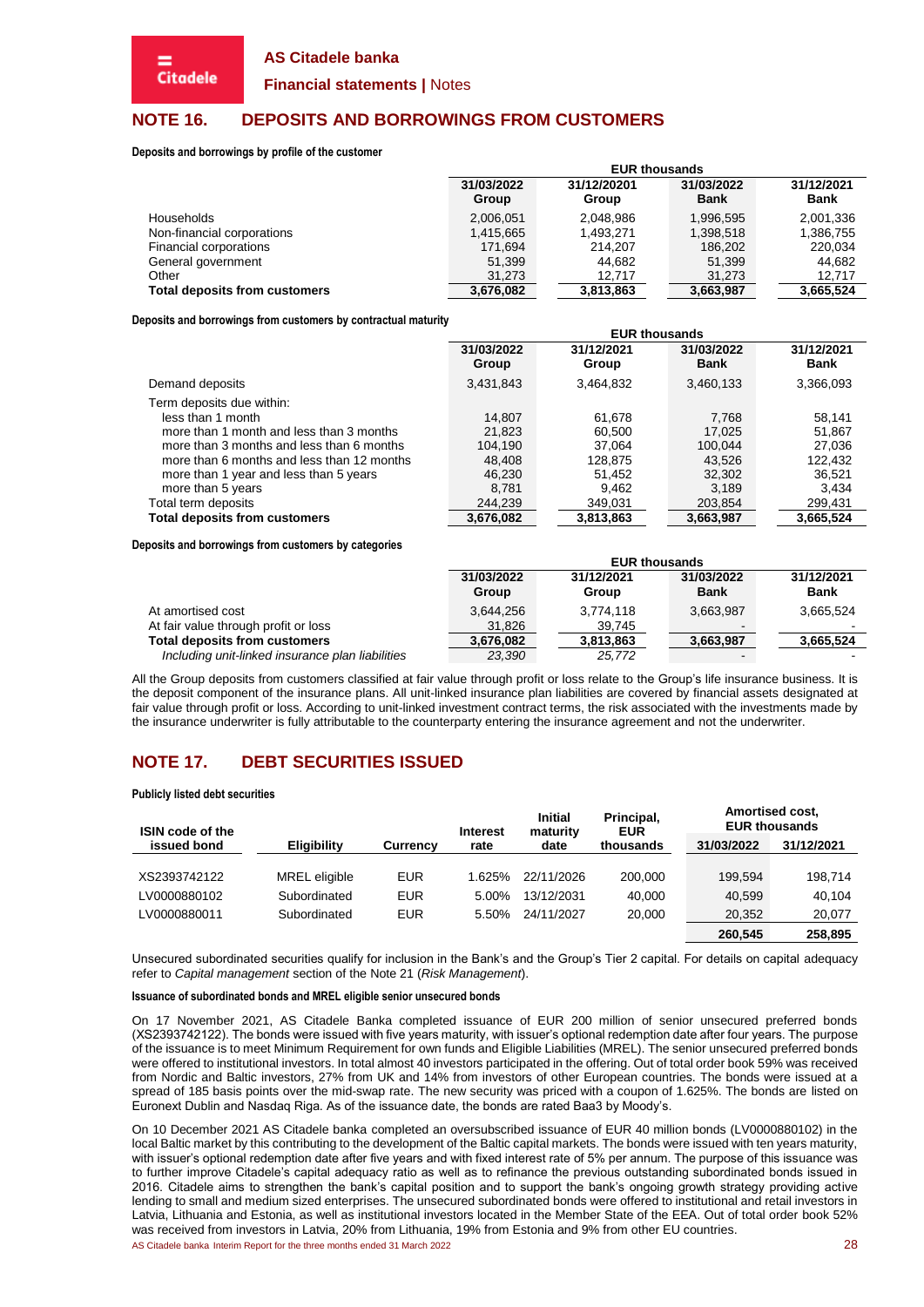#### **Financial statements |** Notes

**Profile of the bondholders as of the last coupon payment date of the subordinated bonds**

| <b>ISIN code of the</b> | Last coupon or<br>origination | Number of   |               | Legal and professional<br>investors |     |               | <b>Private individuals</b> |       |
|-------------------------|-------------------------------|-------------|---------------|-------------------------------------|-----|---------------|----------------------------|-------|
| issued bond             | date                          | bondholders | <b>Number</b> | EUR th.                             | %   | <b>Number</b> | EUR th.                    | %     |
| LV0000880102            | 13/12/2021                    | 146         | 45            | 27.250                              | 68% | 101           | 12.750                     | - 32% |
| LV0000880011            | 24/05/2021                    | 76          | 42            | 16.780                              | 84% | 34            | 3.220                      | 16%   |

# **NOTE 18. SHARE CAPITAL**

The Bank has one class ordinary shares. As of the period end, the Bank's registered and authorised share capital was EUR 159,344,468 (2021: EUR 159,344,468). From the total registered capital EUR 156,888,384 (2021: EUR 156,888,384) were issued and fully paid while EUR 2,456,084 (2021: EUR 2,456,084) were registered as conditional capital. Subsequent to the period end, on 25 April 2022, the conditional capital was increased to EUR 3,338,055. The conditional capital represents the maximum number of shares that may be allocated for awarding to employees as share options. No dividends were proposed and paid during the reporting period. Each ordinary share carries one vote, a share in profits and is eligible for dividends.

#### **Shareholders of the Bank**

**Citadele** 

|                                                  | 31/03/2022                        |                                              | 31/12/2021                        |                                              |
|--------------------------------------------------|-----------------------------------|----------------------------------------------|-----------------------------------|----------------------------------------------|
|                                                  | Paid-in share<br>capital<br>(EUR) | <b>Total shares</b><br>with voting<br>rights | Paid-in share<br>capital<br>(EUR) | <b>Total shares</b><br>with voting<br>rights |
| European Bank for Reconstruction and Development | 39,138,948                        | 39,138,948                                   | 39,138,948                        | 39,138,948                                   |
| RA Citadele Holdings LLC <sup>1</sup>            | 42.772.216                        | 42.772.216                                   | 42.772.216                        | 42,772,216                                   |
| Delan S.à.r.l. <sup>2</sup>                      | 15.597.160                        | 15,597,160                                   | 15.597.160                        | 15.597.160                                   |
| $EMS$ LB LLC <sup>3</sup>                        | 15.577.301                        | 15.577.301                                   | 15.577.301                        | 15.577.301                                   |
| NNS Luxembourg Investments S.a.r.l.              |                                   |                                              |                                   |                                              |
| Amolino Holdings Inc. <sup>4</sup>               | 15.639.924                        | 15.639.924                                   | 15.639.924                        | 15,639,924                                   |
| Shuco LLC <sup>5</sup>                           | 12.297.697                        | 12,297,697                                   | 12,297,697                        | 12.297.697                                   |
| Members of the Management Board of the Bank      | 302.732                           | 302,732                                      | 302.732                           | 302.732                                      |
| Other shareholders                               | 15,562,406                        | 15.562.406                                   | 15,562,406                        | 15,562,406                                   |
| <b>Total</b>                                     | 156,888,384                       | 156,888,384                                  | 156.888.384                       | 156.888.384                                  |

<sup>1</sup> RA Citadele Holdings LLC (United States) is a wholly owned subsidiary of Ripplewood Advisors LLC and is beneficially owned by Mr Timothy Collins

<sup>2</sup> Delan S.à.r.l. is beneficially owned by the Baupost Group LLC

<sup>3</sup> EMS LB LLC is beneficially owned by Mr Edmond M. Safra

<sup>4</sup> Amolino Holdings Inc. is beneficially owned by Mr James L. Balsilie

<sup>5</sup> Shuco LLC is beneficially owned by Mr Stanley S. Shuman

#### **Earnings per share**

Basic earnings per share are calculated by dividing the net profit that is attributable to the ordinary shareholders by the weighted average number of the ordinary shares outstanding during the period. Diluted earnings per share are determined by adjusting the net profit that is attributable to the ordinary shareholders and the weighted-average number of the ordinary shares outstanding for the effects of all dilutive potential ordinary shares, which comprise share options granted to employees in the long-term incentive programs. The part of the performance-based employee share options for which the services under the approved long-term incentive programs have been received are included in the calculation of diluted earnings per share. The remaining part of the performancebased employee share options, issuance of which is contingent upon satisfying specific conditions, in addition to the passage of time, are treated as contingently issuable shares and are not included in the calculation of diluted earnings per share.

|                                                                                              | 3m 2022<br>Group | 3m 2021<br>Group | 3m 2022<br><b>Bank</b> | 3m 2021<br><b>Bank</b> |
|----------------------------------------------------------------------------------------------|------------------|------------------|------------------------|------------------------|
| Profit for the period, EUR thousands                                                         | 11.561           | 10.473           | 9,015                  | 3,189                  |
| Weighted average number of the ordinary shares<br>outstanding during the period in thousands | 156.888          | 156.556          | 156.888                | 156,556                |
| Basic earnings per share in EUR                                                              | 0.07             | 0.07             | 0.06                   | 0.02                   |
| Weighted average number of the ordinary shares                                               |                  |                  |                        |                        |
| (basic) outstanding during the period in thousands                                           | 156,888          | 156.556          | 156,888                | 156,556                |
| Effect of share options in issue in thousands                                                | 1,191            | 947              | 1,191                  | 947                    |
| Weighted average number of the ordinary shares<br>(diluted) outstanding during the period in |                  |                  |                        |                        |
| thousands                                                                                    | 158,079          | 157,503          | 158,079                | 157,503                |
| Profit for the period, EUR thousands<br>Weighted average number of the ordinary shares       | 11,561           | 10.473           | 9,015                  | 3,189                  |
| (diluted) outstanding during the period in thousands                                         | 158,079          | 157,503          | 158,079                | 157,503                |
| Diluted earnings per share in EUR                                                            | 0.07             | 0.07             | 0.06                   | 0.02                   |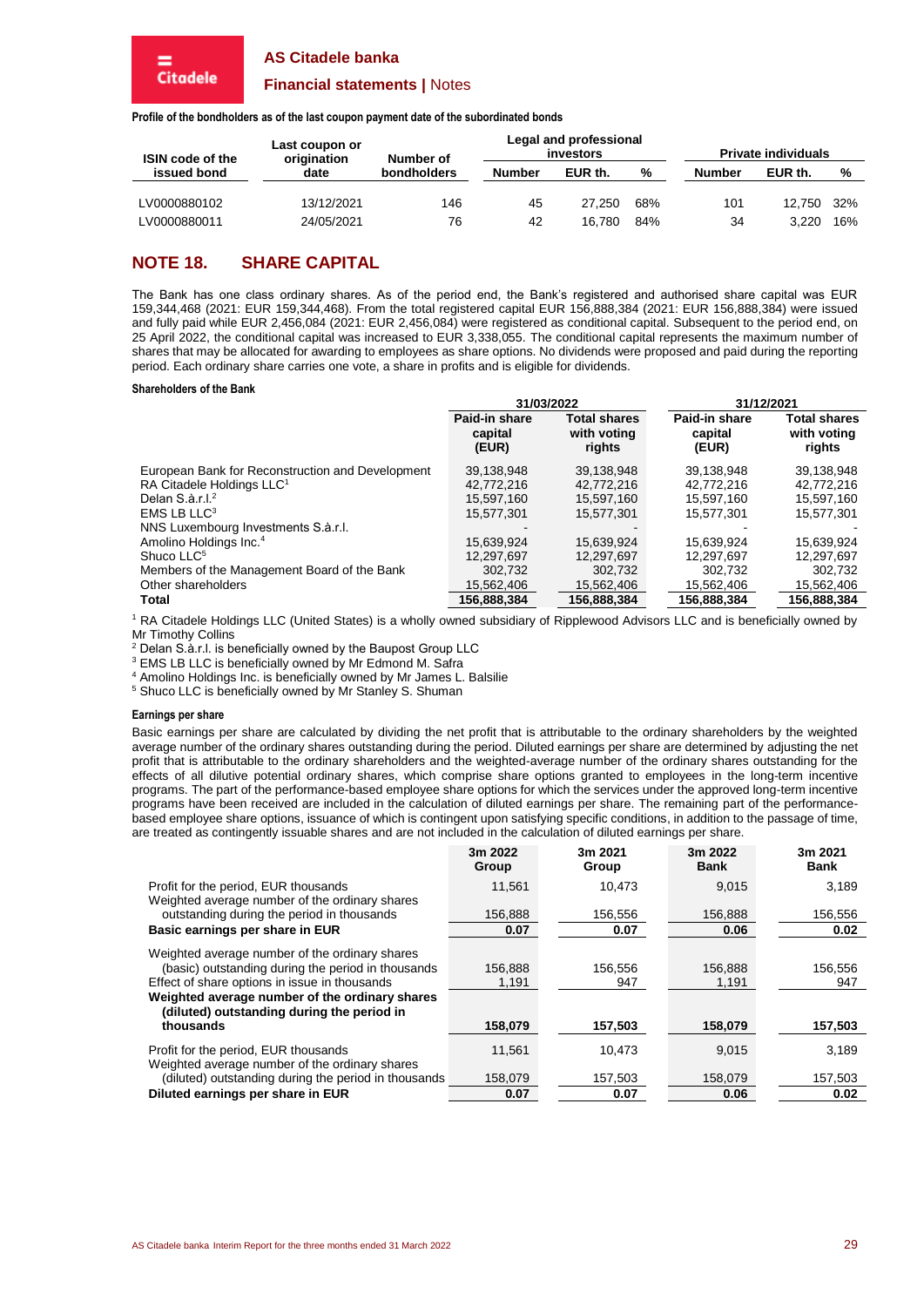#### **Financial statements |** Notes

# <span id="page-29-0"></span>**NOTE 19. OFF-BALANCE SHEET ITEMS**

Off-balance sheet items comprise contingent liabilities, financial commitments, notional amounts payable or receivable from transactions with foreign exchange contracts and other derivative financial instruments.

#### **Contingent liabilities and financial commitments outstanding**

= **Citadele** 

|                                                  | <b>EUR thousands</b> |            |             |             |  |  |  |
|--------------------------------------------------|----------------------|------------|-------------|-------------|--|--|--|
|                                                  | 31/03/2022           | 31/12/2021 | 31/03/2022  | 31/12/2021  |  |  |  |
|                                                  | Group                | Group      | <b>Bank</b> | <b>Bank</b> |  |  |  |
| Contingent liabilities:                          |                      |            |             |             |  |  |  |
| Outstanding guarantees                           | 24,170               | 17,333     | 28,871      | 21,932      |  |  |  |
| Outstanding letters of credit with public        |                      | 5,002      |             | 5,001       |  |  |  |
| Contingent liabilities with credit institutions  |                      | 11,930     |             | 11,930      |  |  |  |
| <b>Total contingent liabilities</b>              | 24,170               | 34,265     | 28,871      | 38,863      |  |  |  |
| Provisions for credit risk                       | (219)                | (229)      | (219)       | (229)       |  |  |  |
| Maximum credit risk exposure for guarantees and  |                      |            |             |             |  |  |  |
| letters of credit                                | 23,951               | 34,036     | 28,652      | 38,634      |  |  |  |
|                                                  |                      |            |             |             |  |  |  |
| Financial commitments:                           |                      |            |             |             |  |  |  |
| Card commitments                                 | 120,023              | 122,102    | 120,036     | 122,118     |  |  |  |
| Unutilised credit lines and overdraft facilities | 51,369               | 66.443     | 136,499     | 166,571     |  |  |  |
| Loans granted, not fully drawn down              | 150,235              | 145,566    | 147,026     | 142,376     |  |  |  |
| Factoring commitments                            | 60,547               | 53,488     |             |             |  |  |  |
| Other commitments                                | 346                  | 344        |             |             |  |  |  |
| <b>Total financial commitments</b>               | 382,520              | 387,943    | 403,561     | 431,065     |  |  |  |
| Provisions for financial commitments             | (3,574)              | (3,605)    | (3, 462)    | (3,552)     |  |  |  |
| Maximum credit risk exposure for financial       |                      |            |             |             |  |  |  |
| commitments                                      | 378,946              | 384,338    | 400,099     | 427,513     |  |  |  |

Lending commitments are a time limited and binding promise that a specified amount of loan or credit line will be made available to the specific borrower on specific pre-agreed terms. For part of the committed lending promises clients have to perform certain obligations before the balance committed becomes available to them. Some lending commitments and undrawn credit facilities may be cancelled unconditionally by the Group at any time without notice, or in accordance with lending terms and conditions may effectively provide for automatic cancellation due to deterioration in a borrower's creditworthiness.

# **NOTE 20. ASSETS UNDER MANAGEMENT**

**Fair value of assets managed on behalf of customers by investment type**

|                                                     | <b>EUR thousands</b> |            |             |             |  |  |  |
|-----------------------------------------------------|----------------------|------------|-------------|-------------|--|--|--|
|                                                     | 31/03/2022           | 31/12/2021 | 31/03/2022  | 31/12/2021  |  |  |  |
|                                                     | Group                | Group      | <b>Bank</b> | <b>Bank</b> |  |  |  |
| Fixed income securities:                            |                      |            |             |             |  |  |  |
| Corporate bonds                                     | 167,570              | 193,845    |             |             |  |  |  |
| Government bonds                                    | 65,167               | 71,233     |             |             |  |  |  |
| Credit institution bonds                            | 54,558               | 54,083     |             |             |  |  |  |
| Other financial institution bonds                   | 20,819               | 22,477     |             |             |  |  |  |
| Total investments in fixed income securities        | 308,114              | 341,638    |             |             |  |  |  |
| Other investments:                                  |                      |            |             |             |  |  |  |
| Investment funds                                    | 600,602              | 641.845    |             |             |  |  |  |
| Deposits with credit institutions                   | 2,660                | 1.005      |             |             |  |  |  |
| Compensations for distribution on behalf of deposit |                      |            |             |             |  |  |  |
| guarantee fund                                      | 11,222               | 12,049     | 11,222      | 12,049      |  |  |  |
| <b>Shares</b>                                       | 106.649              | 116,175    |             |             |  |  |  |
| Real estate                                         | 4,820                | 4,820      |             |             |  |  |  |
| Loans                                               | 618                  | 631        | 618         | 631         |  |  |  |
| Other                                               | 29,813               | 31,777     |             |             |  |  |  |
| <b>Total other investments</b>                      | 756,384              | 808,302    | 11,840      | 12,680      |  |  |  |
| Total assets under management                       | 1.064.498            | 1,149,940  | 11,840      | 12,680      |  |  |  |

**Customer profile on whose behalf the funds are managed**

|                                                   | <b>EUR thousands</b> |            |                |             |  |  |
|---------------------------------------------------|----------------------|------------|----------------|-------------|--|--|
|                                                   | 31/03/2022           | 31/12/2021 | 31/03/2022     | 31/03/2021  |  |  |
|                                                   | Group                | Group      | <b>Bank</b>    | <b>Bank</b> |  |  |
| Pension plans                                     | 761.306              | 814.908    | $\blacksquare$ |             |  |  |
| Insurance companies, investment and pension funds | 158.985              | 187.750    |                |             |  |  |
| Other companies and government                    | 20,998               | 19.397     | 11.840         | 12,680      |  |  |
| Private individuals                               | 123,209              | 127.885    | $\blacksquare$ |             |  |  |
| Total liabilities under management                | 1,064,498            | 1,149,940  | 11.840         | 12.680      |  |  |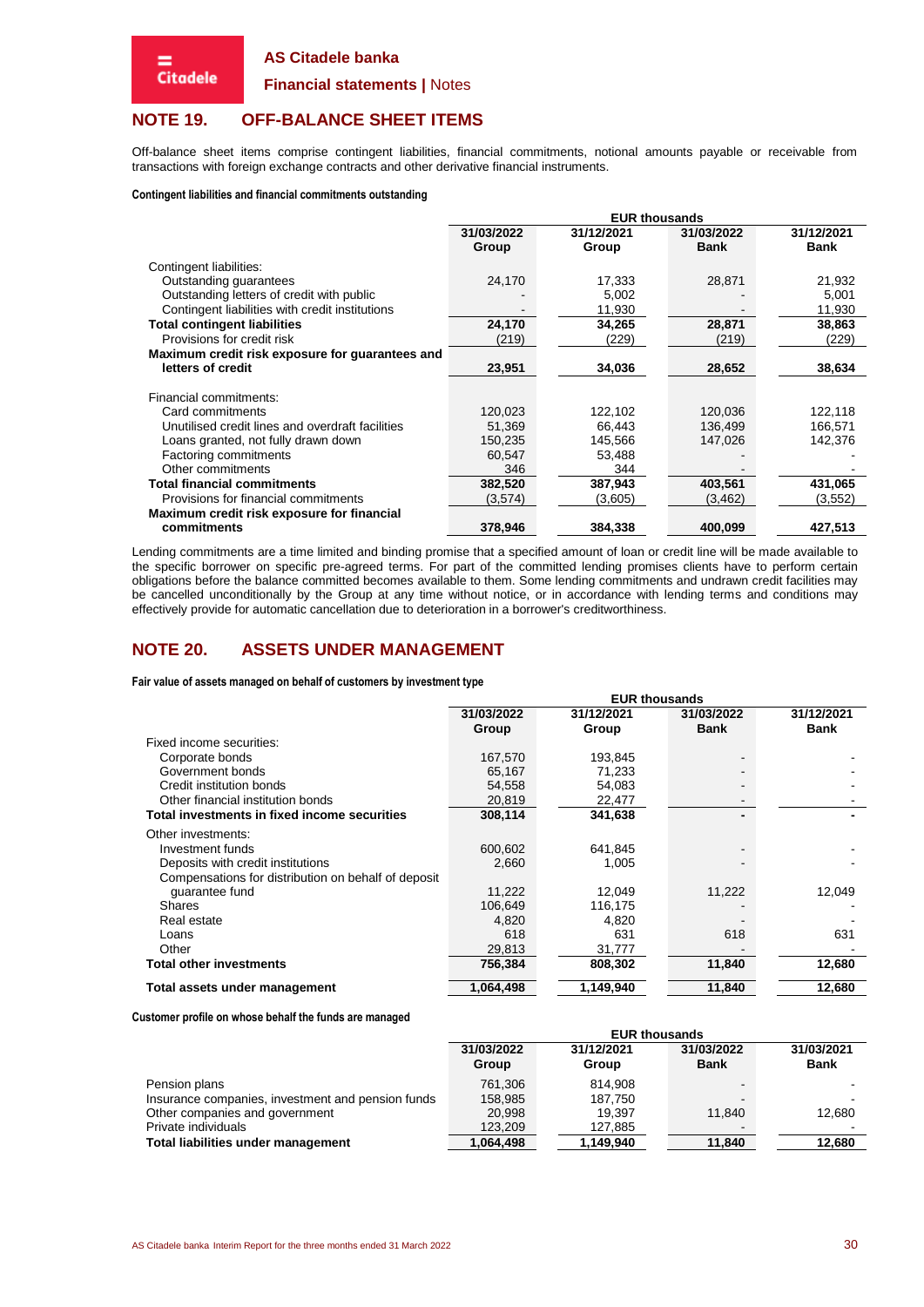**Financial statements |** Notes

# <span id="page-30-0"></span>**NOTE 21. RISK MANAGEMENT**

#### *Risk management policies*

**Citadele** 

The Group considers risk management to be an essential component of its management process. The Group believes that it pursues prudent risk management policies that are aligned with its business and which aim to achieve effective risk mitigation. In order to assess and monitor complex risk exposures, the Group applies a wide range of risk management tools in conjunction with risk committees. Members of risk committees represent key operations of the Group in order to balance business and risk orientation within respective risk committees. The Group's risk management principles are set out in its Risk Management Policy. The Group adheres to the following key risk management principles:

- The Group aims to ensure that it maintains low overall risk exposure, diversified asset portfolio, limited risks in financial markets and low levels of operational risk;
- The Group aims to ensure an acceptable risk level in all operations. Risks are always assessed in relation to their expected return. Risk exposures that are not acceptable are avoided, limited or hedged;
- The Group does not assume high or uncontrollable risks irrespective of the return they provide, and assumes risks only in economic fields and geographical regions in relation to which it believes it has sufficient knowledge and expertise;
- Risk management is based on each Group's employee's responsibility for the transactions carried out by him/her and awareness of the related risks;
- The risk limit system and strict controls are essential risk management elements. Control over risk levels and compliance with the imposed limits is achieved by the existence of structured risk limit systems for all material risks.

The aim of the risk management in the Group is to facilitate the achievement of the Group's goals, successful development, long-term financial stability and to protect the Group from unidentified risks. Risk management within the Group is controlled by an independent unit – the Risk Sector.

The main risks to which the Group is exposed are credit risk, market risk, interest rate risk, liquidity risk, currency risk and operational risk. Since 31 December 2021 the Group's exposure to market risk, interest rate risk, currency risk and operational risk has not changed materially. For each of these risks the Group has approved risk management policies and other internal regulations defining key risk management principles and processes, functions and responsibilities of units, risk concentration limits, as well as control and reporting system. For more details on the Group's risk management policies refer to the latest annual report of the Group and the interim disclosures below.

#### **Events in Ukraine and Russian sanctions**

The new laws, policies and sanctions, including sanctions imposed on Russia, are diligently implemented. Consistently with long standing Citadele's objective to become the leading financial services provider in the Baltics, internal risk exposure limits with Russia, other CIS countries and Ukraine have been low. As 31 March 2022 the carrying amount of the Group's direct credit exposures with parties domiciled in Russia, Belarus and Ukraine are less than EUR 2.0 million, from these less then EUR 0.1 million are classified as stage 2 or stage 3 exposures. Additionally, carrying value of the Bank's investments in collective investment funds with direct exposure to eastern Europe is around EUR 1.2 million. Of these funds, direct exposures to the above countries are only a part of the overall investment funds' holdings. The indirect impact from these events is regularly monitored.

#### **Assets, liabilities and off-balance sheet items by geographical profile**

|                                               | Group as of 31/03/2022, EUR thousands |           |                          |                                                   |                    |           |  |
|-----------------------------------------------|---------------------------------------|-----------|--------------------------|---------------------------------------------------|--------------------|-----------|--|
|                                               | Latvia                                | Lithuania | Estonia                  | Other EU<br>countries and<br>development<br>banks | Other<br>countries | Total     |  |
| <b>Assets</b>                                 |                                       |           |                          |                                                   |                    |           |  |
| Cash and cash balances at central banks       | 260,418                               | 68,553    | 12,021                   |                                                   |                    | 340,992   |  |
| Loans to credit institutions                  | 1,432                                 |           |                          | 12,046                                            | 39,863             | 53,341    |  |
| Debt securities                               | 403,458                               | 618,747   | 97,768                   | 397,218                                           | 122,015            | 1,639,206 |  |
| Loans to public                               | 1,310,414                             | 1,052,329 | 395,507                  | 9,830                                             | 4,241              | 2,772,321 |  |
| Equity instruments                            | 124                                   |           |                          | 79                                                | 1,126              | 1,329     |  |
| Other financial instruments                   | 17,212                                |           | $\overline{\phantom{a}}$ | 14,708                                            | 315                | 32,235    |  |
| Derivatives                                   | 4,565                                 | 22        |                          | 265                                               |                    | 4,852     |  |
| Discontinued operations                       | 2,022                                 | 1,745     | $\blacksquare$           | 71,460                                            | 73,192             | 148,419   |  |
| Other assets                                  | 50,318                                | 10,579    | 6,717                    | 685                                               | 63                 | 68,362    |  |
| <b>Total assets</b>                           | 2,049,963                             | 1,751,975 | 512,013                  | 506,291                                           | 240,815            | 5,061,057 |  |
| Liabilities                                   |                                       |           |                          |                                                   |                    |           |  |
| Deposits from credit institutions and central |                                       |           |                          |                                                   |                    |           |  |
| banks                                         | 476,403                               | 60        |                          | 320                                               |                    | 476,783   |  |
| Deposits and borrowings from customers        | 2,885,477                             | 637,669   | 43,257                   | 16,349                                            | 93,330             | 3,676,082 |  |
| Debt securities issued                        | 260,545                               |           |                          |                                                   |                    | 260,545   |  |
| Derivatives                                   | 1,011                                 | 189       |                          | 448                                               |                    | 1,648     |  |
| Discontinued operations                       | 7,837                                 |           | 2,245                    | 31,779                                            | 97,933             | 139,794   |  |
| <b>Other liabilities</b>                      | 80,797                                | 11,256    | 14,190                   | 22                                                |                    | 106,272   |  |
| <b>Total liabilities</b>                      | 3,712,070                             | 649,174   | 59,692                   | 48,918                                            | 191,270            | 4,661,124 |  |
| Off-balance sheet items                       |                                       |           |                          |                                                   |                    |           |  |
| Contingent liabilities                        | 7,516                                 | 15,887    | 480                      | 96                                                | 191                | 24,170    |  |
| <b>Financial commitments</b>                  | 234,693                               | 122,772   | 20,987                   | 422                                               | 3,646              | 382,520   |  |
|                                               |                                       |           |                          |                                                   |                    |           |  |

For additional information on geographical distribution of securities exposures please refer to [Note 10](#page-21-0) [\(Debt Securities\)](#page-21-0). Investments in mutual funds are not analysed by their ultimate issuer and are classified as other financial instruments. From the Group's loans to credit institutions presented as "Other countries" EUR 27.3 million is with United States registered credit institutions (2021: EUR 23.6 million). From the Group's discontinued operations presented as "Other countries" EUR 10.0 million is central banks balances with Swiss National Bank (2021: EUR 9.4 million), EUR 15.9 million are with Swiss credit institutions (2021: EUR 20.0 million) and EUR 34.8 million are investment grade debt securities exposures.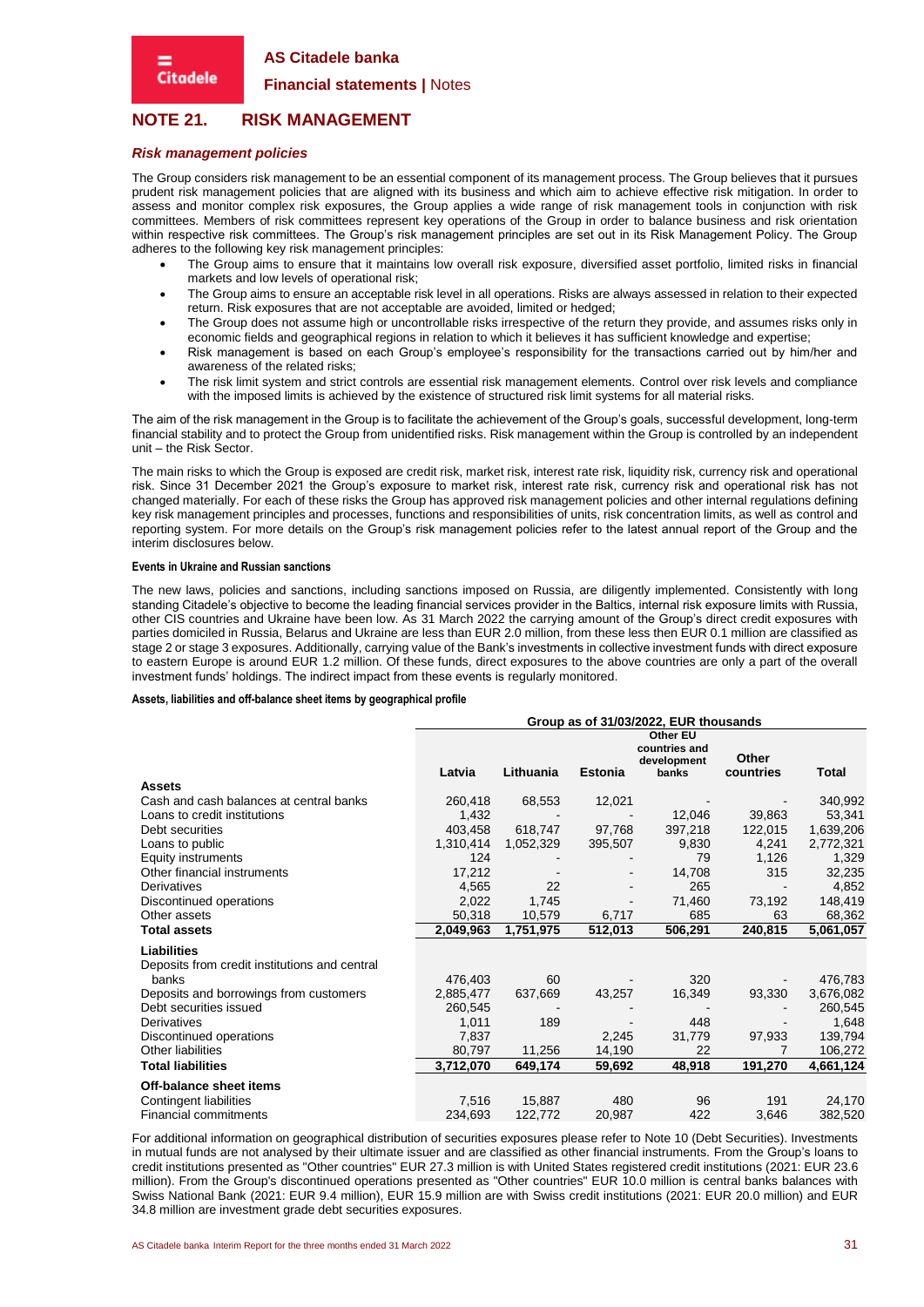**Financial statements |** Notes

# = **Citadele**

|                                               | Group as of 31/12/2021, EUR thousands |           |                |                              |                    |           |  |
|-----------------------------------------------|---------------------------------------|-----------|----------------|------------------------------|--------------------|-----------|--|
|                                               | Latvia                                | Lithuania | <b>Estonia</b> | <b>Other EU</b><br>countries | Other<br>countries | Total     |  |
| <b>Assets</b>                                 |                                       |           |                |                              |                    |           |  |
| Cash and cash balances at central banks       | 270,249                               | 88,875    | 2,502          |                              | 9,399              | 371,025   |  |
| Loans to credit institutions                  | 3,201                                 | 16        | 406            | 6,017                        | 49,102             | 58,742    |  |
| Debt securities                               | 481,772                               | 635,869   | 96,982         | 421,132                      | 165,965            | 1,801,720 |  |
| Loans to public                               | 1,299,294                             | 1,000,969 | 380,421        | 9,372                        | 11,453             | 2,701,509 |  |
| <b>Equity instruments</b>                     | 124                                   |           |                | 79                           | 1,076              | 1,279     |  |
| Other financial instruments                   | 25,759                                |           |                | 15,811                       | 462                | 42,032    |  |
| Derivatives                                   | 4,182                                 | 15        |                | 106                          |                    | 4,303     |  |
| Other assets                                  | 56,812                                | 9,527     | 5,146          | 30                           | 2,436              | 73,951    |  |
| <b>Total assets</b>                           | 2,141,393                             | 1,735,271 | 485,457        | 452,547                      | 239,893            | 5,054,561 |  |
| <b>Liabilities</b>                            |                                       |           |                |                              |                    |           |  |
| Deposits from credit institutions and central |                                       |           |                |                              |                    |           |  |
| banks                                         | 477,065                               |           |                | 2,153                        | 17                 | 479,235   |  |
| Deposits and borrowings from customers        | 2,845,249                             | 669,061   | 62,472         | 53,821                       | 183,260            | 3,813,863 |  |
| Debt securities issued                        | 258,895                               |           |                |                              |                    | 258,895   |  |
| Derivatives                                   | 357                                   | 125       |                | 200                          | 57                 | 739       |  |
| Other liabilities                             | 76,081                                | 12,177    | 12,463         | 32                           | 4,001              | 104,754   |  |
| <b>Total liabilities</b>                      | 3,657,647                             | 681,363   | 74,935         | 56,206                       | 187,335            | 4,657,486 |  |
| Off-balance sheet items                       |                                       |           |                |                              |                    |           |  |
| Contingent liabilities                        | 7,498                                 | 25,747    | 637            | 121                          | 262                | 34,265    |  |
| <b>Financial commitments</b>                  | 229,014                               | 131,811   | 23,153         | 322                          | 3,643              | 387,943   |  |

|                                               | Bank as of 31/03/2022, EUR thousands |           |                |                                                   |                    |           |  |
|-----------------------------------------------|--------------------------------------|-----------|----------------|---------------------------------------------------|--------------------|-----------|--|
|                                               | Latvia                               | Lithuania | <b>Estonia</b> | Other EU<br>countries and<br>development<br>banks | Other<br>countries | Total     |  |
| <b>Assets</b>                                 |                                      |           |                |                                                   |                    |           |  |
| Cash and cash balances at central banks       | 260,418                              | 68,553    | 12,021         |                                                   |                    | 340,992   |  |
| Loans to credit institutions                  |                                      |           |                | 12,046                                            | 39,864             | 51,910    |  |
| Debt securities                               | 394,928                              | 610,956   | 95,706         | 381,566                                           | 109,429            | 1,592,585 |  |
| Loans to public                               | 1,844,090                            | 637,706   | 188,004        | 9,559                                             | 4,019              | 2,683,378 |  |
| Equity instruments                            | 124                                  |           |                | 79                                                | 1,126              | 1,329     |  |
| Other financial instruments                   | 1,157                                |           |                |                                                   |                    | 1,157     |  |
| Derivatives                                   | 4,565                                | 22        |                | 265                                               |                    | 4,852     |  |
| Other assets                                  | 95,656                               | 9,933     | 3,907          | 651                                               | 13,880             | 124,027   |  |
| <b>Total assets</b>                           | 2,600,938                            | 1,327,170 | 299,638        | 404,166                                           | 168,318            | 4,800,230 |  |
| <b>Liabilities</b>                            |                                      |           |                |                                                   |                    |           |  |
| Deposits from credit institutions and central |                                      |           |                |                                                   |                    |           |  |
| banks                                         | 476,403                              | 60        |                |                                                   | 16,390             | 492,853   |  |
| Deposits and borrowings from customers        | 2,889,540                            | 637,848   | 43,602         | 15,183                                            | 77,814             | 3,663,987 |  |
| Debt securities issued                        | 260,545                              |           |                |                                                   |                    | 260,545   |  |
| Derivatives                                   | 1,011                                | 189       |                | 448                                               |                    | 1,648     |  |
| Other liabilities                             | 24,918                               | 6,539     | 1,109          | 22                                                | 14                 | 32,602    |  |
| <b>Total liabilities</b>                      | 3,652,417                            | 644,636   | 44,711         | 15,653                                            | 94,218             | 4,451,635 |  |
| Off-balance sheet items                       |                                      |           |                |                                                   |                    |           |  |
| Contingent liabilities                        | 7,502                                | 15,887    | 480            | 52                                                | 4,950              | 28,871    |  |
| <b>Financial commitments</b>                  | 282,323                              | 97,607    | 23,118         | 422                                               | 91                 | 403,561   |  |
|                                               |                                      |           |                |                                                   |                    |           |  |

For additional information on geographical distribution of securities exposures please refer to [Note 10](#page-21-0) (*[Debt Securities](#page-21-0)*). From the Bank's loans to credit institutions presented as "Other countries" EUR 27.3 million with United States registered credit institutions (2021: EUR 23.6 million).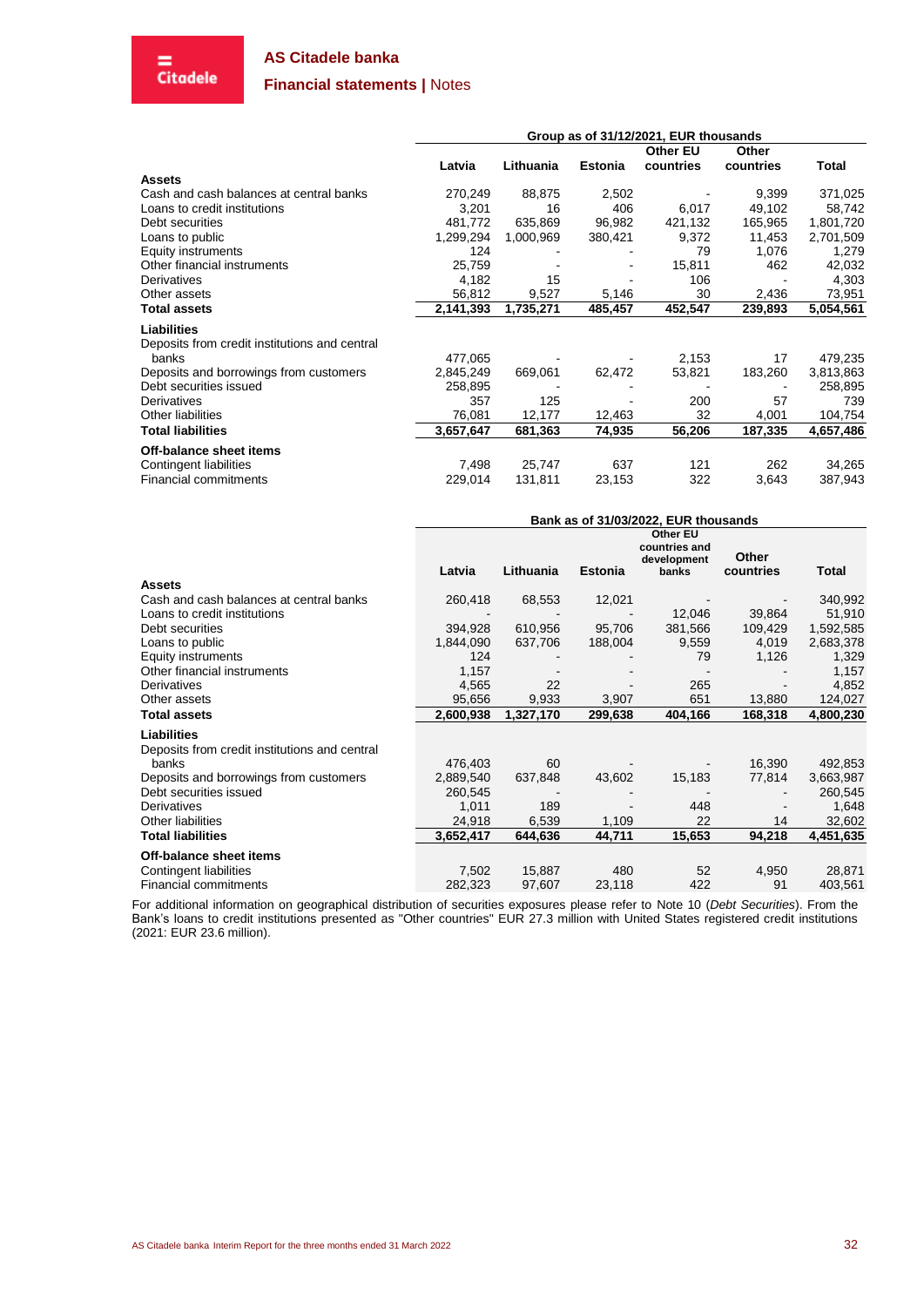#### **Financial statements |** Notes

|                                               | Bank as of 31/12/2021, EUR thousands |           |                |                 |           |           |
|-----------------------------------------------|--------------------------------------|-----------|----------------|-----------------|-----------|-----------|
|                                               |                                      |           |                | <b>Other EU</b> | Other     |           |
|                                               | Latvia                               | Lithuania | <b>Estonia</b> | countries       | countries | Total     |
| <b>Assets</b>                                 |                                      |           |                |                 |           |           |
| Cash and cash balances at central banks       | 270,249                              | 88,875    | 2,502          |                 |           | 361,626   |
| Loans to credit institutions                  |                                      |           |                | 6,578           | 29,115    | 35,693    |
| Debt securities                               | 470,922                              | 626,137   | 94,838         | 335,844         | 124,567   | 1,652,308 |
| Loans to public                               | 1,829,828                            | 584,948   | 181,119        | 9,097           | 4,721     | 2,609,713 |
| <b>Equity instruments</b>                     | 124                                  |           |                | 79              | 1,076     | 1,279     |
| Other financial instruments                   | 7,400                                |           |                |                 |           | 7,400     |
| Derivatives                                   | 4,182                                | 15        |                | 106             |           | 4,303     |
| Other assets                                  | 101,248                              | 9,314     | 3,191          |                 | 13,820    | 127,574   |
| Total assets                                  | 2,683,953                            | 1,309,289 | 281,650        | 351,705         | 173,299   | 4,799,896 |
| <b>Liabilities</b>                            |                                      |           |                |                 |           |           |
| Deposits from credit institutions and central |                                      |           |                |                 |           |           |
| banks                                         | 477,065                              |           |                | 2,153           | 20,410    | 499,628   |
| Deposits and borrowings from customers        | 2,834,407                            | 669,457   | 61,133         | 15,602          | 84,925    | 3,665,524 |
| Debt securities issued                        | 258,895                              |           |                |                 |           | 258,895   |
| Derivatives                                   | 357                                  | 125       |                | 200             | 57        | 739       |
| Other liabilities                             | 22,127                               | 6,565     | 809            | 32              | 14        | 29,547    |
| Total liabilities                             | 3,592,851                            | 676,147   | 61,942         | 17,987          | 105,406   | 4,454,333 |
| Off-balance sheet items                       |                                      |           |                |                 |           |           |
| Contingent liabilities                        | 7,477                                | 25,747    | 637            | 52              | 4,950     | 38,863    |
| <b>Financial commitments</b>                  | 266,091                              | 138,314   | 26,229         | 322             | 109       | 431,065   |

#### **Liquidity coverage ratio**

The general principles of the liquidity coverage ratio (LCR) as measurements of the Bank's and the Group's liquidity position is defined in the Regulation (EC) No 575/2013. The Commission Delegated Regulation (EU) 2015/61 defines general LCR calculation principles in more details. The minimum LCR requirement is 100% and it represents the amount of liquidity available to cover calculated net future liquidity outflows. The Bank and the Group is compliant with LCR requirements.

|                          | <b>EUR thousands</b> |                     |                           |                           |  |  |
|--------------------------|----------------------|---------------------|---------------------------|---------------------------|--|--|
|                          | 31/03/2022<br>Group  | 31/12/2021<br>Group | 31/03/2022<br><b>Bank</b> | 31/12/2021<br><b>Bank</b> |  |  |
| Liquidity buffer         | 1,163,576            | 1,255,477           | 1,109,307                 | 1,190,783                 |  |  |
| Net liquidity outflow    | 568,987              | 635,011             | 683,773                   | 727,528                   |  |  |
| Liquidity coverage ratio | 205%                 | 198%                | 162%                      | 164%                      |  |  |

#### **Net stable funding ratio**

The net stable funding ratio (NSFR) is defined in the Regulation (EC) No 575/2013. NSFR is the ratio of the available amount of stable funding to the required amount of stable funding over one-year horizon. The minimum NSFR requirement is 100%.

|    |                                | <b>EUR thousands</b> |                     |                           |                           |  |  |
|----|--------------------------------|----------------------|---------------------|---------------------------|---------------------------|--|--|
|    |                                | 31/03/2022<br>Group  | 31/12/2021<br>Group | 31/03/2022<br><b>Bank</b> | 31/12/2021<br><b>Bank</b> |  |  |
|    | Total available stable funding | 3.771.886            | 3.872.201           | 3.733.524                 | 3,749,691                 |  |  |
| 2. | Total required stable funding  | 2,123,712            | 2,849,583           | 2,160,529                 | 2,138,255                 |  |  |
| 3. | Net stable funding ratio       | 178%                 | 136%                | 173%                      | 175%                      |  |  |

#### <span id="page-32-0"></span>*Capital management*

Capital adequacy is calculated in accordance with the current global standards of the bank capital adequacy (the Basel III international regulatory framework) as implemented by the European Union via a regulation (EU) 575/2013 and a directive 2013/36/EU, rules and recommendations issued by supervisory authorities and other relevant regulations.

Capital adequacy is a measure of sufficiency of the Group's eligible capital resources to cover credit risks, market risks, operational risk and other specific risks arising predominantly from asset and off-balance sheet exposures of the Group. The regulations require credit institutions to maintain a Total Capital adequacy ratio of 8.0% of the total risk weighted exposure amounts. The rules also require 4.5% minimum Common Equity Tier 1 capital ratio and 6.0% minimum Tier 1 capital ratio.

Total SREP capital requirement (TSCR) requires capital to cover risks in addition to these covered by the regulation (EU) 575/2013. TSCR is established in a supervisory review and evaluation process (SREP) carried out by the supervisory authority. The supervisory authority determines TSCR on a risk-by-risk basis, using supervisory judgement, the outcome of supervisory benchmarking, ICAAP calculations and other relevant inputs. The additional pillar 2 capital requirement is re-assessed annually by the supervisory authority. As of the period end based on the assessment of the supervisory authority an additional 2.50% own funds requirement is determined to cover Pillar 2 risks. Thus, as of the period end Citadele shall at all times meet, on a consolidated basis, a total SREP capital requirement (TSCR) of 10.5% (which includes a Pillar 2 additional own funds requirement of 2.5% to be held in the form of 56.25% of Common Equity Tier 1 (CET1) capital and 75% of Tier 1 capital, as a minimum).

On top of the minimum capital adequacy ratios and the Pillar 2 additional capital requirements (TSCR), the Group and the Bank must comply with the capital buffer requirements. The buffer requirements must be reached by Common Equity Tier 1 capital. The capital conservation buffer both for the Group and the Bank is set at 2.50%, limiting dividend pay-out and certain other Tier 1 equity instrument buybacks, if the buffer threshold is not exceeded.

Citadele, being identified as "other systemically important institution" (O-SII), must also comply with the O-SII capital buffer requirement set by the supervisory authority at 1.50%.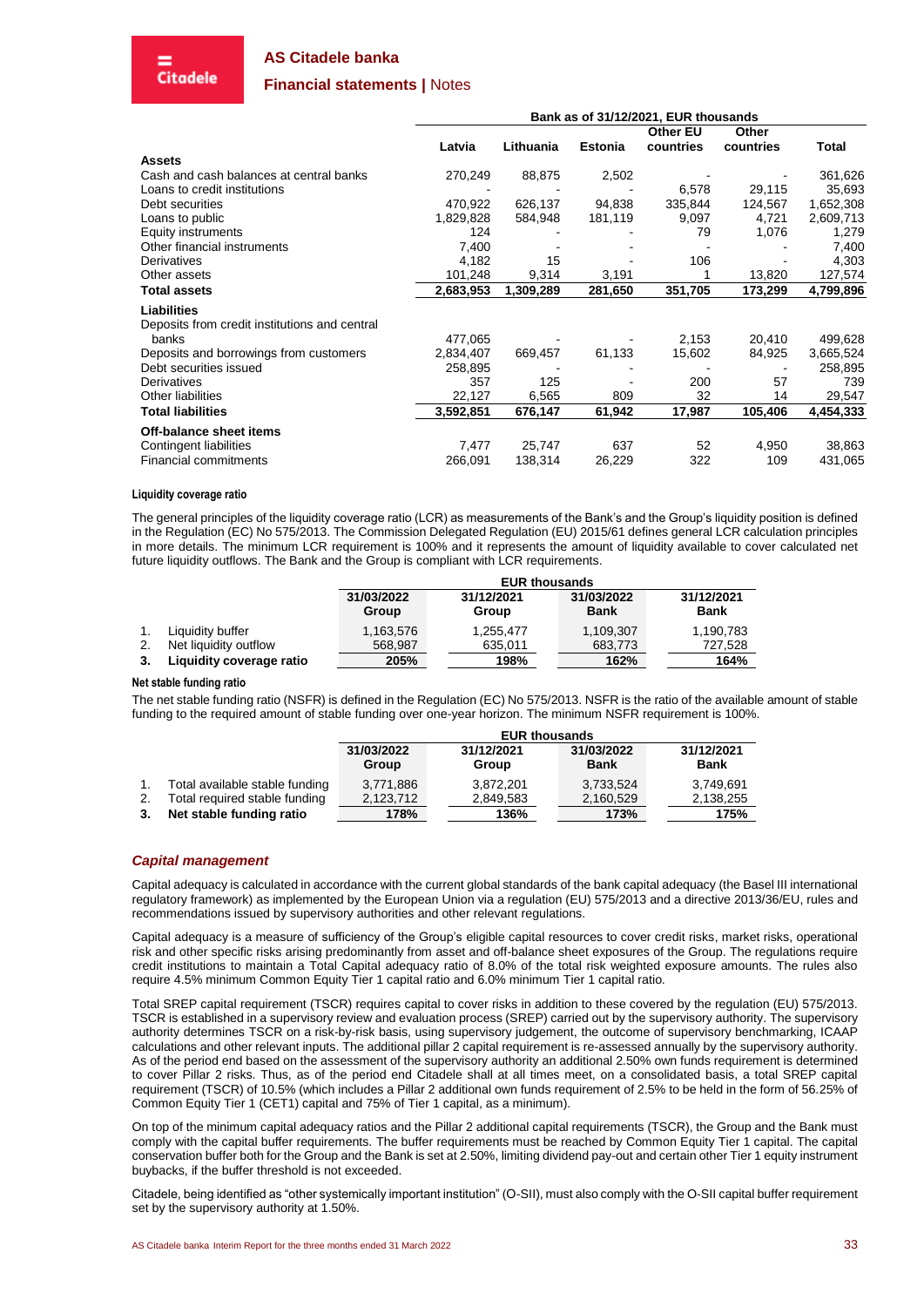**Citadele** 

#### **Financial statements |** Notes

Countercyclical capital buffer norms at each balance sheet date are calculated based on the actual risk exposure geographical distribution and the countercyclical buffer rates applicable for each geographical location. In reaction to the Covid-19 events most European countercyclical capital buffer requirements were decreased to 0%. Therefore, based on the regional distribution of the Group's exposures the effective countercyclical capital buffer requirement of the Group had decreased to almost 0%. Since then, some countries have announced planed future increases in countercyclical capital buffer levels which, after prespecified delay, oneby-one will start to become effective later in 2022.

The Group and the Bank applies requirements of minimum loss coverage for non-performing exposures in line with FCMC regulations for the exposures originated until 25 April 2019, and in line with a regulation (EU) 2019/630 for exposures originated starting from 26 April 2019. The minimum loss coverage calculation is mathematically simplistic "calendar based" calculation for non-performing exposures, which is constructed on the principle – the longer an exposure has been non-performing, the lower the probability for the recovery of its value. Therefore, the portion of the exposure that should be covered by provisions, impairments, other adjustments or deductions should increase with time, following a pre-defined calendar. Insufficient coverage for non-performing exposures is deductible from the regulatory capital. Due to the Group's provisioning policy and portfolio structure, the regulation of minimum loss coverage for non-performing exposures has had minor impact on the Group's capital adequacy position.

The Bank has to comply with the regulatory requirements both at the Bank's standalone level and at the Group's consolidated level. As of the period end both the Bank and the Group have sufficient capital to comply with the capital adequacy requirements. The longterm regulatory capital position of the Group and the Bank is planned and managed in line with these and other expected upcoming regulatory requirements.

#### **Regulatory capital requirements of the Group on 31 March 2022**

|                                                                                                                                                      | Common<br>equity Tier 1<br>capital ratio | Tier 1<br>capital ratio    | <b>Total capital</b><br>adequacy<br>ratio |
|------------------------------------------------------------------------------------------------------------------------------------------------------|------------------------------------------|----------------------------|-------------------------------------------|
| Common equity Tier 1 ratio                                                                                                                           | 4.50%                                    | 4.50%                      | 4.50%                                     |
| Additional Tier 1 ratio                                                                                                                              |                                          | 1.50%                      | 1.50%                                     |
| Additional total capital ratio<br>Pillar 2 additional own funds requirement<br>(individually determined by the<br>supervisory authority in the SREP) | 1.41%                                    | 1.88%                      | 2.00%<br>2.50%                            |
| Capital buffer requirements:<br>Capital conservation buffer<br>O-SII capital buffer<br>Countercyclical capital buffer                                | 2.50%<br>1.50%<br>$0.00\%$               | 2.50%<br>1.50%<br>$0.00\%$ | 2.50%<br>1.50%<br>0.00%                   |
| <b>Capital requirement</b>                                                                                                                           | 9.91%                                    | 11.88%                     | 14.50%                                    |

As of the period end capital and capital buffer requirements for the Bank and the Group are the same.

#### **Capital adequacy ratio (including net result for the period)**

|                                                              | <b>EUR thousands</b> |            |             |             |  |
|--------------------------------------------------------------|----------------------|------------|-------------|-------------|--|
|                                                              | 31/03/2022           | 31/12/2021 | 31/03/2022  | 31/12/2021  |  |
|                                                              | Group                | Group      | <b>Bank</b> | <b>Bank</b> |  |
| Common equity Tier 1 capital                                 |                      |            |             |             |  |
| Paid up capital instruments and share premium                | 157,127              | 157,127    | 157,127     | 157,127     |  |
| Retained earnings                                            | 241,673              | 230,786    | 195,666     | 186,548     |  |
| Regulatory deductions                                        | (9,687)              | (8,255)    | (12,025)    | (6,290)     |  |
| Other capital components and transitional adjustments, net   | 3,859                | 9,634      | 3,924       | 5,173       |  |
| Tier 2 capital                                               |                      |            |             |             |  |
| Eligible part of subordinated liabilities                    | 60,000               | 60,000     | 60,000      | 60,000      |  |
| <b>Total own funds</b>                                       | 452,972              | 449,292    | 404,692     | 402,558     |  |
| Risk weighted exposure amounts for credit risk, counterparty |                      |            |             |             |  |
| credit risk and dilution risk                                | 2,202,851            | 2,164,268  | 2,170,799   | 2,174,244   |  |
| Total exposure amounts for position, foreign currency open   |                      |            |             |             |  |
| position and commodities risk                                | 8.777                | 10.916     | 8.777       | 10,916      |  |
| Total exposure amounts for operational risk                  | 206,624              | 206,624    | 162,314     | 162,314     |  |
| Total exposure amounts for credit valuation adjustment       | 5,012                | 4,592      | 5,012       | 4,592       |  |
| Total risk exposure amount                                   | 2,423,264            | 2,386,400  | 2,346,902   | 2,352,066   |  |
| Common equity Tier 1 capital ratio                           | 16.2%                | 16.3%      | 14.7%       | 14.6%       |  |
| Total capital adequacy ratio                                 | 18.7%                | 18.8%      | 17.2%       | 17.1%       |  |

The consolidated Group for regulatory purposes is different from the consolidated Group for accounting purposes. As per regulatory requirements AAS CBL Life, a licensed insurer, is not included in the consolidated Group for capital adequacy purposes. Consequently, it is excluded from own funds calculation and individual assets of AAS CBL Life are not included as risk exposures in the Group's capital adequacy calculation. Instead, the carrying value of the Group's investment in AAS CBL Life constitutes a risk exposure in the Group's capital adequacy ratio calculation.

#### **Transitional adjustments applied as of 31 March 2022**

Capital adequacy calculation in accordance with the EU and the FCMC regulations permits transitional adjustments. The regulatory compliance is measured based on the transitional capital adequacy ratio. For transparency purposes the fully loaded capital adequacy ratio (i.e., excluding transitional adjustments) is also disclosed. The expectation is that in the medium term the transitional capital adequacy ratio will converge with the fully loaded capital adequacy ratio, as the transitional provisions expire at the end of 2022.

Most of the transitional provisions, if applied, allow for a favourable treatment of specific capital components or risk exposure items, resulting in a marginal improvement in the capital adequacy ratios. Application of the transitional provisions is mostly discretionary. An application decision is evaluated in the context of estimated positive impact on the capital adequacy ratio versus the resources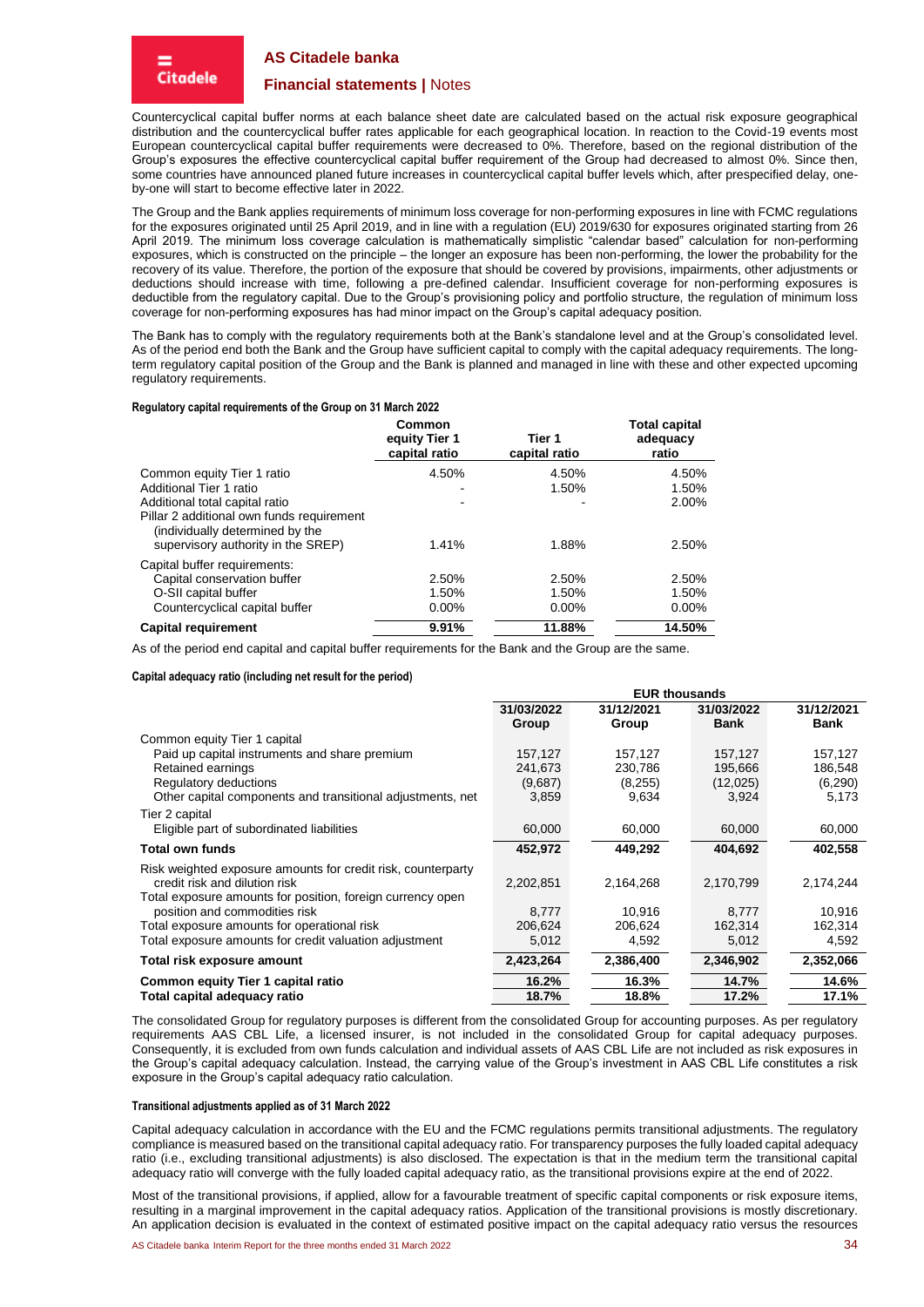#### **Financial statements |** Notes

required to develop the systems and the processes to implement each transitional provision.

The transitional provisions that the Group and the Bank has applied for the period end capital adequacy calculations:

*The regulation (EU) 2017/2395* which permits specific proportion of the IFRS 9 implementation impact to be amortised over a fiveyear period (starting from 2018) for capital adequacy calculation purposes.

All other transitional provisions for which the Group and the Bank is eligible are not applied as of the period end and are still in the assessment phase, implementation phase or have been decided not to be implemented.

#### **Fully loaded capital adequacy ratio (i.e., excluding transitional adjustments, including net result for the period)**

|                                                  |                     | <b>EUR thousands</b> |                           |                           |  |  |
|--------------------------------------------------|---------------------|----------------------|---------------------------|---------------------------|--|--|
|                                                  | 31/03/2022<br>Group | 31/12/2021<br>Group  | 31/03/2022<br><b>Bank</b> | 31/12/2021<br><b>Bank</b> |  |  |
| Common equity Tier 1 capital, fully loaded       | 391.509             | 386.366              | 343.164                   | 339,503                   |  |  |
| Tier 2 capital                                   | 60,000              | 60,000               | 60,000                    | 60,000                    |  |  |
| Total own funds, fully loaded                    | 451.509             | 446.366              | 403.164                   | 399.503                   |  |  |
| Total risk exposure amount, fully loaded         | 2,422,069           | 2.383.981            | 2.344.324                 | 2.349.379                 |  |  |
| Common equity Tier 1 capital ratio, fully loaded | 16.2%               | 16.2%                | 14.6%                     | 14.5%                     |  |  |
| Total capital adequacy ratio, fully loaded       | 18.6%               | 18.7%                | 17.2%                     | 17.0%                     |  |  |

#### **Leverage ratio – fully loaded and transitional (including net result for the period)**

Leverage ratio is calculated as Tier 1 capital versus the total exposure measure. The minimum requirement is 3%. The exposure measure includes both non-risk based on-balance sheet and off-balance sheet items calculated in accordance with the capital requirements regulation. The leverage ratio and the risk-based capital adequacy ratio requirements are complementary, with the leverage ratio defining the minimum capital to total exposure requirement and the risk-based capital adequacy ratios limiting bank risk-taking.

|                                                               | 31/03/2022<br>Group | 31/12/2021<br>Group | 31/03/2022<br><b>Bank</b> | 31/12/2021<br>Bank |
|---------------------------------------------------------------|---------------------|---------------------|---------------------------|--------------------|
| Leverage Ratio – fully phased-in definition of Tier 1 capital | 7.6%                | 7.5%                | 7.0%                      | 6.9%               |
| Leverage Ratio – transitional definition of Tier 1 capital    | 7.6%                | 7.6%                | 7.0%                      | 6.9%               |

#### **Fully loaded and transitional capital adequacy ratio excluding net result for the period**

The transitional capital adequacy ratio as of period end, if the net result since the latest audited financials as of 31 December 2021 is not included, for the Group is 18.2% and for the Bank is 16.9%; the transitional Tier 1 capital ratio for the Group is 15.8% and for the Bank is 14.3%. The fully loaded capital adequacy ratio, if the net result for the period is not included, for the Group is 18.2% and for the Bank is 16.8%; the fully loaded Tier 1 capital ratio for the Group is 15.7% and for the Bank is 14.3%.

#### **Minimum requirement for own funds and eligible liabilities (MREL) under BRRD**

The European Commission has adopted the regulatory technical standards (RTS) on the criteria for determining the minimum requirement for own funds and eligible liabilities (MREL) under the Banking Package (CRR2/CRD5/BRRD2/SRMR2). In order to ensure the effectiveness of bail-in and other resolution tools introduced by BRRD 2, it requires that all institutions must meet an individual MREL requirement. The MREL requirement for each institution is comprised of several elements, including the required loss absorbing capacity of the institution, and the level of recapitalisation needed to implement the preferred resolution strategy identified during the resolution planning process. Items eligible for inclusion in MREL include institution's own funds (within the meaning of the capital requirements directive), along with eligible liabilities subject to conditions set in regulation 2019/876.

As a part of the new Banking Package in 2020 the SRB published an updated MREL policy, effective from 2021. It requires MREL to be calculated based on both total risk exposure amount (TREA) and leverage ratio exposure (LRE) amount. Statutory subordination requirements will be set depending on the Group's classification and will be communicated individually in a MREL decision.

SRB has determined the consolidated intermediate MREL target for Citadele Group at the level of 18.03% of TREA or 5.18% of LRE, whichever is higher, to be met by 1 January 2022 and the final calibrated MREL target to be met by 1 January 2024 at the level of 20.06% of TREA or 5.18% of LRE, whichever is higher. After the transition period the Group shall comply with MREL at all times on the basis of evolving amounts of TREA/LRE. As of 31 March 2022, the Group is in compliance with both TREA and LRE based intermediate MREL requirements.

<span id="page-34-0"></span>The MREL targets were determined by the SRB using the financial and supervisory information as of 31 December 2020 and is expected to be updated by the SRB annually based on more recent financial information of the Group.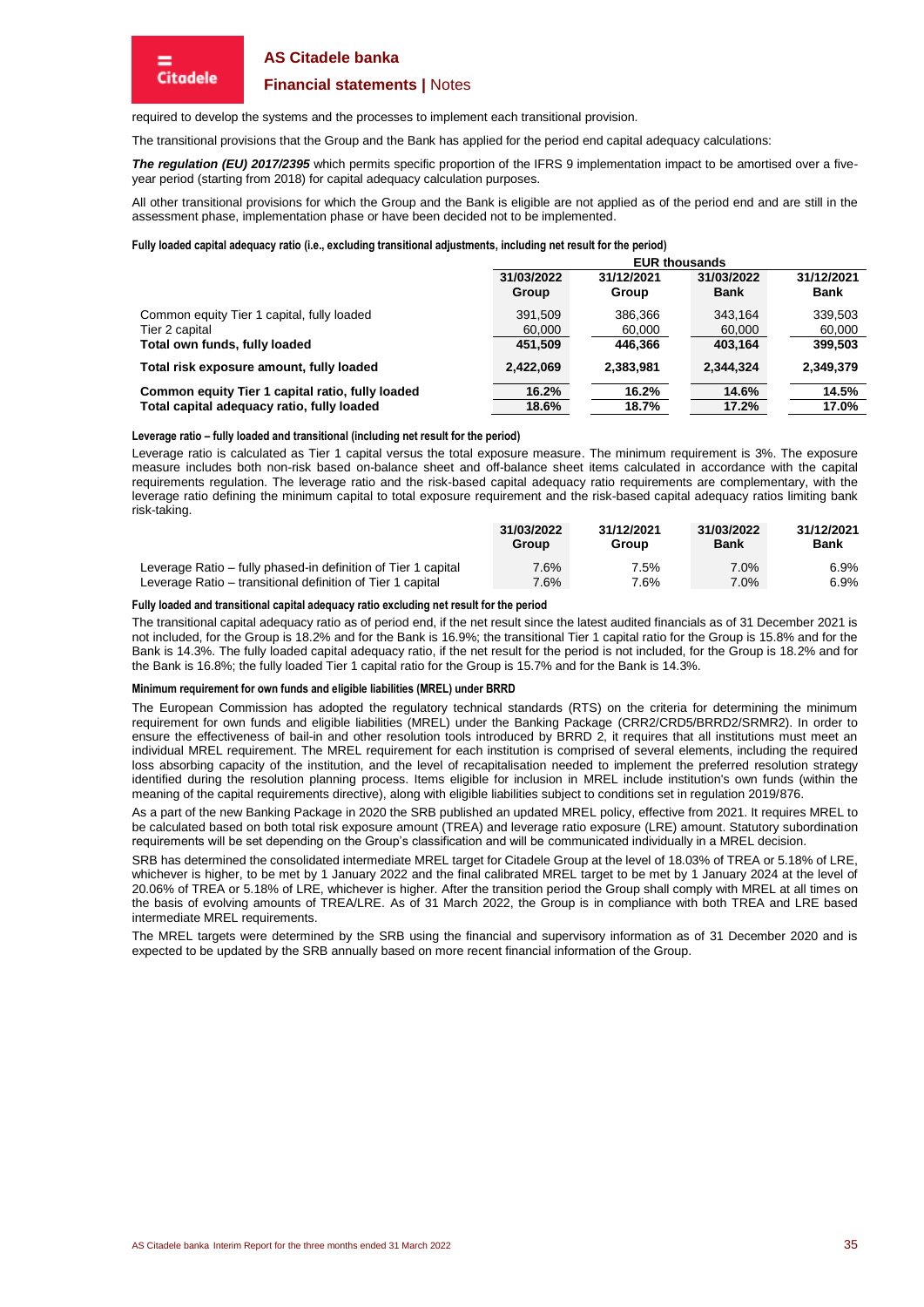#### **Other regulatory disclosures**

# <span id="page-35-0"></span>**OTHER REGULATORY DISCLOSURES**

Besides financial, corporate governance and other disclosures included in this interim report of AS Citadele banka, the Financial and Capital Market Commission's regulation No. 231 "Regulation on Preparation of Public Quarterly Reports of Credit institutions" requires several additional disclosures which are presented in this note.

#### *Income Statement, regulatory format*

= **Citadele** 

| 3m 2022<br>Group                                              | 3m 2021<br>Group                                                                  | 3m 2022<br><b>Bank</b>                                                                                           | 3m 2021<br><b>Bank</b>                                                            |
|---------------------------------------------------------------|-----------------------------------------------------------------------------------|------------------------------------------------------------------------------------------------------------------|-----------------------------------------------------------------------------------|
|                                                               |                                                                                   |                                                                                                                  |                                                                                   |
|                                                               | operations                                                                        |                                                                                                                  |                                                                                   |
| 31,598                                                        | 29,500                                                                            | 25,378                                                                                                           | 21,038                                                                            |
| (4,208)                                                       | (3,891)                                                                           | (4, 168)                                                                                                         | (3,788)                                                                           |
| 8                                                             |                                                                                   |                                                                                                                  | 18                                                                                |
|                                                               |                                                                                   |                                                                                                                  | 10,772                                                                            |
|                                                               |                                                                                   |                                                                                                                  | (5,053)                                                                           |
|                                                               |                                                                                   |                                                                                                                  |                                                                                   |
|                                                               |                                                                                   |                                                                                                                  |                                                                                   |
|                                                               |                                                                                   |                                                                                                                  | 9                                                                                 |
|                                                               |                                                                                   |                                                                                                                  | 305                                                                               |
|                                                               |                                                                                   |                                                                                                                  |                                                                                   |
|                                                               |                                                                                   |                                                                                                                  |                                                                                   |
|                                                               |                                                                                   |                                                                                                                  | 1,921                                                                             |
|                                                               |                                                                                   |                                                                                                                  |                                                                                   |
| 3,184                                                         | 1,191                                                                             | 965                                                                                                              | 767                                                                               |
| (1,708)                                                       | (1,509)                                                                           | (1,061)                                                                                                          | (780)                                                                             |
| (18, 769)                                                     | (18,032)                                                                          | (16, 349)                                                                                                        | (15, 266)                                                                         |
| (2,073)                                                       | (1,999)                                                                           | (1,985)                                                                                                          | (1,889)                                                                           |
|                                                               |                                                                                   |                                                                                                                  |                                                                                   |
|                                                               |                                                                                   |                                                                                                                  | (22)                                                                              |
|                                                               |                                                                                   |                                                                                                                  | (222)                                                                             |
|                                                               |                                                                                   |                                                                                                                  | (4, 558)                                                                          |
|                                                               |                                                                                   |                                                                                                                  |                                                                                   |
|                                                               |                                                                                   |                                                                                                                  |                                                                                   |
|                                                               |                                                                                   |                                                                                                                  |                                                                                   |
|                                                               |                                                                                   |                                                                                                                  |                                                                                   |
|                                                               |                                                                                   |                                                                                                                  | (56)                                                                              |
| 11,834                                                        | 10,866                                                                            | 9,057                                                                                                            | 3,196                                                                             |
| (273)                                                         | (393)                                                                             | (42)                                                                                                             | (7)                                                                               |
| 11,561                                                        | 10,473                                                                            | 9,015                                                                                                            | 3,189                                                                             |
| (9,084)                                                       | (1, 853)                                                                          | (6, 364)                                                                                                         | (865)                                                                             |
| Gain or loss from foreign exchange trading and revaluation of | 15,459<br>(5, 157)<br>(226)<br>(1,769)<br>2,183<br>15<br>(22)<br>(6,085)<br>(596) | Represented<br>discontinued<br>18<br>12,703<br>(5, 186)<br>9<br>238<br>1,958<br>(22)<br>(9)<br>(3, 128)<br>(975) | 8<br>13,898<br>(5,066)<br>(226)<br>(895)<br>2,119<br>15<br>101<br>(3,639)<br>(38) |

\* Group's amortisation and depreciation charges for the 3m 2022 include EUR 402 thousand of depreciation of assets under operating lease contracts (2021: EUR 396 thousand). Operating lease of assets is core business of the Group, thus these expenses are part of operating income.

#### *Balance Sheet, regulatory format*

|                  | <b>EUR</b> thousands                                                                                                                                                                | 31/03/2022<br>Group | 31/12/2021<br>Group | 31/03/2022<br><b>Bank</b> | 31/12/2021<br><b>Bank</b> |
|------------------|-------------------------------------------------------------------------------------------------------------------------------------------------------------------------------------|---------------------|---------------------|---------------------------|---------------------------|
| 1.<br>2.         | Cash and demand balances with central banks<br>Demand deposits due from credit institutions                                                                                         | 340,992<br>30,830   | 371,025<br>36.743   | 340,992<br>29,399         | 361,626<br>13,710         |
| 3.<br>3.1.<br>4. | Financial assets designated at fair value through profit or loss<br>Including loans to public and credit institutions<br>Financial assets at fair value through other comprehensive | 38,213              | 47,410              | 7,135                     | 12,778                    |
|                  | income                                                                                                                                                                              | 248,732             | 340,905             | 202,111                   | 233,370                   |
| 5.               | Financial assets at amortised cost                                                                                                                                                  | 4,185,509           | 4,184,527           | 4,096,566                 | 4,050,838                 |
| 5.1.<br>6.       | Including loans to public and credit institutions<br>Derivatives - hedge accounting                                                                                                 | 2,794,832           | 2,723,508           | 2,705,889                 | 2,631,696                 |
| 7.               | Change in the fair value of the portfolio hedged against<br>interest rate risk                                                                                                      |                     |                     |                           |                           |
| 8.               | Investments in subsidiaries, joint ventures and associates                                                                                                                          | 279                 | 279                 | 77,087                    | 77,087                    |
| 9.               | Tangible assets                                                                                                                                                                     | 20,090              | 20,444              | 13,032                    | 11,496                    |
| 10.              | Intangible assets                                                                                                                                                                   | 7,931               | 8,562               | 6,120                     | 6,083                     |
| 11.              | Tax assets                                                                                                                                                                          | 4,699               | 4,603               | 3,162                     | 3,050                     |
| 12.              | Other assets                                                                                                                                                                        | 34,417              | 39,117              | 23,680                    | 28,912                    |
| 13.              | Non-current assets and disposal groups classified as held for                                                                                                                       |                     |                     |                           |                           |
|                  | sale                                                                                                                                                                                | 149,365             | 946                 | 946                       | 946                       |
| 14.              | Total assets (1.++13.)                                                                                                                                                              | 5,061,057           | 5,054,561           | 4,800,230                 | 4,799,896                 |
| 15.              | Due to central banks                                                                                                                                                                | 475,095             | 475,816             | 475,096                   | 475.816                   |
| 16.              | Demand liabilities to credit institutions                                                                                                                                           | 388                 | 3,419               | 5,718                     | 11,664                    |
| 17.              | Financial liabilities designated at fair value through profit or                                                                                                                    |                     |                     |                           |                           |
|                  | loss                                                                                                                                                                                | 33,474              | 40,485              | 1,648                     | 739                       |
| 17.1             | Including deposits from customers and credit institutions                                                                                                                           | 31,826              | 39.745              |                           |                           |
| 18.              | Financial liabilities measured at amortised cost                                                                                                                                    | 3,906,101           | 4,033,012           | 3,936,571                 | 3,936,567                 |
| 18.1             | Including deposits from customers and credit institutions                                                                                                                           | 3,645,556           | 3,774,117           | 3,676,026                 | 3,677,672                 |
| 19.              | Derivatives - hedge accounting                                                                                                                                                      |                     |                     |                           |                           |
| 20.              | Change in the fair value of the portfolio hedged against                                                                                                                            |                     |                     |                           |                           |
|                  | interest rate risk                                                                                                                                                                  |                     |                     |                           |                           |
| 21.              | Provisions                                                                                                                                                                          | 3,893               | 3,934               | 3,782                     | 3,882                     |
| 22.              | <b>Tax liabilities</b>                                                                                                                                                              | 575                 | 573                 | 189                       | 189                       |

AS Citadele banka Interim Report for the three months ended 31 March 2022 36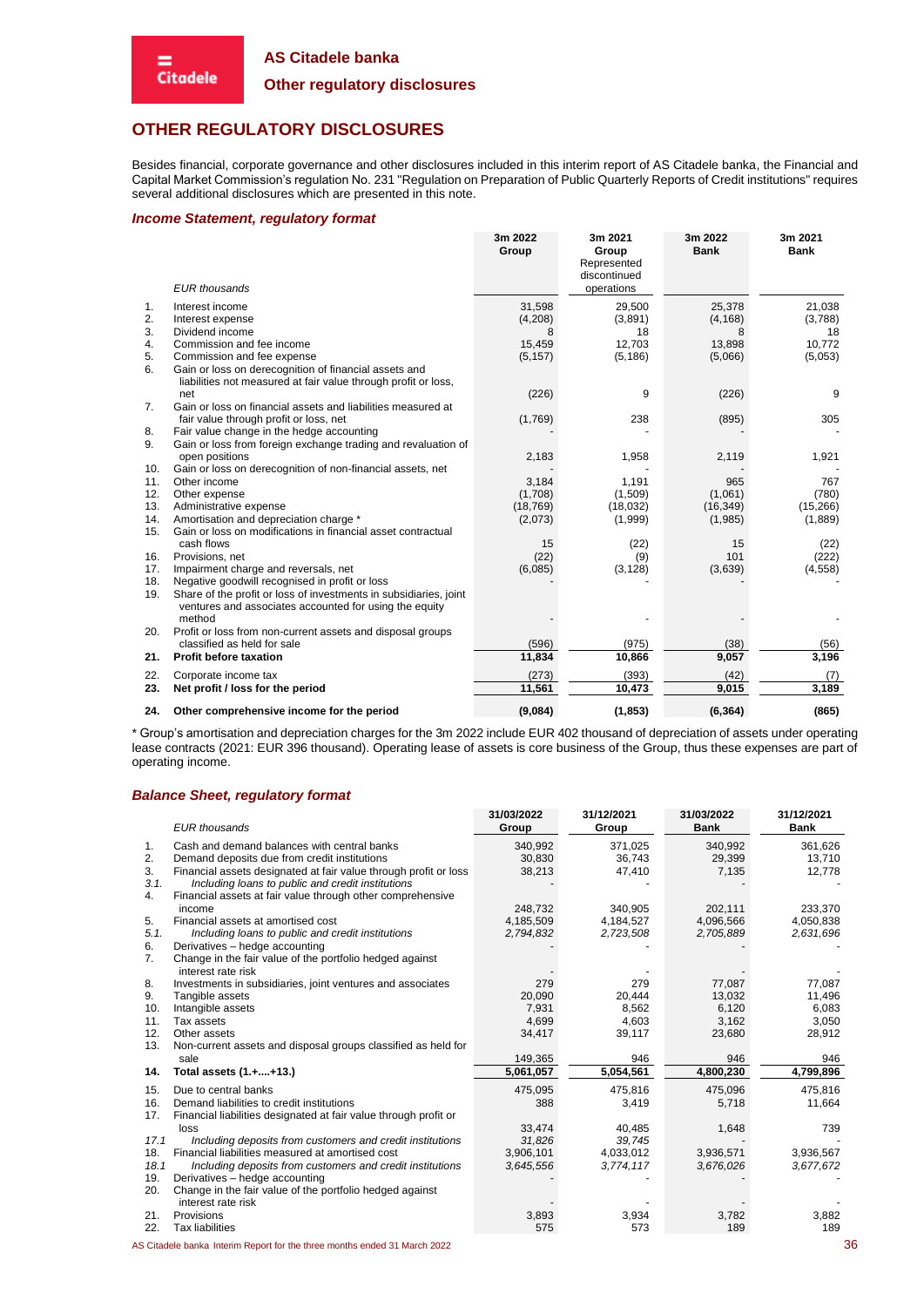# **Other regulatory disclosures**

| 23.<br>24. | Other liabilities<br>Liabilities included in disposal groups classified as held for | 101.804          | 100.247          | 28.631                 | 25.476                 |
|------------|-------------------------------------------------------------------------------------|------------------|------------------|------------------------|------------------------|
|            | sale                                                                                | 139,794          |                  |                        |                        |
| 25.        | Total liabilities (15.++24.)                                                        | 4,661,124        | 4,657,486        | 4,451,635              | 4,454,333              |
| 26.        | Shareholders' equity                                                                | 399,933          | 397,075          | 348,595                | 345,563                |
| 27.        | Total liabilities and shareholders' equity (25.+26.)                                | 5.061.057        | 5.054.561        | 4.800.230              | 4,799,896              |
| 28.        | <b>Memorandum items</b>                                                             | 406.690          | 422,208          | 432.432                | 469,928                |
| 29.        | Contingent liabilities                                                              | 24.170           | 34.265           | 28.871                 | 38,863                 |
| 30.        | Financial commitments                                                               | 382,520          | 387.943          | 403.561                | 431,065                |
|            | <b>ROE and ROA ratios</b>                                                           |                  |                  |                        |                        |
|            |                                                                                     | 3m 2022<br>Group | 3m 2021<br>Group | 3m 2022<br><b>Bank</b> | 3m 2021<br><b>Bank</b> |
|            |                                                                                     |                  |                  |                        |                        |
|            | Return on equity (ROE) (%)                                                          | 11.60%           | 12.01%           | 10.39%                 | 4.00%                  |
|            | Return on assets (ROA) (%)                                                          | 0.91%            | 0.90%            | 0.75%                  | 0.29%                  |

Average value is calculated as the arithmetic mean of the balance sheet assets or residual capital and reserves at the beginning of the reporting period and at the end of the reporting period.

#### *Capital adequacy ratio*

 $\equiv$ <br>Citadele

|                | <b>EUR</b> thousands                                                                | 31/03/2022<br>Group | 31/12/2021<br>Group | 31/03/2022<br><b>Bank</b> | 31/12/2021<br>Bank |
|----------------|-------------------------------------------------------------------------------------|---------------------|---------------------|---------------------------|--------------------|
| 1              | Own funds (1.1.+1.2.)                                                               | 442,189             | 449,292             | 395,677                   | 402,558            |
| 1.1            | Tier 1 capital (1.1.1.+1.1.2.)                                                      | 382,189             | 489,292             | 335,677                   | 342,558            |
| 1.1.1          | Common equity Tier 1 capital                                                        | 382,189             | 489,292             | 335,677                   | 342,558            |
| 1.1.2          | Additional Tier 1 capital                                                           |                     |                     |                           |                    |
| 1.2            | Tier 2 capital                                                                      | 60,000              | 60,000              | 60,000                    | 60,000             |
| $\overline{2}$ | Total risk exposure amount                                                          |                     |                     |                           |                    |
|                | $(2.1.+2.2.+2.3.+2.4.+2.5.+2.6.+2.7.)$                                              | 2,423,264           | 2,386,400           | 2,346,902                 | 2,352,066          |
| 2.1            | Risk weighted exposure amounts for credit, counterparty credit                      |                     |                     |                           |                    |
|                | and dilution risks and free deliveries                                              | 2,202,851           | 2,164,268           | 2,170,799                 | 2,174,244          |
| 2.2<br>2.3     | Total risk exposure amount for settlement/delivery                                  |                     |                     |                           |                    |
|                | Total risk exposure amount for position, foreign exchange and<br>commodities risks  | 8,777               | 10,916              | 8,777                     | 10,916             |
| 2.4            | Total risk exposure amount for operational risk                                     | 206,624             | 206,624             | 162,314                   | 162,314            |
| 2.5            | Total risk exposure amount for credit valuation adjustment                          | 5,012               | 4,592               | 5,012                     | 4,592              |
| 2.6            | Total risk exposure amount related to large exposures in the                        |                     |                     |                           |                    |
|                | trading book                                                                        |                     |                     |                           |                    |
| 2.7            | Other risk exposure amounts                                                         |                     |                     |                           |                    |
| 3              | Capital adequacy ratios                                                             |                     |                     |                           |                    |
| 3.1            | Common equity Tier 1 capital ratio (1.1.1./2.*100)                                  | 15.8%               | 16.3%               | 14.3%                     | 14.6%              |
| 3.2            | Surplus (+)/ deficit (-) of Common equity Tier 1 capital (1.1.1.-                   |                     |                     |                           |                    |
|                | $2.*4.5%$                                                                           | 273,142             | 281,904             | 230,066                   | 236,715            |
| 3.3            | Tier 1 capital ratio (1.1./2.*100)                                                  | 15.8%               | 16.3%               | 14.3%                     | 14.6%              |
| 3.4            | Surplus (+)/ Deficit (-) of Tier 1 capital (1.1.-2.*6%)                             | 236,793             | 246,108             | 194,863                   | 201,434            |
| 3.5            | Total capital ratio (1./2.*100)                                                     | 18.2%               | 18.8%               | 16.9%                     | 17.1%              |
| 3.6            | Surplus (+)/ Deficit (-) of total capital (1.-2.*8%)                                | 248,328             | 258,380             | 207,925                   | 214,393            |
| 4              | Combined buffer requirements (4.1.+4.2.+4.3.+4.4.+4.5.)                             | 96,931              | 95,456              | 93,876                    | 94,083             |
| 4.1            | Capital conservation buffer                                                         | 60,582              | 59,660              | 58,672                    | 58,802             |
| 4.2            | Conservation buffer for macroprudential or systemic risk at<br>member state's level |                     |                     |                           |                    |
| 4.3            | Institution specific countercyclical buffer                                         |                     |                     |                           |                    |
| 4.4            | Systemic risk buffer                                                                |                     |                     |                           |                    |
| 4.5            | Other systemically important institution buffer                                     | 36,349              | 35,796              | 35,204                    | 35,281             |
| 5              | Capital adequacy ratios, including adjustments                                      |                     |                     |                           |                    |
| 5.1            | Impairment or asset value adjustments for capital adequacy                          |                     |                     |                           |                    |
|                | ratio purposes                                                                      |                     |                     |                           |                    |
| 5.2            | Common equity tier 1 capital ratio including line 5.1                               |                     |                     |                           |                    |
|                | adjustments                                                                         | 15.8%               | 16.3%               | 14.3%                     | 14.6%              |
| 5.3            | Tier 1 capital ratio including line 5.1 adjustments                                 | 15.8%               | 16.3%               | 14.3%                     | 14.6%              |
| 5.4            | Total capital ratio including line 5.1 adjustments                                  | 18.2%               | 18.8%               | 16.9%                     | 17.1%              |

Capital adequacy ratios here are calculated in accordance with the Basel III regulation as implemented via EU regulation 575/2013, directive 2013/36/EU and relevant FCMC regulations. In the disclosure above, in the Group's and the Bank's regulatory capital, audited profits and any losses accumulated up to the reporting date are included.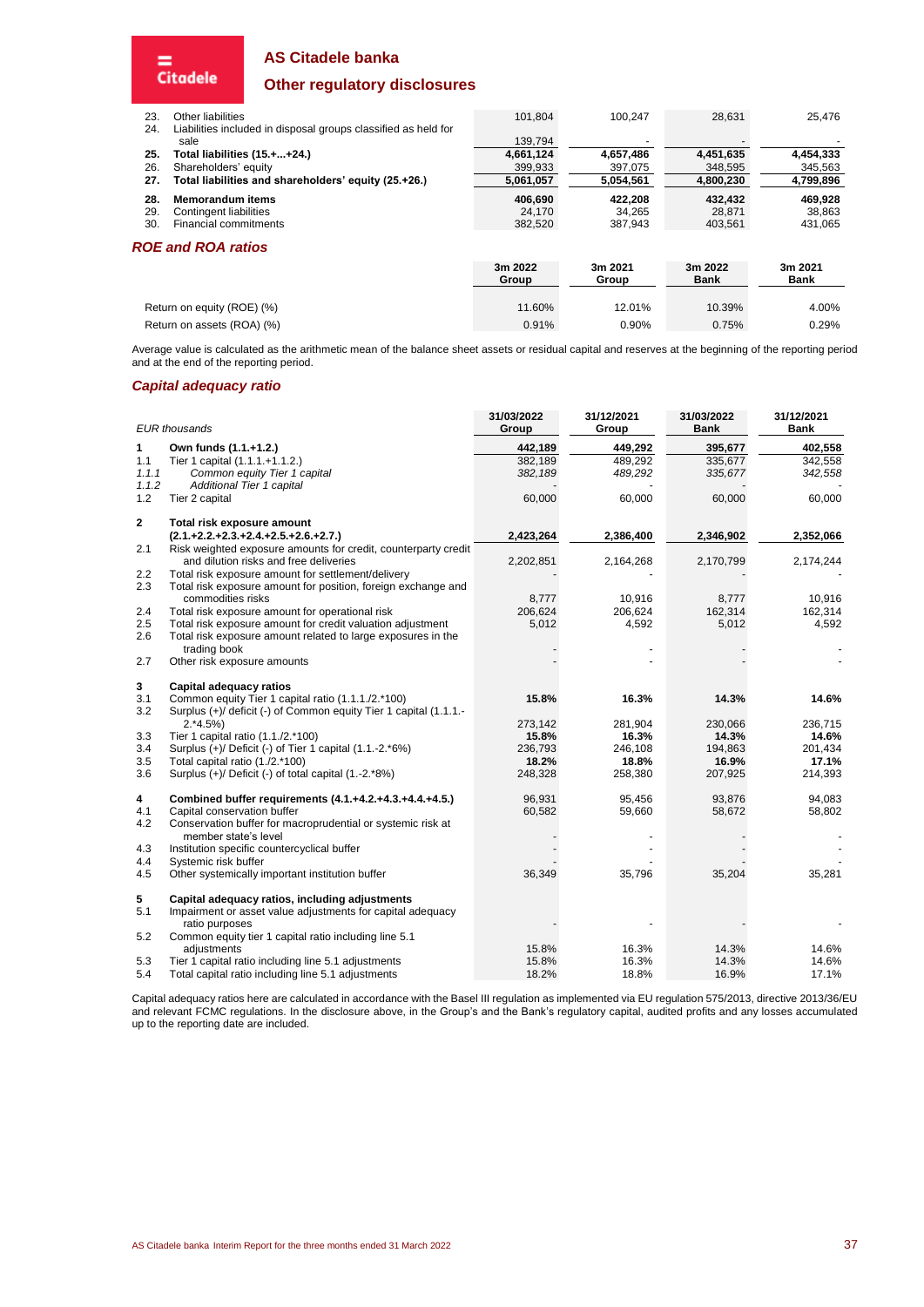#### **Other regulatory disclosures**

| <b>EUR</b> thousands |                                                                                                                 | 31/03/2022<br>Group | 31/12/2021<br>Group | 31/03/2022<br><b>Bank</b> | 31/12/2021<br>Bank |
|----------------------|-----------------------------------------------------------------------------------------------------------------|---------------------|---------------------|---------------------------|--------------------|
| 1.A                  | Own funds, IFRS 9 transitional provisions not applied                                                           | 440.726             | 446.366             | 394.149                   | 399.503            |
| 1.1.A<br>1.1.1.      | Tier 1 capital, IFRS 9 transitional provisions not applied<br>Common equity Tier 1 capital, IFRS 9 transitional | 380.726             | 386.366             | 334.149                   | 339.503            |
| A                    | provisions not applied                                                                                          | 380.726             | 386.366             | 334.149                   | 339.503            |
| 2.A                  | Total risk exposure amount, IFRS 9 transitional provisions                                                      |                     |                     |                           |                    |
|                      | not applied                                                                                                     | 2.422.069           | 2.383.981           | 2.344.324                 | 2.349.379          |
|                      | 3.1.A Common equity Tier 1 capital ratio, IFRS 9 transitional<br>provisions not applied                         | 15.7%               | 16.2%               | 14.3%                     | 14.5%              |
|                      | 3.3.A Tier 1 capital ratio, IFRS 9 transitional provisions not applied                                          | 15.7%               | 16.2%               | 14.3%                     | 14.5%              |
|                      | 3.5.A Total capital ratio, IFRS 9 transitional provisions not applied                                           | 18.2%               | 18.7%               | 16.8%                     | 17.0%              |

#### *Business Strategy and Objectives*

Information about Citadele's strategy and objectives is available in the ["Values and strategy"](https://www.cblgroup.com/en/about-us/values-and-strategy/) section of the Bank's web page.

#### *Branches*

 $\equiv$ <br>Citadele

AS Citadele banka has 18 branches and client service centres in Latvia, 1 branch in Estonia and 1 branch in Lithuania as of the period end. AS Citadele banka has 4 client consultation centres in Latvia. The Lithuanian branch has 6 customer service units in Lithuania. Information about branches, client service centres and ATMs of Citadele is available in the Citadele web page's section "<u>Branches and ATMs</u>".

#### *Bank's Organizational Structure*

|                                                   | <b>Supervisory Board</b>                       | <b>Internal Audit</b>                                           |  |
|---------------------------------------------------|------------------------------------------------|-----------------------------------------------------------------|--|
|                                                   | <b>Chief Executive Officer (MB)</b>            |                                                                 |  |
| <b>Chief Corporate Commercial</b><br>Officer (MB) | <b>Chief Retail Commercial</b><br>Officer (MB) | <b>Chief Technology &amp;</b><br><b>Operations Officer (MB)</b> |  |
| <b>Corporate Business</b>                         | Sky Branch                                     | <b>IT Technology</b>                                            |  |
| <b>Transaction Banking</b>                        | Retail Branch Network                          | <b>IT Security</b>                                              |  |
| Loan Recovery                                     | Sales Support                                  | <b>Project Management</b>                                       |  |
| <b>Baltic Leasing</b>                             | Wealth Management                              | Data Architecture & Delivery                                    |  |
| <b>Corporate Financial Markets</b>                |                                                | <b>Operations</b>                                               |  |
| Corporate Internal Risk Control                   |                                                |                                                                 |  |
| <b>Chief Risk</b><br>Officer (MB)                 | <b>Chief Strategy</b><br>Officer (MB)          | <b>Chief Compliance</b><br>Officer (MB)                         |  |
| Risk management                                   | <b>Business Development</b>                    | Compliance                                                      |  |
|                                                   | Data Science & AI                              |                                                                 |  |
|                                                   | <b>Digital Ventures</b>                        |                                                                 |  |
| <b>Chief Financial</b><br>Officer (MB)            | <b>MB Secretariat</b>                          |                                                                 |  |
| Finance                                           | <b>Human Resources</b>                         |                                                                 |  |
| <b>Financial Institutions</b>                     | <b>Marketing &amp; Communications</b>          |                                                                 |  |
|                                                   | <b>Transformation Office</b>                   |                                                                 |  |
| Legal                                             |                                                |                                                                 |  |
| <b>Financial markets</b>                          | <b>Investors Relations</b>                     |                                                                 |  |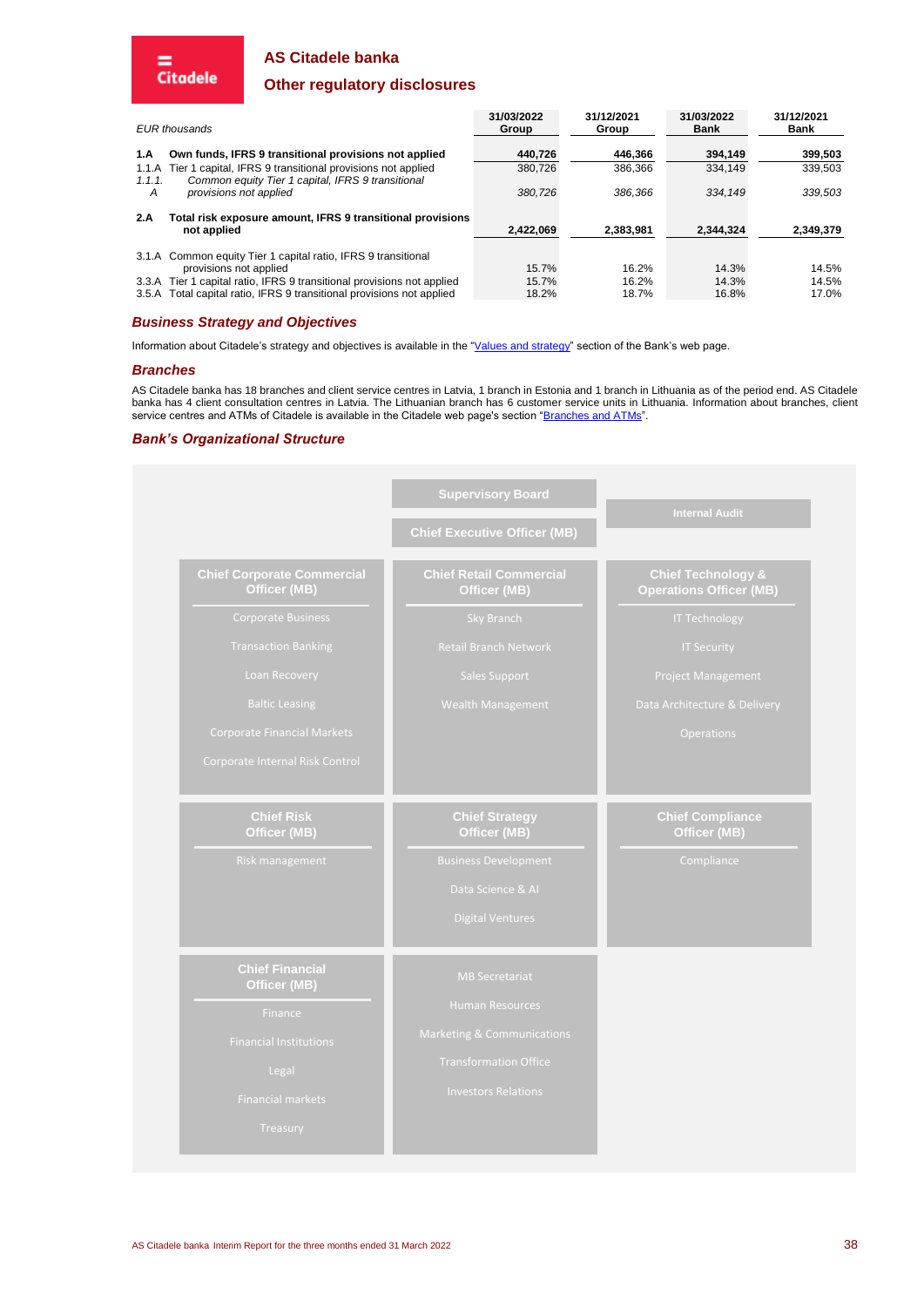► **Citadele** 

**Quarterly Financials of the Group**

# <span id="page-38-0"></span>**QUARTERLY STATEMENTS OF INCOME AND BALANCE SHEETS OF THE GROUP**

|                                                                                                      | Group, EUR thousands (Represented discontinued operations) |                                               |                                              |                                              |                                              |  |  |
|------------------------------------------------------------------------------------------------------|------------------------------------------------------------|-----------------------------------------------|----------------------------------------------|----------------------------------------------|----------------------------------------------|--|--|
|                                                                                                      | Q1 2022                                                    | Q4 2021                                       | Q3 2021                                      | Q <sub>2</sub> 2021                          | Q1 2021                                      |  |  |
| Interest income<br>Interest expense<br>Net interest income                                           | 31,598<br>(4,208)<br>27,390                                | 31,506<br>(4, 448)<br>27,058                  | 31,368<br>(3,910)<br>27,458                  | 30,264<br>(3, 410)<br>26,854                 | 29,500<br>(3,891)<br>25,609                  |  |  |
| Fee and commission income<br>Fee and commission expense<br>Net fee and commission income             | 15,459<br>(5, 157)<br>10,302                               | 15,950<br>(6,941)<br>9,009                    | 15,264<br>(5,846)<br>9,418                   | 14,067<br>(5, 873)<br>8,194                  | 12,703<br>(5, 186)<br>7,517                  |  |  |
| Net financial income<br>Net other income / (expense)                                                 | 203<br>1,484                                               | 268<br>867                                    | 2,015<br>(212)                               | 2,321<br>1,472                               | 2,183<br>(300)                               |  |  |
| <b>Operating income</b>                                                                              | 39,379                                                     | 37,202                                        | 38,679                                       | 38,841                                       | 35,009                                       |  |  |
| Staff costs<br>Other operating expenses<br>Depreciation and amortisation<br><b>Operating expense</b> | (14, 458)<br>(4,311)<br>(2,073)<br>(20, 842)               | (13, 885)<br>(7, 116)<br>(2,040)<br>(23, 041) | (13, 470)<br>(4,568)<br>(2,051)<br>(20, 089) | (14, 425)<br>(4,524)<br>(2,030)<br>(20, 979) | (13, 529)<br>(4,503)<br>(1,999)<br>(20, 031) |  |  |
| Profit before impairment                                                                             | 18,537                                                     | 14,161                                        | 18,590                                       | 17,862                                       | 14,978                                       |  |  |
| Net credit losses<br>Other impairment losses                                                         | (6,056)<br>(51)                                            | (1,430)<br>(56)                               | (3,741)<br>(35)                              | 6,872<br>(89)                                | (3, 119)<br>(18)                             |  |  |
| Operating profit from continuous operations                                                          | 12,430                                                     | 12,675                                        | 14,814                                       | 24,645                                       | 11,841                                       |  |  |
| Result from non-current assets held for sale and<br>discontinued operations                          | (596)                                                      | (2,095)                                       | (2, 413)                                     | (1,882)                                      | (975)                                        |  |  |
| <b>Operating profit</b>                                                                              | 11,834                                                     | 10,580                                        | 12,401                                       | 22,763                                       | 10,866                                       |  |  |
| Income tax                                                                                           | (273)                                                      | (274)                                         | (250)                                        | (648)                                        | (393)                                        |  |  |
| Net profit                                                                                           | 11,561                                                     | 10,306                                        | 12,151                                       | 22,115                                       | 10,473                                       |  |  |

**Group, EUR thousands 31/03/2022 31/12/2021 30/09/2021 30/06/2021 31/03/2021 Assets** Cash and cash balances at central banks 340,992 371,025 370,806 486,072 306,060<br>
Loans to credit institutions 53,341 58,742 78,725 60,020 79,184 Loans to credit institutions <br>Debt securities the contract of the contract of the contract of the contract of the contract of the contract of<br>
1,639,206 1,801,720 1,729,212 1,684,213 1,702,676 Debt securities 1,639,206 1,801,720 1,729,212 1,684,213 1,702,676<br>
Loans to public 2,772,321 2,772,321 2,701,509 2,602,470 2,456,803 2,473,663 Loans to public 2,772,321 2,701,509 2,602,470 2,456,803 2,473,663 Equity instruments 1,329 1,279 1,302 1,311 1,281 Other financial instruments 132,235 42,032 41,653 39,633 43,587<br>Derivatives 1,882 4,852 4,303 4,657 3,889 5,094 Derivatives 4,852 4,303 4,657 3,889 5,094 Investments in related entities 279 279 274 274 274 Tangible assets Postagible assets 1,829 and the content income tax assets that is the content income tax assets that the content income tax assets the content of the content of the content of the content of the content of the content of t Current income tax assets 2,075 1,927 2,359 1,829<br>
Deferred income tax assets 2,624 2,676 2,810 2,981 2,387 Deferred income tax assets Discontinued operations and non-current assets held for sale 149,365 946 946 946 946 Other assets 34,417 39,117 52,263 35,447 41,324 **Total assets 5,061,057 5,054,561 4,918,989 4,805,930 4,690,465 Liabilities** Deposits from credit institutions and central banks  $\begin{array}{r}\n 476,783 \\
 479,235 \\
 3,676,082\n \end{array}$   $\begin{array}{r}\n 479,235 \\
 477,492 \\
 3,893,309\n \end{array}$   $\begin{array}{r}\n 478,047 \\
 479,235 \\
 3,893,309\n \end{array}$   $\begin{array}{r}\n 478,047 \\
 479,235\n \end{array}$  Deposits and borrowings from customers <br>
Debt securities issued the customers of the control of the control of the control of the control of the control of the control of the control of the control of the control of the co Debt securities issued 260,545<br>Derivatives 1 648 Derivatives 1,648 739 1,476 1,120 1,392 Provisions 3,893 3,934 2,763 1,757 2,221 Current income tax liabilities and the contract of the contract of the contract of the contract of the contract of the contract of the contract of the contract of the contract of the contract of the contract of the contrac Deferred income tax liabilities Discontinued operations 139,794 Other liabilities **101,804** 100,247 94,631 90,860 93,953 **Total liabilities 4,661,124 4,657,486 4,531,330 4,430,660 4,337,319 Equity** Share capital 156,888 156,888 156,888 156,556 156,556 Reserves and other capital components (1,486) 7,320 8,260 8,354 8,627 Retained earnings 244,531 232,867 222,511 210,360 187,963 **Total equity 399,933 397,075 387,659 375,270 353,146 Total liabilities and equity 5,061,057 5,054,561 4,918,989 4,805,930 4,690,465 Off-balance sheet items** Guarantees and letters of credit  $24,170$   $34,265$   $44,596$   $46,144$   $47,658$ <br>
Financial commitments  $382.520$   $387.943$   $297.747$   $267.409$   $267.395$ Financial commitments